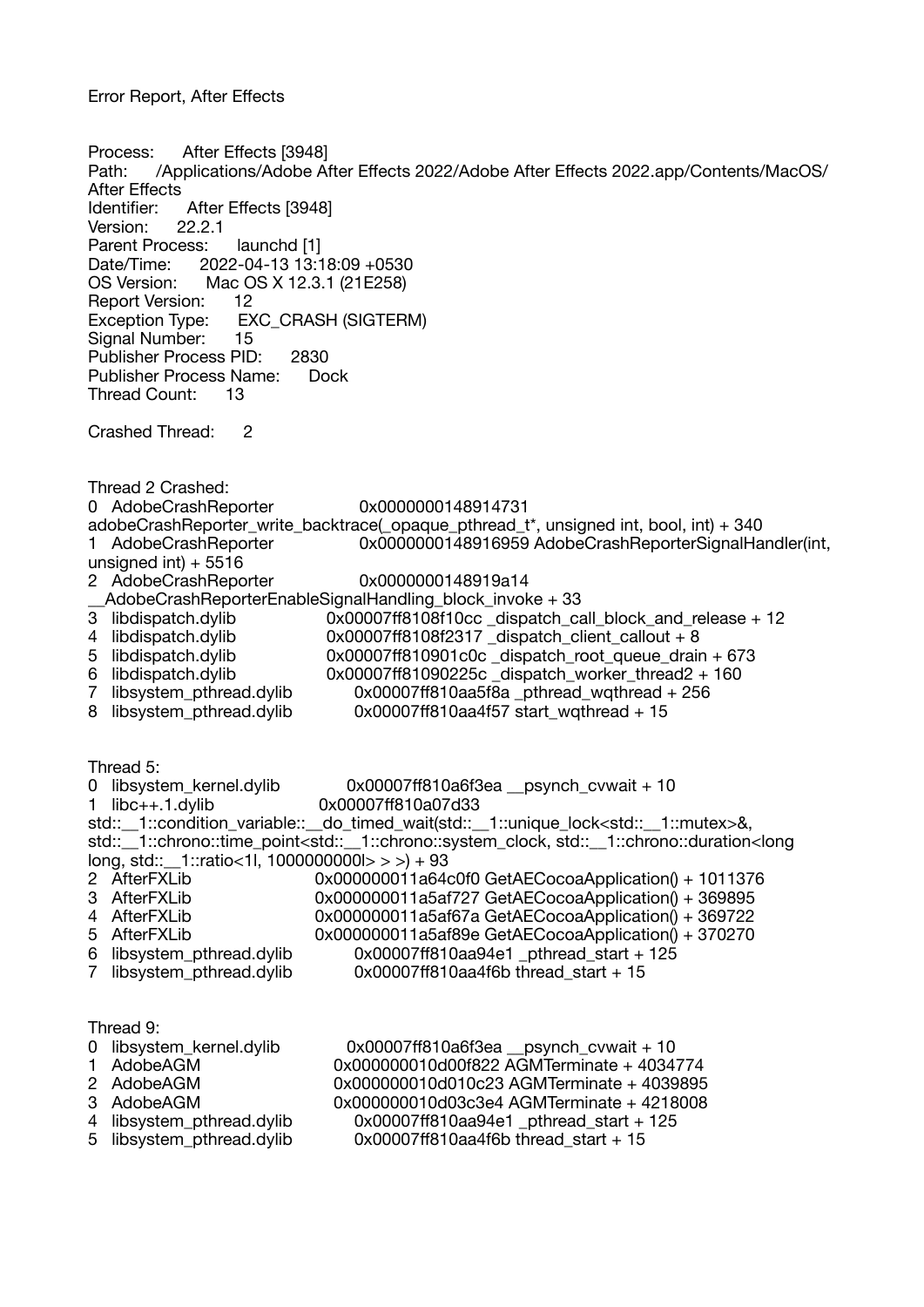Binary Images:

0x100000000 - 0x10865afff com.adobe.AfterEffects (22.2.1-22.2.1) <4B882876-6167-3711- B209-B4334D6C6A92> /Applications/Adobe After Effects 2022/Adobe After Effects 2022.app/ Contents/MacOS/After Effects

0x10865B000 - 0x108681fff com.adobe.boost-system.framework (22.2.1-22.2.1.1) <0BA8584B-4E24-3E4A-AE86-A4B631B356A2> /Applications/Adobe After Effects 2022/Adobe After Effects 2022.app/Contents/Frameworks/boost\_system.framework/Versions/A/boost\_system 0x108682000 - 0x1086a3fff VAL.dylib (0.0)

<593C539B-6C71-3337-875D-4B34925A5BFE> /Applications/Adobe After Effects 2022/Adobe After Effects 2022.app/Contents/Frameworks/VAL.dylib

0x1086A4000 - 0x1086bbfff com.adobe.boost-date-time.framework (22.2.1-22.2.1.1) <55EAD172-6873-3F0E-BBDB-0C4FC85CC62E> /Applications/Adobe After Effects 2022/Adobe After Effects 2022.app/Contents/Frameworks/boost\_date\_time.framework/Versions/A/ boost\_date\_time

0x1086BC000 - 0x108707fff com.adobe.BIB (AdobeBIB 2.0.0.49601-2.0.0.49601) <8D8C376B-BC67-3E49-86AE-53E2AAB04064> /Applications/Adobe After Effects 2022/Adobe After Effects 2022.app/Contents/Frameworks/AdobeBIB.framework/Versions/A/AdobeBIB 0x108708000 - 0x108720fff libippch.dylib ((null)) <04BF5F42-562B-3A55-AA7F-BF0F6661DC27> /Applications/Adobe After Effects 2022/Adobe After Effects 2022.app/ Contents/Frameworks/libippch.dylib

0x108721000 - 0x108760fff LIST.dylib (0.0) <1E1649F8-61E4-3D8F-

ACD9-865D175EC420> /Applications/Adobe After Effects 2022/Adobe After Effects 2022.app/ Contents/Frameworks/LIST.dylib

0x108761000 - 0x1087b6fff com.adobe.BIBUtils (AdobeBIBUtils 2.0.49601-2.0.49601) <F6C2E918-E31F-381C-8BAF-0006B8155B16> /Applications/Adobe After Effects 2022/Adobe After Effects 2022.app/Contents/Frameworks/AdobeBIBUtils.framework/Versions/A/ **AdobeBIBUtils** 

0x1087B7000 - 0x1087d7fff libippcore.dylib ((null)) <9B43746D-A6F7-3EC8- B906-71022F893325> /Applications/Adobe After Effects 2022/Adobe After Effects 2022.app/ Contents/Frameworks/libippcore.dylib

0x1087D8000 - 0x108816fff BEZ.dylib (0.0) <02538801-AC13-34AC-94D2-09E42184D0D6> /Applications/Adobe After Effects 2022/Adobe After Effects 2022.app/Contents/Frameworks/ BEZ.dylib

0x108817000 - 0x108833fff libippdc.dylib ((null)) <9FD4EE67-1FA6-3250-

A7EF-714AF3A49398> /Applications/Adobe After Effects 2022/Adobe After Effects 2022.app/ Contents/Frameworks/libippdc.dylib

0x108834000 - 0x1088dffff com.adobe.ARE (AdobeARE 2.0.0.49601-2.0.0.49601) <9D768EAD-DAD9-3F34-A4C4-F6DFCE107A8F> /Applications/Adobe After Effects 2022/Adobe After Effects 2022.app/Contents/Frameworks/AdobeARE.framework/Versions/A/AdobeARE 0x1088E0000 - 0x108df0fff com.adobe.dvamlprocessing.framework (22.2.1-22.2.1.1) <6C33F67F-5618-3FBB-B7CA-05697811B3DB> /Applications/Adobe After Effects 2022/Adobe After Effects 2022.app/Contents/Frameworks/dvamlprocessing.framework/Versions/A/

dvamlprocessing 0x108DF1000 - 0x108eabfff com.adobe.dvamarshal.framework (22.2.1-22.2.1.1) <52F4599D-54DC-3B85-B2E1-B0C9EACD20BC> /Applications/Adobe After Effects 2022/ Adobe After Effects 2022.app/Contents/Frameworks/dvamarshal.framework/Versions/A/ dvamarshal

0x108EAC000 - 0x108f4afff FILE.dylib (0.0) <D7F008BC-FA8A-378D-93E9-2434526CFE9D> /Applications/Adobe After Effects 2022/Adobe After Effects 2022.app/Contents/Frameworks/ FILE.dylib

0x108F4B000 - 0x108ff0fff com.adobe.AXE8SharedExpat (AdobeAXE8SharedExpat 4.0.1.49213-4.0.1.49213) <5DA99790-2065-3F2D-9D7A-C70FA5A9A971> /Applications/Adobe After Effects 2022/Adobe After Effects 2022.app/Contents/Frameworks/

AdobeAXE8SharedExpat.framework/Versions/A/AdobeAXE8SharedExpat

0x108FF1000 - 0x109016fff com.adobe.boost-chrono.framework (22.2.1-22.2.1.1)

<88262425-3D98-3A67-9B62-06974B1F5B04> /Applications/Adobe After Effects 2022/Adobe After Effects 2022.app/Contents/Frameworks/boost\_chrono.framework/Versions/A/boost\_chrono 0x109017000 - 0x109057fff libippcc.dylib ((null))

<F5005883-06EE-34EE-8CB1-685BD7072562> /Applications/Adobe After Effects 2022/Adobe After Effects 2022.app/Contents/Frameworks/libippcc.dylib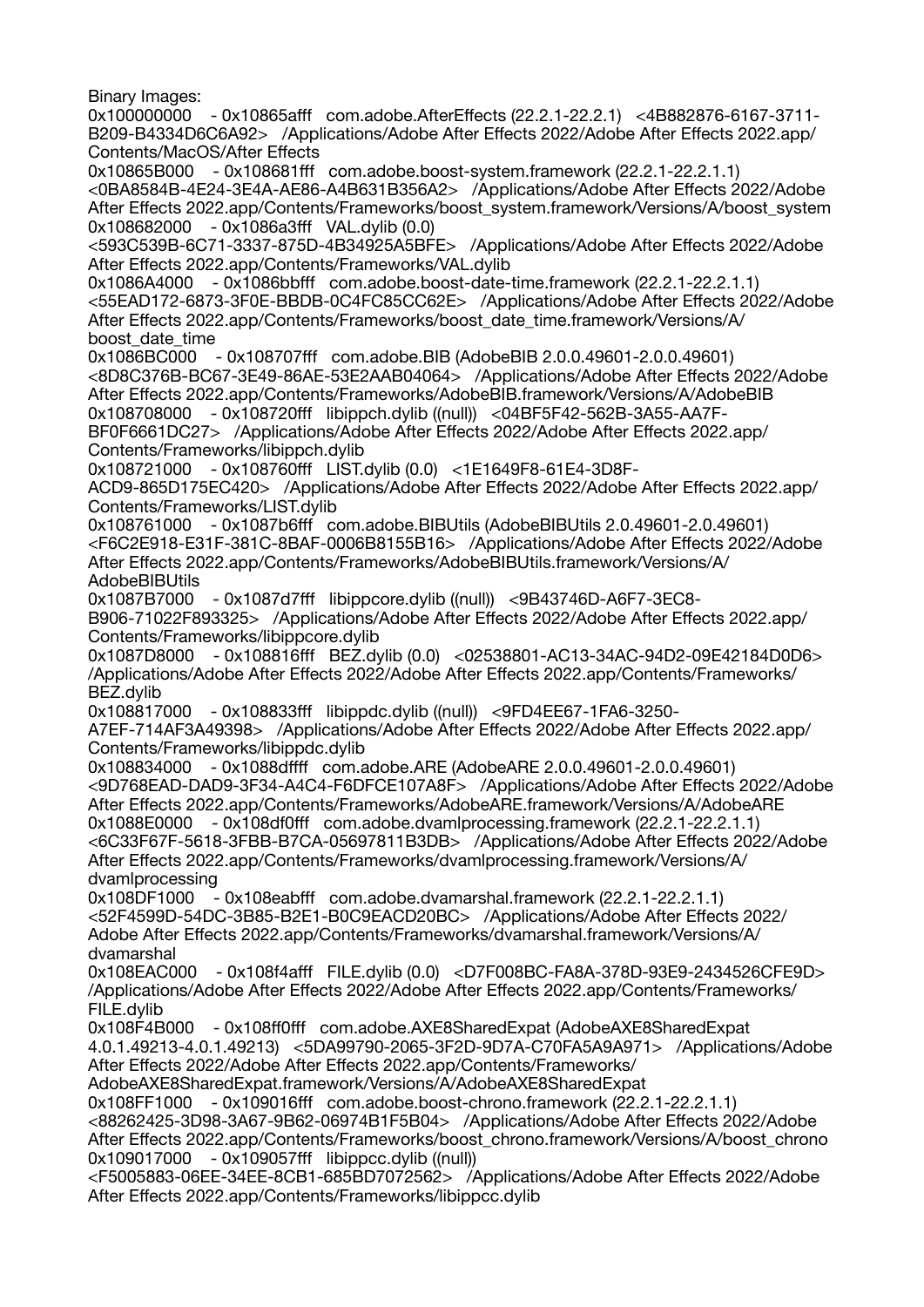0x109058000 - 0x1092f5fff com.adobe.ACE (AdobeACE 3.0.0.49601-3.0.0.49601) <DD57658A-95B6-3C32-911D-3D5FB7528DC2> /Applications/Adobe After Effects 2022/Adobe After Effects 2022.app/Contents/Frameworks/AdobeACE.framework/Versions/A/AdobeACE 0x1092F6000 - 0x1094f9fff com.adobe.JP2K (2.0.3-2.0.3.49711) <F6019E95-A814-3EB2- A671-AB853A2927F4> /Applications/Adobe After Effects 2022/Adobe After Effects 2022.app/ Contents/Frameworks/AdobeJP2K.framework/Versions/A/AdobeJP2K 0x1094FA000 - 0x10959ffff com.adobe.AXE16SharedExpat (AdobeAXE16SharedExpat 4.0.1.49213-4.0.1.49213) <D52FA017-9129-3686-BE65-115564FE1D59> /Applications/Adobe After Effects 2022/Adobe After Effects 2022.app/Contents/Frameworks/ AdobeAXE16SharedExpat.framework/Versions/A/AdobeAXE16SharedExpat 0x1095A0000 - 0x109606fff com.adobe.boost-threads.framework (22.2.1-22.2.1.1) <FBC32FE1-25EA-3DDA-96BB-F784CD9E00D9> /Applications/Adobe After Effects 2022/Adobe After Effects 2022.app/Contents/Frameworks/boost\_threads.framework/Versions/A/ boost\_threads 0x109607000 - 0x10b50dfff com.adobe.dvacore.framework (22.2.1-22.2.1.1) <B7FF6E07-5A72-313A-88CD-A41510890C4A> /Applications/Adobe After Effects 2022/Adobe After Effects 2022.app/Contents/Frameworks/dvacore.framework/Versions/A/dvacore 0x10B50E000 - 0x10bc9efff com.adobe.CoolType (AdobeCoolType 6.0.0.49601-6.0.0.49601) <E189265D-0342-38C4-A0F7-F5D26D46BBCA> /Applications/Adobe After Effects 2022/Adobe After Effects 2022.app/Contents/Frameworks/AdobeCoolType.framework/Versions/A/ AdobeCoolType 0x10BC9F000 - 0x10beaffff com.adobe.dvatransport.framework (22.2.1-22.2.1.1) <AA9D2C5F-F9CE-389F-AA2E-E11B5BEC8D45> /Applications/Adobe After Effects 2022/Adobe After Effects 2022.app/Contents/Frameworks/dvatransport.framework/Versions/A/dvatransport 0x10BEB0000 - 0x10bf22fff PREF.dylib (0.0) <B569F5F9-ACC3-3B14-B309-707BA34A720B> /Applications/Adobe After Effects 2022/Adobe After Effects 2022.app/Contents/Frameworks/ PREF.dylib 0x10BF23000 - 0x10bf7efff com.adobe.boost-filesystem.framework (22.2.1-22.2.1.1) <D3AB899F-D5EC-3C4F-BE5E-0DC7A8B06A47> /Applications/Adobe After Effects 2022/ Adobe After Effects 2022.app/Contents/Frameworks/boost\_filesystem.framework/Versions/A/ boost\_filesystem<br>0x10BF7F000 - $-0x10b19d$ fff com.adobe.PRM.framework (22.2.1-22.2.1.1) <3843B49C-9C34-3958-A924-8893ABC76696> /Applications/Adobe After Effects 2022/Adobe After Effects 2022.app/Contents/Frameworks/PRM.framework/Versions/A/PRM 0x10BF9E000 - 0x10c169fff com.adobe.dvacrashreporter.framework (22.2.1-22.2.1.1) <32CCF4CE-86D9-35C6-8B3D-635C9DBDBECE> /Applications/Adobe After Effects 2022/ Adobe After Effects 2022.app/Contents/Frameworks/dvacrashreporter.framework/Versions/A/ dvacrashreporter 0x10C16A000 - 0x10c287fff COR.dylib (0.0) <2A66B54F-5D99-3CBA-B438-2BC99660F4EC> /Applications/Adobe After Effects 2022/Adobe After Effects 2022.app/Contents/Frameworks/ COR.dvlib 0x10C288000 - 0x10c2c6fff libippvm.dylib ((null)) <1A63218A-5C49-3FC0-8B49- C2964DCE3607> /Applications/Adobe After Effects 2022/Adobe After Effects 2022.app/ Contents/Frameworks/libippvm.dylib 0x10C2C7000 - 0x10caa6fff com.adobe.dvamediatypes.framework (22.2.1-22.2.1.1) <E6A27941-F72A-381D-B32A-FF7EED652952> /Applications/Adobe After Effects 2022/Adobe After Effects 2022.app/Contents/Frameworks/dvamediatypes.framework/Versions/A/ dvamediatypes 0x10CAA7000 - 0x10cb9dfff OM.dylib (0.0) <FA4C59A2-AA25-397E-BBC6-DC4E5DB26916> /Applications/Adobe After Effects 2022/Adobe After Effects 2022.app/Contents/Frameworks/ OM.dylib 0x10CB9E000 - 0x10cbe8fff com.adobe.ACEWrapper.framework (22.2.1-22.2.1.1) <4AB42799-65A5-3C97-A48D-5D751311128D> /Applications/Adobe After Effects 2022/Adobe After Effects 2022.app/Contents/Frameworks/ACEWrapper.framework/Versions/A/ACEWrapper 0x10CBE9000 - 0x10cc09fff SAM.dylib (0.0) <63DEF28C-AD67-3620-A978-CA9DF1862023> /Applications/Adobe After Effects 2022/Adobe After Effects 2022.app/Contents/Frameworks/ SAM.dylib 0x10CC0A000 - 0x10dc47fff com.adobe.AGM (AdobeAGM 5.0.0.49601-5.0.0.49601) <70430BBE-DDE0-30C2-B391-C8353E3081E0> /Applications/Adobe After Effects 2022/Adobe

After Effects 2022.app/Contents/Frameworks/AdobeAGM.framework/Versions/A/AdobeAGM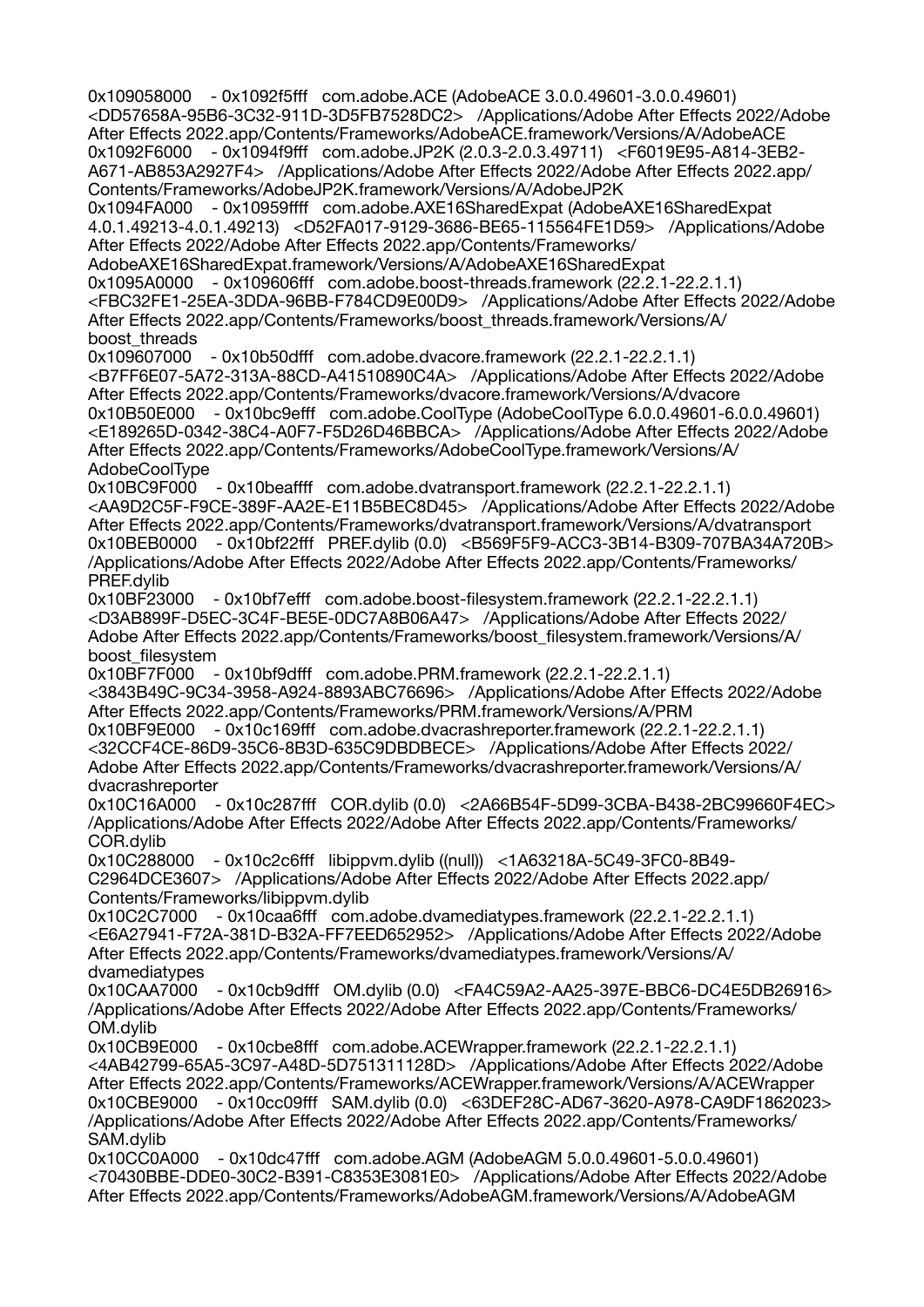0x10DC48000 - 0x10e026fff com.adobe.dvaeve.framework (22.2.1-22.2.1.1) <4B7BBDD8-3AC5-323C-92F1-2A079A360B85> /Applications/Adobe After Effects 2022/Adobe After Effects 2022.app/Contents/Frameworks/dvaeve.framework/Versions/A/dvaeve 0x10E027000 - 0x10e346fff com.adobe.dvamediaui.framework (22.2.1-22.2.1.1) <9F117324-56F1-307C-B090-C832CD96586F> /Applications/Adobe After Effects 2022/Adobe After Effects 2022.app/Contents/Frameworks/dvamediaui.framework/Versions/A/dvamediaui 0x10E347000 - 0x10e4fefff SLU.dylib (0.0) <65A0BB55-0BB0-36A7-9112- F4251AC6FA93> /Applications/Adobe After Effects 2022/Adobe After Effects 2022.app/ Contents/Frameworks/SLU.dylib 0x10E4FF000 - 0x10e569fff com.adobe.ImmersiveVideo.framework (22.2.1-22.2.1.1) <7D2ED76E-B774-38C8-B765-47F45851A9C0> /Applications/Adobe After Effects 2022/Adobe After Effects 2022.app/Contents/Frameworks/ImmersiveVideo.framework/Versions/A/ ImmersiveVideo 0x10E56A000 - 0x10f73ffff com.adobe.dynamiclink.framework (22.2.1-22.2.1.1) <3EB1C24C-D639-314C-A8F3-B8AE7AB646D8> /Applications/Adobe After Effects 2022/Adobe After Effects 2022.app/Contents/Frameworks/dynamiclink.framework/Versions/A/dynamiclink 0x10F740000 - 0x10fef6fff com.adobe.MPS (AdobeMPS 6.0.0.49213-6.0.0.49213) <89774603-A679-3F0D-B749-0CC155DB36AD> /Applications/Adobe After Effects 2022/Adobe After Effects 2022.app/Contents/Frameworks/AdobeMPS.framework/Versions/A/AdobeMPS 0x10FEF7000 - 0x11041bfff com.adobe.WRServices (17.0.0-17.0.0) <916F9BD1-C1B1-3995- A5E8-C07668DC97FA> /Applications/Adobe After Effects 2022/Adobe After Effects 2022.app/ Contents/Frameworks/wrservices.framework/Versions/A/wrservices 0x11041C000 - 0x110d4efff com.adobe.dvaworkspace.framework (22.2.1-22.2.1.1) <76478702-211C-3811-B933-2DB5A5E4A265> /Applications/Adobe After Effects 2022/Adobe After Effects 2022.app/Contents/Frameworks/dvaworkspace.framework/Versions/A/ dvaworkspace 0x110D4F000 - 0x1112d5fff com.adobe.MBCProvider.framework (22.2.1-22.2.1.1) <61C6DFE3-6B9D-3182-87C3-910D0932429C> /Applications/Adobe After Effects 2022/Adobe After Effects 2022.app/Contents/Frameworks/MBCProvider.framework/Versions/A/MBCProvider 0x1112D6000 - 0x11168efff U.dylib (0.0) <0DDC9C99-DAFD-3C5D-AC9C-248C098FBA3F> /Applications/Adobe After Effects 2022/Adobe After Effects 2022.app/Contents/Frameworks/ U.dylib 0x11168F000 - 0x1117d5fff MC.dylib (0.0) <17E6E1D3-3657-32BB-A3A0-1745A0E621EC> /Applications/Adobe After Effects 2022/Adobe After Effects 2022.app/ Contents/Frameworks/MC.dylib 0x1117D6000 - 0x111858fff PR.dylib (0.0) <71518BD8-DA36-3B02-88E2-74FC77B942E5> / Applications/Adobe After Effects 2022/Adobe After Effects 2022.app/Contents/Frameworks/ PR.dylib 0x111859000 - 0x111887fff com.adobe.Memory.framework (22.2.1-22.2.1.1) <B7285F09-33C8-3126-88FC-F80B836B6AD4> /Applications/Adobe After Effects 2022/Adobe After Effects 2022.app/Contents/Frameworks/Memory.framework/Versions/A/Memory 0x111888000 - 0x1133e5fff com.adobe.PDFL (PROD\_MAJOR.PROD\_MINOR.PROD\_STEP-16.0.1.49794) <05F4C169-2F13-3AD1-B354- F752406E0E26> /Applications/Adobe After Effects 2022/Adobe After Effects 2022.app/ Contents/Frameworks/AdobePDFL.framework/Versions/A/AdobePDFL 0x1133E6000 - 0x113d8ffff com.adobe.dvamediabrowser.framework (22.2.1-22.2.1.1) <E153636E-76B8-31CF-A4ED-CB59EB93A723> /Applications/Adobe After Effects 2022/Adobe After Effects 2022.app/Contents/Frameworks/dvamediabrowser.framework/Versions/A/ dvamediabrowser 0x113D90000 - 0x113f2bfff TDB.dylib (0.0) <830770DB-0C9A-3495-B5FB-B35EBECB43CC> /Applications/Adobe After Effects 2022/Adobe After Effects 2022.app/Contents/Frameworks/ TDB.dylib 0x113F2C000 - 0x114054fff SND.dylib (0.0) <62CA497A-BE6A-31CC-8002-215334B64108> /Applications/Adobe After Effects 2022/Adobe After Effects 2022.app/Contents/Frameworks/ SND.dylib 0x114055000 - 0x11415dfff RG.dylib (0.0) <963233C8-4C5D-3A64-BFB0- EF43FFC2F6AA> /Applications/Adobe After Effects 2022/Adobe After Effects 2022.app/ Contents/Frameworks/RG.dylib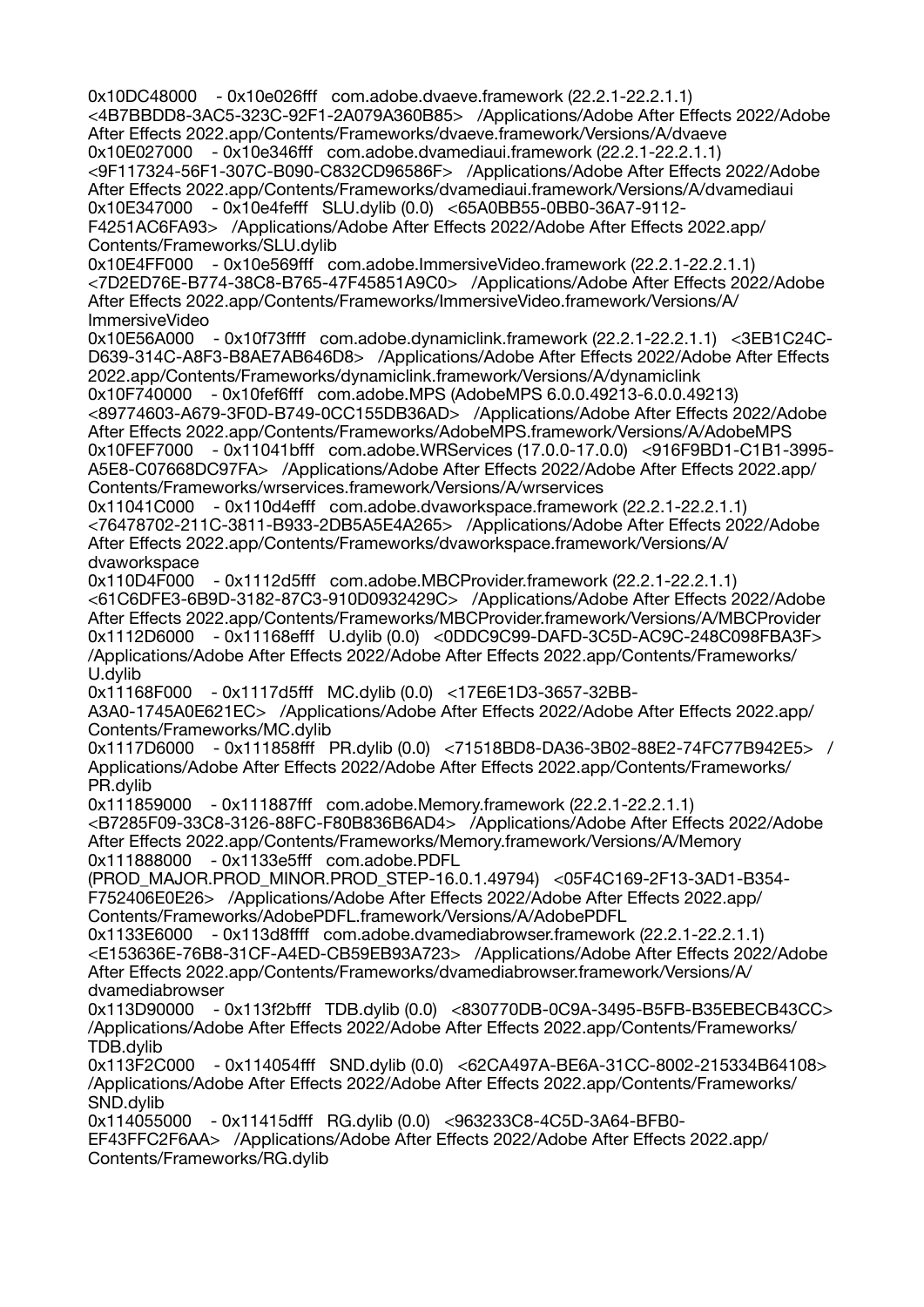0x11415E000 - 0x1142a8fff MSK.dylib (0.0) <C5C1FFE1-9AEA-3858-B602-691C00979A61> /Applications/Adobe After Effects 2022/Adobe After Effects 2022.app/Contents/Frameworks/ MSK.dylib 0x1142A9000 - 0x11438afff PREM.dylib (0.0) <7CA523C8-6DC7-31FB-8BC6- ABED8CDBA158> /Applications/Adobe After Effects 2022/Adobe After Effects 2022.app/ Contents/Frameworks/PREM.dylib 0x11438B000 - 0x1147befff FLT.dylib (0.0) <9B47B0D3-D72E-372A-B39F-061778117BD2> /Applications/Adobe After Effects 2022/Adobe After Effects 2022.app/ Contents/Frameworks/FLT.dylib 0x1147BF000 - 0x114849fff P.dylib (0.0) <43621818-F108-3036-B5EC-9FEC292F16CD> / Applications/Adobe After Effects 2022/Adobe After Effects 2022.app/Contents/Frameworks/ P.dylib 0x11484A000 - 0x114925fff FLO.dylib (0.0) <796F05DC-299A-3C98-9738-C11CC6C75D64> /Applications/Adobe After Effects 2022/Adobe After Effects 2022.app/Contents/Frameworks/ FLO.dylib 0x114926000 - 0x1149a6fff com.adobe.libzip.framework (22.2.1-22.2.1.1) <C0CEBCA3- A052-3A3F-B5E6-C91D5B325173> /Applications/Adobe After Effects 2022/Adobe After Effects 2022.app/Contents/Frameworks/libzip.framework/Versions/A/libzip 0x1149A7000 - 0x1149ebfff libippcv.dylib ((null)) <1BACC08F-E60A-35DC-A43E-A92E649F91A2> /Applications/Adobe After Effects 2022/Adobe After Effects 2022.app/ Contents/Frameworks/libippcv.dylib 0x1149EC000 - 0x114a2dfff com.adobe.dvabravoinitializer.framework (22.2.1-22.2.1.1) <53EF66E4-7686-3FAD-B946-C34CC693E88A> /Applications/Adobe After Effects 2022/Adobe After Effects 2022.app/Contents/Frameworks/dvabravoinitializer.framework/Versions/A/ dvabravoinitializer 0x114A2E000 - 0x114b33fff com.adobe.boost-program-options.framework (22.2.1-22.2.1.1) <DEA0B5AB-A15B-3831-AE68-674ED978DBD8> /Applications/Adobe After Effects 2022/Adobe After Effects 2022.app/Contents/Frameworks/boost\_program\_options.framework/Versions/A/ boost\_program\_options 0x114B34000 - 0x114bd4fff com.adobe.dvadunamis.framework (22.2.1-22.2.1.1) <816E9FF3-05EE-3A11-A9C8-6B9CB1011039> /Applications/Adobe After Effects 2022/Adobe After Effects 2022.app/Contents/Frameworks/dvadunamis.framework/Versions/A/dvadunamis 0x114BD5000 - 0x114c72fff com.adobe.dvanetsync.framework (22.2.1-22.2.1.1) <28DE51A3-3BF3-3973-8A7E-0C15C675F0DA> /Applications/Adobe After Effects 2022/Adobe After Effects 2022.app/Contents/Frameworks/dvanetsync.framework/Versions/A/dvanetsync 0x114C73000 - 0x117984fff com.adobe.dvaui.framework (22.2.1-22.2.1.1) <6C71DE95- F286-3C17-9C25-E60B96BAC83E> /Applications/Adobe After Effects 2022/Adobe After Effects 2022.app/Contents/Frameworks/dvaui.framework/Versions/A/dvaui 0x117985000 - 0x1184c9fff PF.dylib (0.0) <FD59B1C1-3DA7-3D7D-B94C-A1CDA840DCD7> /Applications/Adobe After Effects 2022/Adobe After Effects 2022.app/Contents/Frameworks/ PF.dylib 0x1184CA000 - 0x1188c5fff FRP.dylib (0.0) <DCB92CD6-4416-344F-9185-63C98752FA48> /Applications/Adobe After Effects 2022/Adobe After Effects 2022.app/Contents/Frameworks/FRP.dylib 0x1188C6000 - 0x11915dfff PIN.dylib (0.0) <E482FCD6-EA16-39D6-80C0-4CE1C511200D> /Applications/Adobe After Effects 2022/Adobe After Effects 2022.app/Contents/Frameworks/ PIN.dylib 0x11915E000 - 0x119362fff com.adobe.utest.framework (22.2.1-22.2.1.1) <0BF8541F-EF97-31ED-8EA0-1D6FF233908A> /Applications/Adobe After Effects 2022/Adobe After Effects 2022.app/Contents/Frameworks/utest.framework/Versions/A/utest 0x119363000 - 0x119428fff com.adobe.dvatexteditor.framework (22.2.1-22.2.1.1) <073D0267-48F5-3672-8E4B-0FD707A458E1> /Applications/Adobe After Effects 2022/Adobe After Effects 2022.app/Contents/Frameworks/dvatexteditor.framework/Versions/A/dvatexteditor 0x119429000 - 0x119449fff com.adobe.OCIOAPIProvider.framework (22.2.1-22.2.1.1) <67270B8D-1A9E-3312-9F1A-65DCAEEBD822> /Applications/Adobe After Effects 2022/Adobe After Effects 2022.app/Contents/Frameworks/OCIOAPIProvider.framework/Versions/A/ OCIOAPIProvider 0x11944A000 - 0x11d348fff com.adobe.AfterEffectsLib.framework (AfterFXLib 1.0-1.0) <7F128FE6-7933-3CD6-AF3B-3F20182DC4E2> /Applications/Adobe After Effects 2022/Adobe After Effects 2022.app/Contents/Frameworks/AfterFXLib.framework/Versions/A/AfterFXLib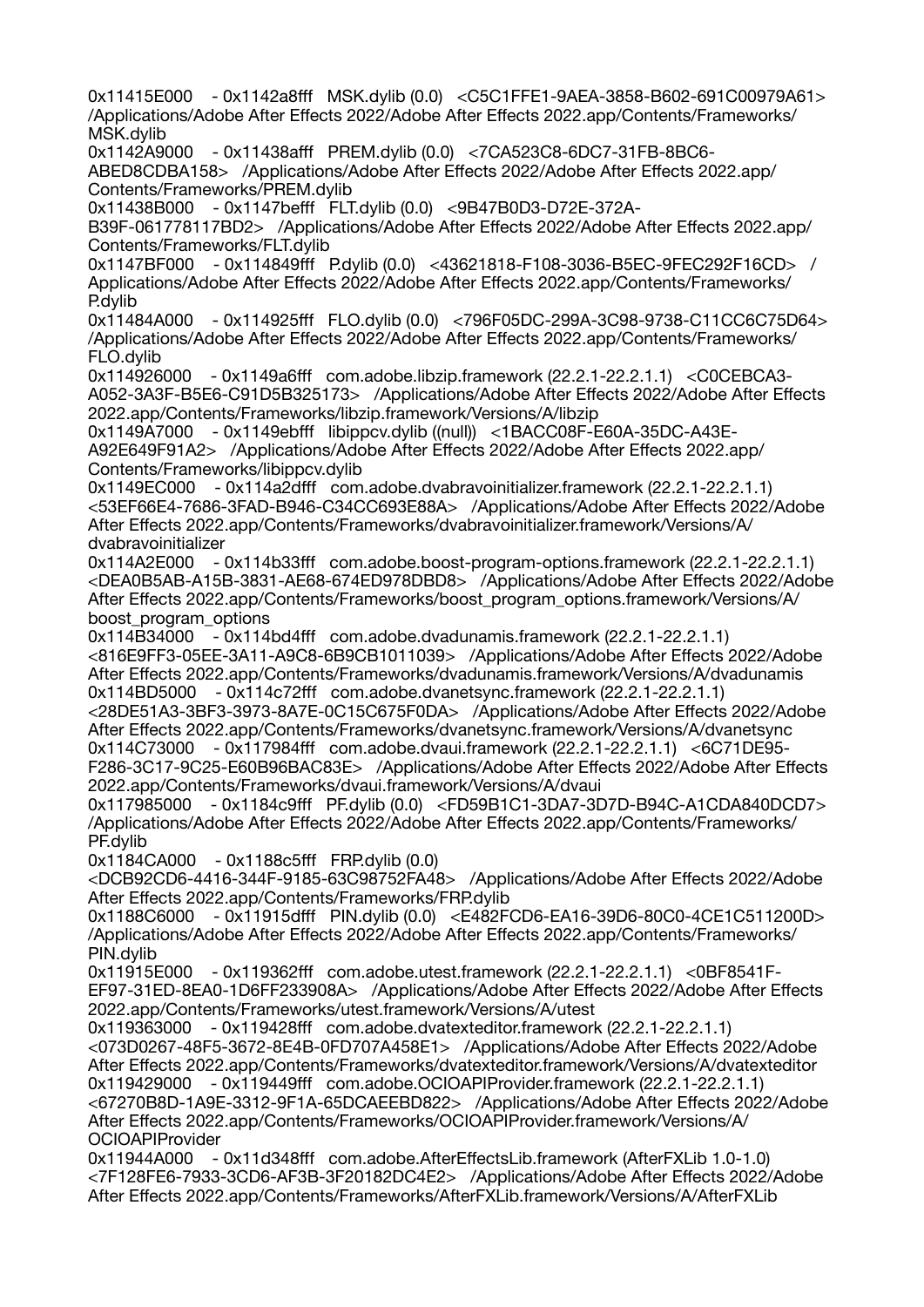0x11D349000 - 0x11d528fff com.adobe.boost-regex.framework (22.2.1-22.2.1.1) <24D50A14-925A-392B-95C8-DC4C126B653A> /Applications/Adobe After Effects 2022/Adobe After Effects 2022.app/Contents/Frameworks/boost\_regex.framework/Versions/A/boost\_regex 0x11D529000 - 0x11d6a6fff com.adobe.dvavulcansupport.framework (22.2.1-22.2.1.1) <B63CBBE4-D8D7-319A-9B3C-ECA08AD323FB> /Applications/Adobe After Effects 2022/ Adobe After Effects 2022.app/Contents/Frameworks/dvavulcansupport.framework/Versions/A/ dvavulcansupport 0x11D6A7000 - 0x11d76ffff com.adobe.ProjectSupport.framework (22.2.1-22.2.1.1) <1E64C62D-0E1D-3952-905D-6AE4C6D1AA76> /Applications/Adobe After Effects 2022/Adobe After Effects 2022.app/Contents/Frameworks/ProjectSupport.framework/Versions/A/ **ProjectSupport** 0x11D770000 - 0x11dc0bfff com.adobe.dvanet.framework (22.2.1-22.2.1.1) <94BA824F-2B89-3391-9AE2-61457F3D1851> /Applications/Adobe After Effects 2022/Adobe After Effects 2022.app/Contents/Frameworks/dvanet.framework/Versions/A/dvanet 0x11DC0C000 - 0x11ed6cfff TXT.dylib (0.0) <0DC7E87A-AD19-3252-A3E1-3929C5F1F4C0> /Applications/Adobe After Effects 2022/Adobe After Effects 2022.app/Contents/Frameworks/ TXT.dylib 0x11ED6D000 - 0x11f3fdfff com.adobe.dvamachinelearning.framework (22.2.1-22.2.1.1) <E994A413-119C-3F46-B094-DC99176C9C27> /Applications/Adobe After Effects 2022/Adobe After Effects 2022.app/Contents/Frameworks/dvamachinelearning.framework/Versions/A/ dvamachinelearning 0x11F3FE000 - 0x120118fff com.adobe.dvaappsupport.framework (22.2.1-22.2.1.1) <53E540DB-4E8B-30BB-9F25-068E8AC17DCF> /Applications/Adobe After Effects 2022/Adobe After Effects 2022.app/Contents/Frameworks/dvaappsupport.framework/Versions/A/ dvaappsupport 0x120119000 - 0x12022afff com.adobe.MLCloudSupport.framework (22.2.1-22.2.1.1) <77A13537-304B-3F1E-B821-0572B34B46AD> /Applications/Adobe After Effects 2022/Adobe After Effects 2022.app/Contents/Frameworks/MLCloudSupport.framework/Versions/A/ MLCloudSupport<br>0x12022B000 -- 0x1202f4fff com.adobe.dvatypekit.framework (22.2.1-22.2.1.1) <1A17CB4E-D23B-3C93-8348-7E3D1F445843> /Applications/Adobe After Effects 2022/Adobe After Effects 2022.app/Contents/Frameworks/dvatypekit.framework/Versions/A/dvatypekit 0x1202F5000 - 0x1204c7fff VulcanControl.dylib (0.0) <A99F40F8-338E-34F3- B339-614BAE34A27F> /Applications/Adobe After Effects 2022/Adobe After Effects 2022.app/ Contents/Frameworks/VulcanControl.dylib 0x1204C8000 - 0x12058cfff libippche9.dylib ((null)) <7428B33A-06F6-30D9-A895- AC287F9AA52D> /Applications/Adobe After Effects 2022/Adobe After Effects 2022.app/ Contents/Frameworks/libippche9.dylib 0x12058D000 - 0x1235abfff BEE.dylib (0.0) <AB93B801- A42E-3CE5-977A-057576590AF4> /Applications/Adobe After Effects 2022/Adobe After Effects 2022.app/Contents/Frameworks/BEE.dylib 0x1235AC000 - 0x123bd5fff com.adobe.dvastorage.framework (22.2.1-22.2.1.1) <6FA2302F-0186-3766-97E2-DCD7FCB1EFDC> /Applications/Adobe After Effects 2022/Adobe After Effects 2022.app/Contents/Frameworks/dvastorage.framework/Versions/A/dvastorage 0x123BD6000 - 0x123dc9fff com.adobe.dvasystemcompatibilityreport.framework (22.2.1-22.2.1.1) <2FA188AF-A10F-33A2-81B7-B307DB039D80> /Applications/Adobe After Effects 2022/Adobe After Effects 2022.app/Contents/Frameworks/ dvasystemcompatibilityreport.framework/Versions/A/dvasystemcompatibilityreport 0x123DCA000 - 0x123e11fff com.adobe.GPUKernels.framework (22.2.1-22.2.1.3) <B51D9794-CF44-3A17-BF01-68E7B615268B> /Applications/Adobe After Effects 2022/Adobe After Effects 2022.app/Contents/Frameworks/GPUKernels.framework/Versions/A/GPUKernels 0x123E12000 - 0x124042fff VulcanMessage5.dylib (0.0) <46928008-E26A-33C7- BC80-21F7953A1FD9> /Applications/Adobe After Effects 2022/Adobe After Effects 2022.app/ Contents/Frameworks/VulcanMessage5.dylib 0x124043000 - 0x1242b3fff libgit2.dylib (0.0) <17EEDF5E-6C62-3FAD-85D4-1433D5DF0688> /Applications/Adobe After Effects 2022/Adobe After Effects 2022.app/Contents/Frameworks/libgit2.dylib 0x1242B4000 - 0x1243b8fff com.adobe.eaurl.framework (22.2.1-22.2.1.1) <CE154285-4E44-3137-B6D2-A1E295D88A37> /Applications/Adobe After Effects 2022/Adobe After Effects 2022.app/Contents/Frameworks/eaurl.framework/Versions/A/eaurl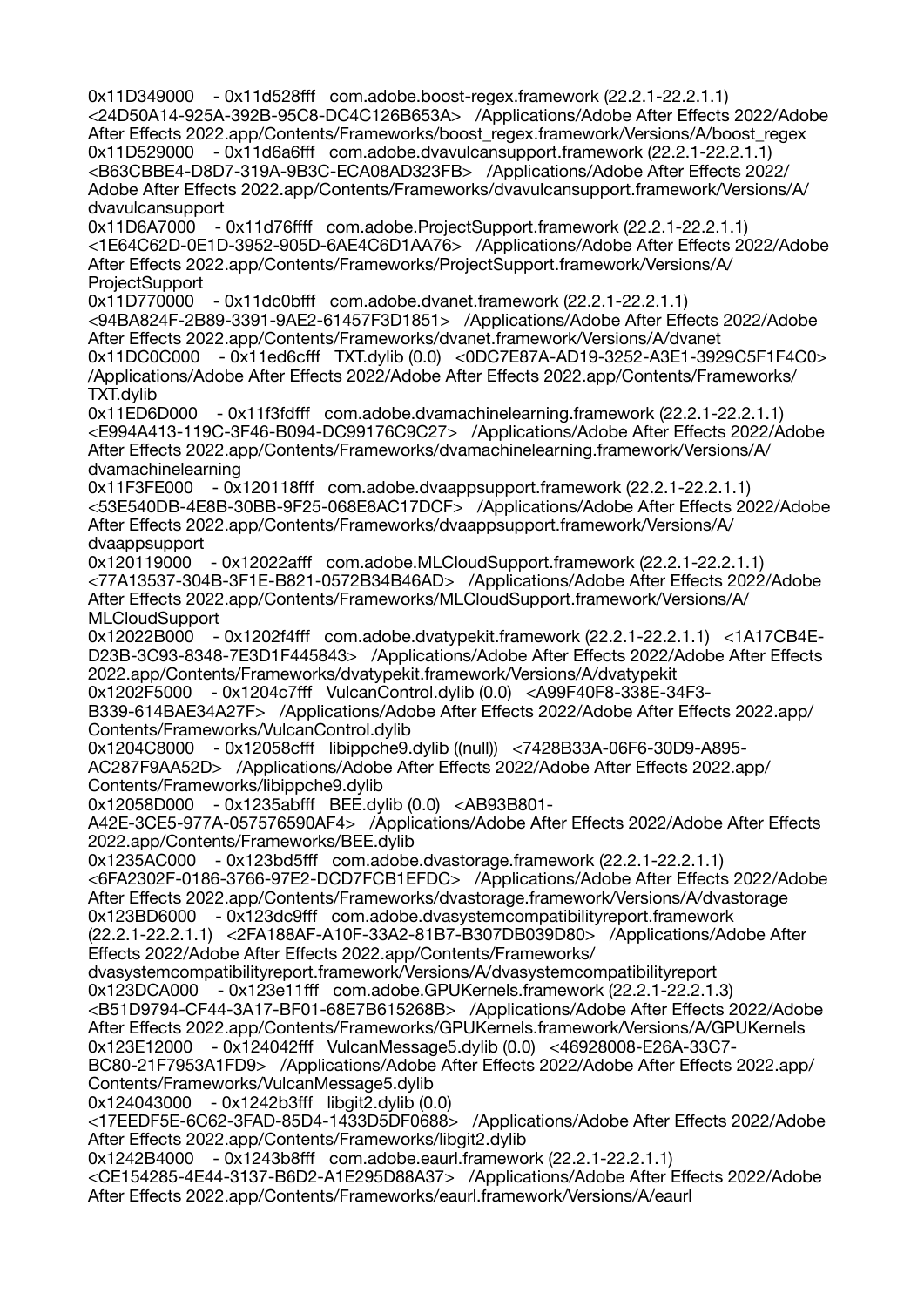0x1243B9000 - 0x1244b4fff com.adobe.aif-core.framework (22.2.1-22.2.1.1) <13161303-67FF-3A36-A4DC-3D2CD151876D> /Applications/Adobe After Effects 2022/Adobe After Effects 2022.app/Contents/Frameworks/aif\_core.framework/Versions/A/aif\_core 0x1244B5000 - 0x12453bfff libipps.dylib ((null)) <9A486553-8FBB-3515-8521- B3673F5867D4> /Applications/Adobe After Effects 2022/Adobe After Effects 2022.app/ Contents/Frameworks/libipps.dylib 0x12453C000 - 0x1247e1fff com.adobe.ICUConverter (69.1.0-0.0) <755C8CFC-CE8B-304E-A613-96A29F7DB1FF> /Applications/Adobe After Effects 2022/Adobe After Effects 2022.app/ Contents/Frameworks/ICUConverter.framework/Versions/69.1/ICUConverter 0x1247E2000 - 0x125117fff AID.dylib (0.0) <7810187E-F0D9-3F51-9649-5985467D7B68> / Applications/Adobe After Effects 2022/Adobe After Effects 2022.app/Contents/Frameworks/ AID.dylib 0x125118000 - 0x125674fff libcrypto.dylib (0.0) <43220F58-C5D5-3D66-9615- F2B036EAEC00> /Applications/Adobe After Effects 2022/Adobe After Effects 2022.app/ Contents/Frameworks/libcrypto.dylib 0x125675000 - 0x125767fff com.adobe.SweetPeaSupport.framework (22.2.1-22.2.1.1) <B4DD5CE1-726B-352B-8F26-88EB20B8A3CA> /Applications/Adobe After Effects 2022/Adobe After Effects 2022.app/Contents/Frameworks/SweetPeaSupport.framework/Versions/A/ SweetPeaSupport 0x125768000 - 0x127843fff libonnxruntime.1.9.0.dylib (0.0) <645B5B9D-B2D9-36FF-A3DC-D7F2C052C502> /Applications/Adobe After Effects 2022/Adobe After Effects 2022.app/ Contents/Frameworks/libonnxruntime.1.9.0.dylib 0x127844000 - 0x128f4cfff com.adobe.dvascripting.framework (22.2.1-22.2.1.1) <00CA996B-F3A6-30F4-B276-4996FC60F1BC> /Applications/Adobe After Effects 2022/Adobe After Effects 2022.app/Contents/Frameworks/dvascripting.framework/Versions/A/dvascripting 0x128F4D000 - 0x1295d0fff com.adobe.AIDE (1.5.0-1.5.0.47775) <5BCB36B5-1BA8-34D5- A5FD-431C147EDF26> /Applications/Adobe After Effects 2022/Adobe After Effects 2022.app/ Contents/Frameworks/AIDE.framework/Versions/A/AIDE 0x1295D1000 - 0x129938fff com.adobe.MLFeatureWrappers.framework (22.2.1-22.2.1.1) <C5E4B6D5-028F-3FF0-875A-BC2658EDDC53> /Applications/Adobe After Effects 2022/Adobe After Effects 2022.app/Contents/Frameworks/MLFeatureWrappers.framework/Versions/A/ MLFeatureWrappers 0x129939000 - 0x129a60fff com.adobe.dvatemporalxmp.framework (22.2.1-22.2.1.1) <0D8ED890-4299-3400-A747-40A9469C6FF7> /Applications/Adobe After Effects 2022/Adobe After Effects 2022.app/Contents/Frameworks/dvatemporalxmp.framework/Versions/A/ dvatemporalxmp 0x129A61000 - 0x129b2ffff libippchk0.dylib ((null)) <C3300D7B-ACFE-39CA-82E7-64ECC9C7542A> /Applications/Adobe After Effects 2022/Adobe After Effects 2022.app/Contents/Frameworks/libippchk0.dylib 0x129B30000 - 0x12a070fff com.adobe.AdobeXMPCore (Adobe XMP Core 7.1 -c 0-79.4d2f597) <76120034-A9DD-3084-928B-3C39396A2BFB> /Applications/Adobe After Effects 2022/Adobe After Effects 2022.app/Contents/Frameworks/AdobeXMP.framework/ Versions/A/AdobeXMP 0x12A071000 - 0x12a2fcfff com.adobe.aif-ogl.framework (22.2.1-22.2.1.1) <71E9FCA2- A101-38E8-838B-9BD09592A785> /Applications/Adobe After Effects 2022/Adobe After Effects 2022.app/Contents/Frameworks/aif\_ogl.framework/Versions/A/aif\_ogl 0x12A2FD000 - 0x12a54efff com.adobe.DisplaySurface.framework (22.2.1-22.2.1.1) <920780D2-51C5-37FD-9D57-EB3B383502BD> /Applications/Adobe After Effects 2022/Adobe After Effects 2022.app/Contents/Frameworks/DisplaySurface.framework/Versions/A/ **DisplaySurface** 0x12A54F000 - 0x12a704fff com.adobe.dynamiclinkUI.framework (22.2.1-22.2.1.1) <D0DE6186-D719-3414-8E02-A1016D0C1369> /Applications/Adobe After Effects 2022/Adobe After Effects 2022.app/Contents/Frameworks/dynamiclinkUI.framework/Versions/A/dynamiclinkUI 0x12A705000 - 0x12b347fff com.adobe.dvauxpui.framework (22.2.1-22.2.1.1) <1A0FE2D3-9184-3326-9BC9-A6F06B83A766> /Applications/Adobe After Effects 2022/Adobe After Effects 2022.app/Contents/Frameworks/dvauxpui.framework/Versions/A/dvauxpui 0x12B348000 - 0x12b923fff com.adobe.headlights.LogSessionFramework (0.0-8.2.0.14) <6E119AF7-2C0A-3A0A-B489-849EAF93957B> /Applications/Adobe After Effects 2022/Adobe After Effects 2022.app/Contents/Frameworks/LogSession.framework/Versions/A/LogSession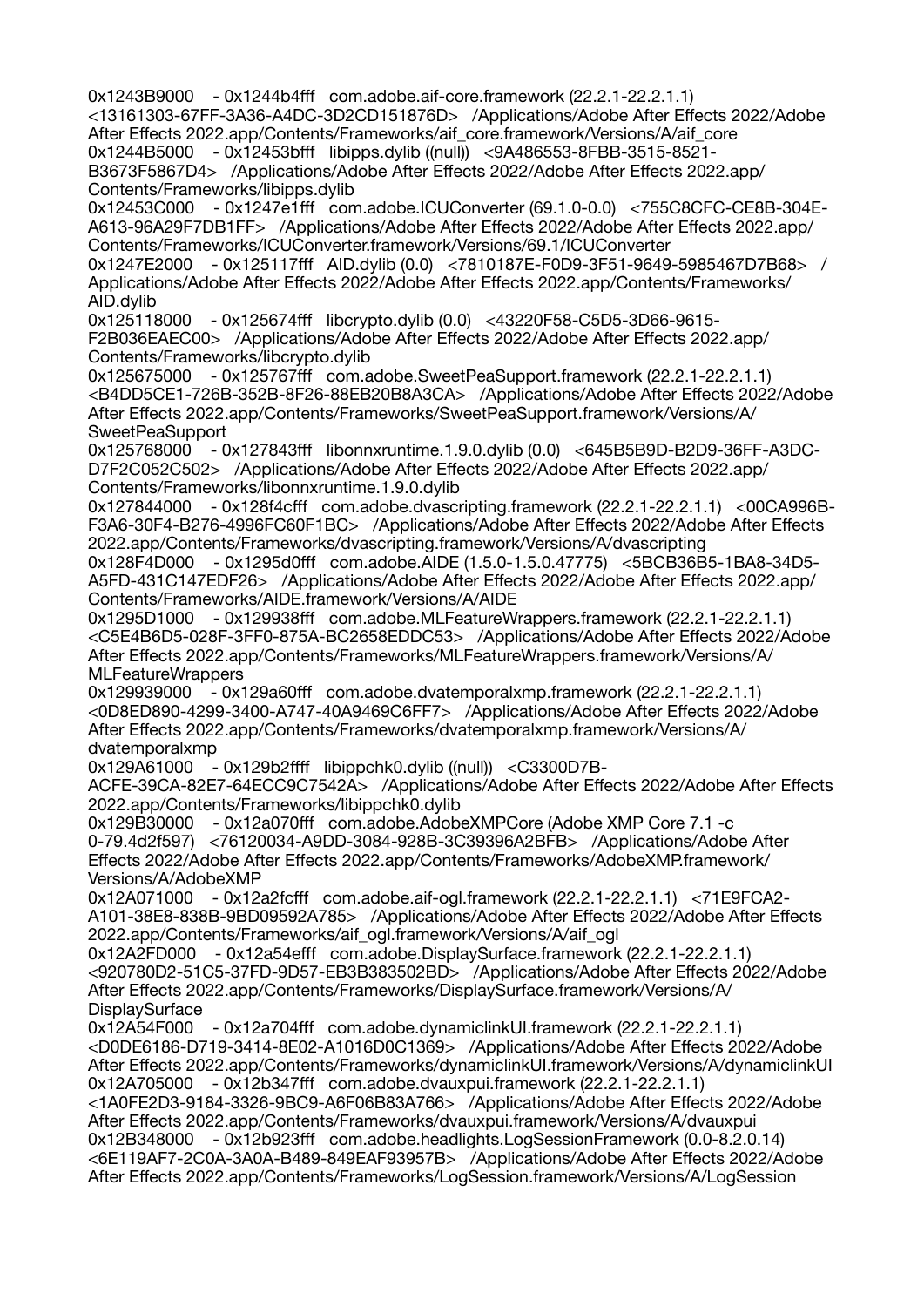0x12B924000 - 0x12be4efff com.adobe.EAMedia.framework (22.2.1-22.2.1.1) <95970A58- DE0A-3075-9A29-40D0DDE31023> /Applications/Adobe After Effects 2022/Adobe After Effects 2022.app/Contents/Frameworks/EAMedia.framework/Versions/A/EAMedia 0x12BE4F000 - 0x12c3cdfff com.adobe.ImageRenderer.framework (22.2.1-22.2.1.1) <6F39BC2C-E649-364D-9A72-A707690B4500> /Applications/Adobe After Effects 2022/Adobe After Effects 2022.app/Contents/Frameworks/ImageRenderer.framework/Versions/A/ ImageRenderer 0x12C3CE000 - 0x12c42cfff AdobeOldGPU.dylib (0.0) <6243845B-4BDB-3BEE-B650-98986CC9A7D0> /Applications/Adobe After Effects 2022/Adobe After Effects 2022.app/ Contents/Frameworks/AdobeOldGPU.dylib 0x12C42D000 - 0x12d006fff com.adobe.GPUFoundation.framework (22.2.1-22.2.1.1) <0D061B36-2107-3006-AF97-37A138E3518D> /Applications/Adobe After Effects 2022/Adobe After Effects 2022.app/Contents/Frameworks/GPUFoundation.framework/Versions/A/ **GPUFoundation** 0x12D007000 - 0x12d1eefff com.adobe.ASLFoundation.framework (22.2.1-22.2.1.1) <13E63B04-7AA5-3D1C-8AA1-4F0451C9793D> /Applications/Adobe After Effects 2022/Adobe After Effects 2022.app/Contents/Frameworks/ASLFoundation.framework/Versions/A/ ASLFoundation 0x12D1EF000 - 0x12d254fff PLUG.dylib (0.0) <A717355F-764E-3329-A8C5-3E731F05788B> /Applications/Adobe After Effects 2022/Adobe After Effects 2022.app/Contents/Frameworks/ PLUG.dylib 0x12D255000 - 0x12d6e1fff com.adobe.MediaFoundation.framework (22.2.1-22.2.1.1) <1ECA7B2C-98E3-33A4-A3E0-CA9F88E4FD09> /Applications/Adobe After Effects 2022/Adobe After Effects 2022.app/Contents/Frameworks/MediaFoundation.framework/Versions/A/ MediaFoundation 0x12D6E2000 - 0x12d78cfff libippchl9.dylib ((null)) <CFEF6CBE-F0FA-308B-A0B4- DEA04227A93E> /Applications/Adobe After Effects 2022/Adobe After Effects 2022.app/ Contents/Frameworks/libippchl9.dylib 0x12D78D000 - 0x12d803fff com.adobe.atl-audio.framework (22.2.1-22.2.1.1) <79A4F949- ECA3-34E3-A977-F5DD3CDA2A5A> /Applications/Adobe After Effects 2022/Adobe After Effects 2022.app/Contents/Frameworks/atl\_audio.framework/Versions/A/atl\_audio 0x12D804000 - 0x12f3cbfff com.adobe.ICUData (69.1.0-0.0) <C5C67DA6- A2F6-3C4C-89B5-09DD16FB34B5> /Applications/Adobe After Effects 2022/Adobe After Effects 2022.app/Contents/Frameworks/ICUData.framework/Versions/69.1/ICUData 0x12F3CC000 - 0x131edcfff com.adobe.EAClient.framework (22.2.1-22.2.1.1) <8B16929B-A8AA-3210-A66C-2B3908F97078> /Applications/Adobe After Effects 2022/Adobe After Effects 2022.app/Contents/Frameworks/EAClient.framework/Versions/A/EAClient 0x131EDD000 - 0x133f94fff com.adobe.EAProjectBridge.framework (22.2.1-22.2.1.1) <68C94795-343F-3FBA-8AAF-3BEC57EEB1C8> /Applications/Adobe After Effects 2022/Adobe After Effects 2022.app/Contents/Frameworks/EAProjectBridge.framework/Versions/A/ **EAProjectBridge** 0x133F95000 - 0x134547fff com.adobe.RendererGPU.framework (22.2.1-22.2.1.1) <99FF83A4-3D5A-3A94-BF7C-1BABDE72C850> /Applications/Adobe After Effects 2022/Adobe After Effects 2022.app/Contents/Frameworks/RendererGPU.framework/Versions/A/RendererGPU 0x134548000 - 0x1347f0fff com.adobe.VideoFrame.framework (22.2.1-22.2.1.1) <F2EE6FA1-9D1B-3F61-B22D-0B17A2E6062B> /Applications/Adobe After Effects 2022/Adobe After Effects 2022.app/Contents/Frameworks/VideoFrame.framework/Versions/A/VideoFrame 0x1347F1000 - 0x1349fffff com.adobe.boost-serialization.framework (22.2.1-22.2.1.1) <CD803712-B031-3EE9-98DE-C1354A7339CB> /Applications/Adobe After Effects 2022/Adobe After Effects 2022.app/Contents/Frameworks/boost\_serialization.framework/Versions/A/ boost\_serialization<br>0x134A00000 - 0 - 0x134ae7fff com.adobe.ahclientframework (4.4.0.0-4.4.0.0) <E050D1F0-7F1F-392D-9CA7-C86A7B8E1590> /Applications/Adobe After Effects 2022/Adobe After Effects 2022.app/Contents/Frameworks/ahclient.framework/Versions/A/ahclient 0x134AE8000 - 0x134b97fff libippchy8.dylib ((null)) <4E61F234-67CA-3A47- B1E7-38321C7927EB> /Applications/Adobe After Effects 2022/Adobe After Effects 2022.app/ Contents/Frameworks/libippchy8.dylib 0x134B98000 - 0x134bf2fff com.adobe.CCLibrariesSupport.framework (22.2.1-22.2.1.1) <34E8D866-AC12-3346-87E0-EE9EB0993049> /Applications/Adobe After Effects 2022/Adobe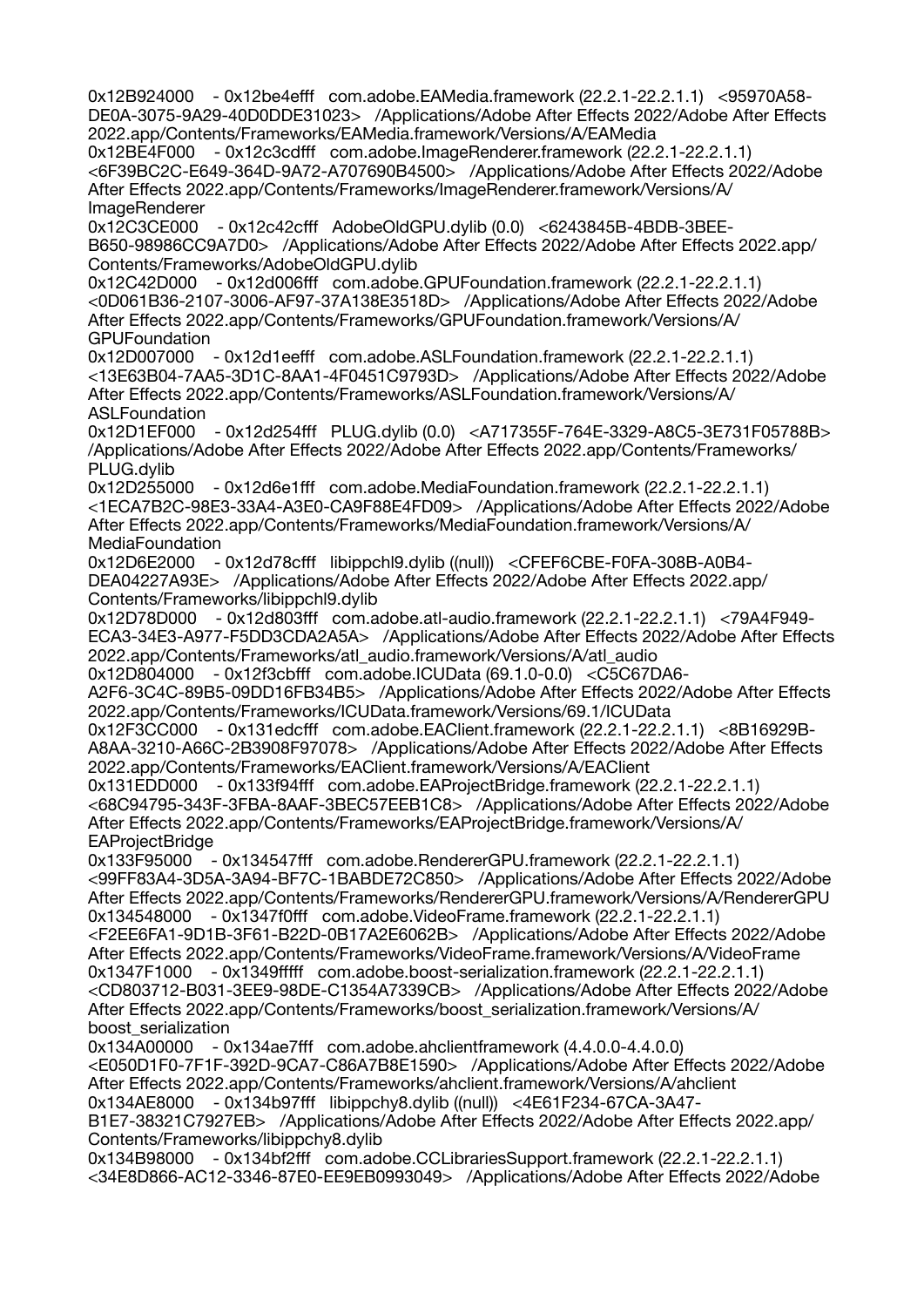After Effects 2022.app/Contents/Frameworks/CCLibrariesSupport.framework/Versions/A/ **CCLibrariesSupport** 

0x134BF3000 - 0x135386fff com.adobe.ColorSpaceConverter.framework (22.2.1-22.2.1.1) <80331C18-5D7C-3349-8151-291C36C5F6EC> /Applications/Adobe After Effects 2022/Adobe After Effects 2022.app/Contents/Frameworks/ColorSpaceConverter.framework/Versions/A/ ColorSpaceConverter

0x135387000 - 0x1358cefff com.adobe.aelib.framework (22.2.1-22.2.1.3) <416AEF8C-3982-3505-B3C8-F50E53BE565D> /Applications/Adobe After Effects 2022/Adobe After Effects 2022.app/Contents/Frameworks/aelib.framework/Versions/A/aelib 0x1358CF000 - 0x135ee3fff com.adobe.dvacaptioning.framework (22.2.1-22.2.1.1) <D0A960B0-11AA-3240-A1F5-54CA4E8C22E4> /Applications/Adobe After Effects 2022/Adobe After Effects 2022.app/Contents/Frameworks/dvacaptioning.framework/Versions/A/dvacaptioning 0x135EE4000 - 0x136238fff com.adobe.CodecSupport.framework (22.2.1-22.2.1.1) <AD4054E2-F786-3918-A003-0291B59607B7> /Applications/Adobe After Effects 2022/Adobe After Effects 2022.app/Contents/Frameworks/CodecSupport.framework/Versions/A/ CodecSupport

0x136239000 - 0x1365d6fff com.adobe.dvacapsule.framework (22.2.1-22.2.1.1) <D74069E5- D5FB-3DA8-AE74-2BEC2661C70F> /Applications/Adobe After Effects 2022/Adobe After Effects 2022.app/Contents/Frameworks/dvacapsule.framework/Versions/A/dvacapsule

0x1365D7000 - 0x136d43fff com.adobe.dvaaudiodsp.framework (22.2.1-22.2.1.1) <12030328-7169-36D2-A9D9-E08D00942C94> /Applications/Adobe After Effects 2022/Adobe After Effects 2022.app/Contents/Frameworks/dvaaudiodsp.framework/Versions/A/dvaaudiodsp 0x136D44000 - 0x13706efff com.adobe.dvametadata.framework (22.2.1-22.2.1.1) <F2DE5240-6A92-3432-A49D-87C30193C80E> /Applications/Adobe After Effects 2022/Adobe After Effects 2022.app/Contents/Frameworks/dvametadata.framework/Versions/A/dvametadata 0x13706F000 - 0x1372f5fff com.adobe.extendscript.framework (4.5.6-4.5.6.1) <DBE29784- CCF5-3B5C-9A8C-E022C0C63D12> /Applications/Adobe After Effects 2022/Adobe After Effects 2022.app/Contents/Frameworks/extendscript.framework/Versions/A/extendscript 0x1372F6000 - 0x1377b5fff com.adobe.dvametadataUI.framework (22.2.1-22.2.1.1) <3C545E5F-F17B-3954-861A-DBB16EF58B6B> /Applications/Adobe After Effects 2022/Adobe After Effects 2022.app/Contents/Frameworks/dvametadataUI.framework/Versions/A/ dvametadataUI

0x1377B6000 - 0x137c23fff com.adobe.dvaplayer.framework (22.2.1-22.2.1.1) <22832115-1F6F-311B-9B5D-C2FA4C935C43> /Applications/Adobe After Effects 2022/Adobe After Effects 2022.app/Contents/Frameworks/dvaplayer.framework/Versions/A/dvaplayer 0x137C24000 - 0x1384a9fff com.adobe.dvaaudiodevice.framework (22.2.1-22.2.1.1) <9DC10F66-649C-3FA6-B3AE-456C9C46E746> /Applications/Adobe After Effects 2022/Adobe After Effects 2022.app/Contents/Frameworks/dvaaudiodevice.framework/Versions/A/ dvaaudiodevice

0x1384AA000 - 0x1387bdfff com.adobe.MachineLearningUtilities.framework (22.2.1-22.2.1.1) <5C6D1646-522F-33C0-9F23-C7DE1A8FCE3B> /Applications/Adobe After Effects 2022/Adobe After Effects 2022.app/Contents/Frameworks/MachineLearningUtilities.framework/Versions/A/ MachineLearningUtilities

0x1387BE000 - 0x138e97fff com.adobe.scintilla.framework (22.2.1-22.2.1.1) <BFF20022-14DE-3EF0-9ABB-584D16D8CED4> /Applications/Adobe After Effects 2022/Adobe After Effects 2022.app/Contents/Frameworks/scintilla.framework/Versions/A/scintilla 0x138E98000 - 0x1390f8fff com.adobe.sccore.framework (4.5.6-4.5.6.1) <D811A0AB-AF75-3C09-8F81-8A638084177C> /Applications/Adobe After Effects 2022/Adobe After Effects 2022.app/Contents/Frameworks/sccore.framework/Versions/A/sccore

0x1390F9000 - 0x1391aefff com.adobe.dvaalgebra.framework (22.2.1-22.2.1.1) <8D55923B-F0FA-3B25-8B1B-AFB4CE1F2F93> /Applications/Adobe After Effects 2022/Adobe After Effects 2022.app/Contents/Frameworks/dvaalgebra.framework/Versions/A/dvaalgebra 0x1391AF000 - 0x139759fff com.adobe.exo.framework (22.2.1-22.2.1.1)

<9E4F937E-75BD-3369-A65D-6B85FC960A19> /Applications/Adobe After Effects 2022/Adobe After Effects 2022.app/Contents/Frameworks/exo.framework/Versions/A/exo

0x13975A000 - 0x13989dfff com.adobe.dvaaudiodeviceui.framework (22.2.1-22.2.1.1) <D3DD0BA5-77A1-3936-91B7-68E34946F5D6> /Applications/Adobe After Effects 2022/Adobe After Effects 2022.app/Contents/Frameworks/dvaaudiodeviceui.framework/Versions/A/ dvaaudiodeviceui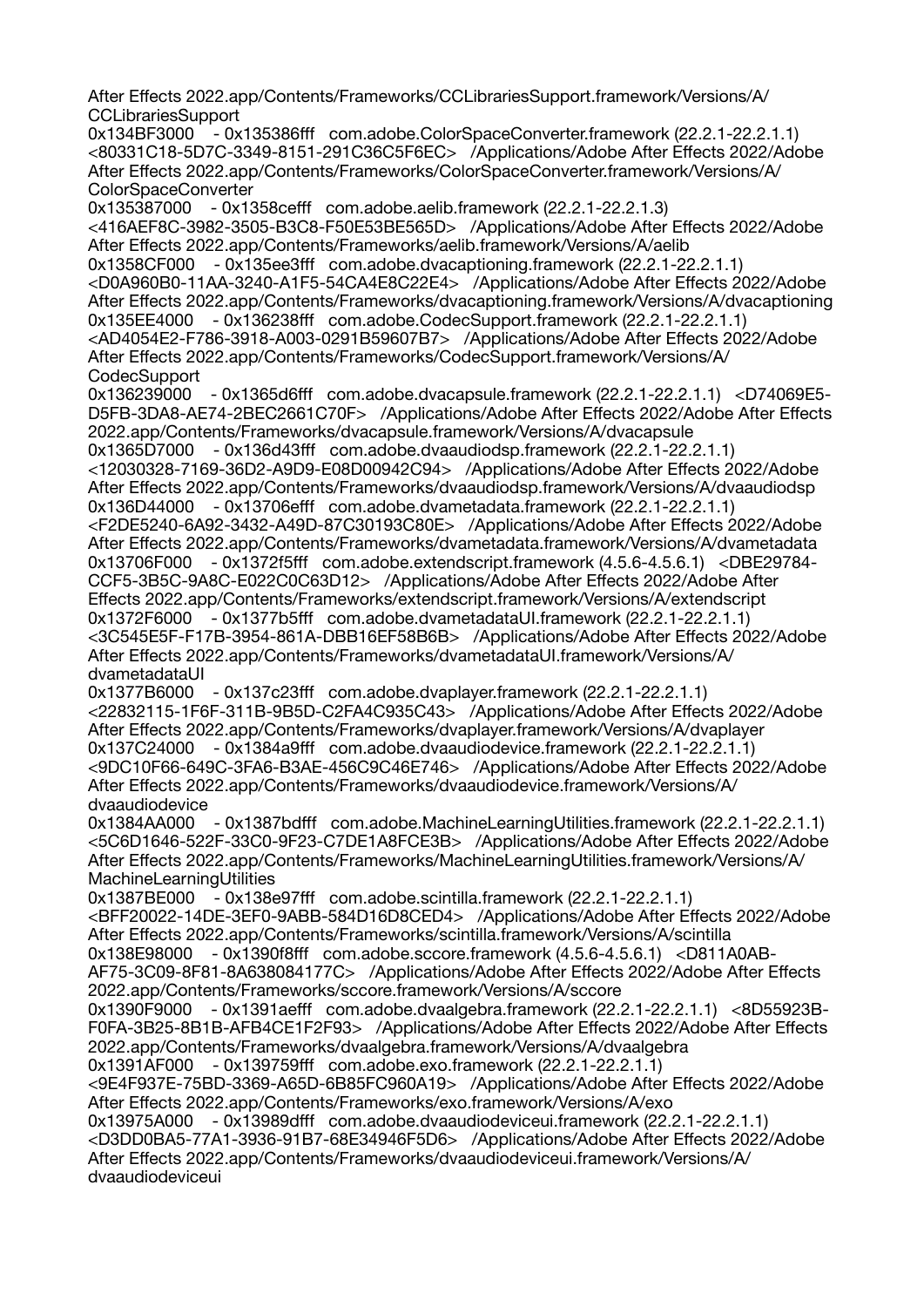0x13989E000 - 0x139940fff com.adobe.TeamProjectsLocalClient.framework (22.2.1-22.2.1.1) <68ED0A73-E9FB-3816-9949-6319453339B1> /Applications/Adobe After Effects 2022/Adobe After Effects 2022.app/Contents/Frameworks/TeamProjectsLocalClient.framework/Versions/A/ TeamProjectsLocalClient 0x139941000 - 0x140e6bfff com.adobe.Backend.framework (22.2.1-22.2.1.1) <EBEF8A46-2AE7-37F6-AAEC-1A82784E464B> /Applications/Adobe After Effects 2022/Adobe After Effects 2022.app/Contents/Frameworks/Backend.framework/Versions/A/Backend 0x140E6C000 - 0x1411a3fff com.adobe.drawbotagm.framework (22.2.1-22.2.1.1) <C178BB04-95CC-3541-B97B-C7D84B1B5A6E> /Applications/Adobe After Effects 2022/Adobe After Effects 2022.app/Contents/Frameworks/drawbotagm.framework/Versions/A/drawbotagm 0x1411A4000 - 0x141851fff com.adobe.VideoRenderer.framework (22.2.1-22.2.1.1) <D6E7F769-D7DB-3D29-9B03-9C50628A401C> /Applications/Adobe After Effects 2022/Adobe After Effects 2022.app/Contents/Frameworks/VideoRenderer.framework/Versions/A/ VideoRenderer 0x141852000 - 0x141940fff libippdce9.dylib ((null)) <5E76F42A-3EBD-366E-916D-C5F83DA37205> /Applications/Adobe After Effects 2022/Adobe After Effects 2022.app/ Contents/Frameworks/libippdce9.dylib 0x141941000 - 0x141a2afff libippdck0.dylib ((null)) <9A3EFB8A-3237-3B86-93B9- D5397A321687> /Applications/Adobe After Effects 2022/Adobe After Effects 2022.app/ Contents/Frameworks/libippdck0.dylib 0x141A2B000 - 0x141b27fff libippdcl9.dylib ((null)) <85A5998A-A9F9-3B9A-B596-8CD92F236F93> /Applications/Adobe After Effects 2022/Adobe After Effects 2022.app/ Contents/Frameworks/libippdcl9.dylib 0x141B28000 - 0x141e12fff com.adobe.AdobeSensorManager (Adobe Sensor Manager 3.1 -s 0-79.a766258) <39ED9425-CC14-3496-8069-22C11ED70399> /Applications/Adobe After Effects 2022/Adobe After Effects 2022.app/Contents/Frameworks/ AdobeSensorManager.framework/Versions/A/AdobeSensorManager 0x141E13000 - 0x141f57fff libippdcy8.dylib ((null)) <29E96669- DE10-3D45-96C6-4AE7126720BD> /Applications/Adobe After Effects 2022/Adobe After Effects 2022.app/Contents/Frameworks/libippdcy8.dylib 0x141F58000 - 0x142cdcfff com.adobe.dvauxphost.framework (22.2.1-22.2.1.1) <F28AFC8A-8E98-31AA-86BA-0DA48E9294F1> /Applications/Adobe After Effects 2022/Adobe After Effects 2022.app/Contents/Frameworks/dvauxphost.framework/Versions/A/dvauxphost 0x142CDD000 - 0x142dcdfff libippi.dylib ((null)) <D800035F-EDC9-3E32-BDCA-C76813184883> /Applications/Adobe After Effects 2022/Adobe After Effects 2022.app/ Contents/Frameworks/libippi.dylib 0x142DCE000 - 0x142eccfff aedisplay.dylib (0.0) <881D6E0E-301D-37B7-98AD-30B71A4C727A> /Applications/Adobe After Effects 2022/Adobe After Effects 2022.app/Contents/Frameworks/aedisplay.dylib 0x142ECD000 - 0x142ffffff TDL.dylib (0.0) <C2C3A704-05C1-3D5D-8826-8233E6F7F2A5> / Applications/Adobe After Effects 2022/Adobe After Effects 2022.app/Contents/Frameworks/ TDL.dylib 0x143000000 - 0x1430cefff libtbbmalloc.dylib (0.0) <3CE44609-95E5-35E1-8167-17A4F4DA2378> /Applications/Adobe After Effects 2022/Adobe After Effects 2022.app/Contents/Frameworks/libtbbmalloc.dylib 0x1430CF000 - 0x1431f0fff com.adobe.GPUAnalytics.framework (22.2.1-22.2.1.1) <03D1B8BD-F50D-3977-B422-89D6A1EAD69D> /Applications/Adobe After Effects 2022/Adobe After Effects 2022.app/Contents/Frameworks/GPUAnalytics.framework/Versions/A/GPUAnalytics 0x1431F1000 - 0x143781fff com.adobe.AdobeXMPFiles (Adobe XMP Files 7.1 -f 1-79.4d2f597) <A76CC0BC-2DB9-3851-9A4C-87E7E0FB1C20> /Applications/Adobe After Effects 2022/Adobe After Effects 2022.app/Contents/Frameworks/AdobeXMPFiles.framework/ Versions/A/AdobeXMPFiles<br>0x143782000 - 0x143bd2 0x143782000 - 0x143bd2fff libippcce9.dylib ((null)) <D4F81CFC-1CF9-3255-88CC-D82E5CEFD3EF> /Applications/Adobe After Effects 2022/Adobe After Effects 2022.app/ Contents/Frameworks/libippcce9.dylib 0x143BD3000 - 0x14406dfff libippcck0.dylib ((null)) <EF29CB86-9A54-3D88-AC4D-D386CC6C5C3D> /Applications/Adobe After Effects 2022/Adobe After Effects 2022.app/ Contents/Frameworks/libippcck0.dylib 0x14406E000 - 0x1440effff com.adobe.RuntimeInstaller.framework (22.2.1-22.2.1.1)

<CF5636E3-FD7C-389F-9486-E0B148495E21> /Applications/Adobe After Effects 2022/Adobe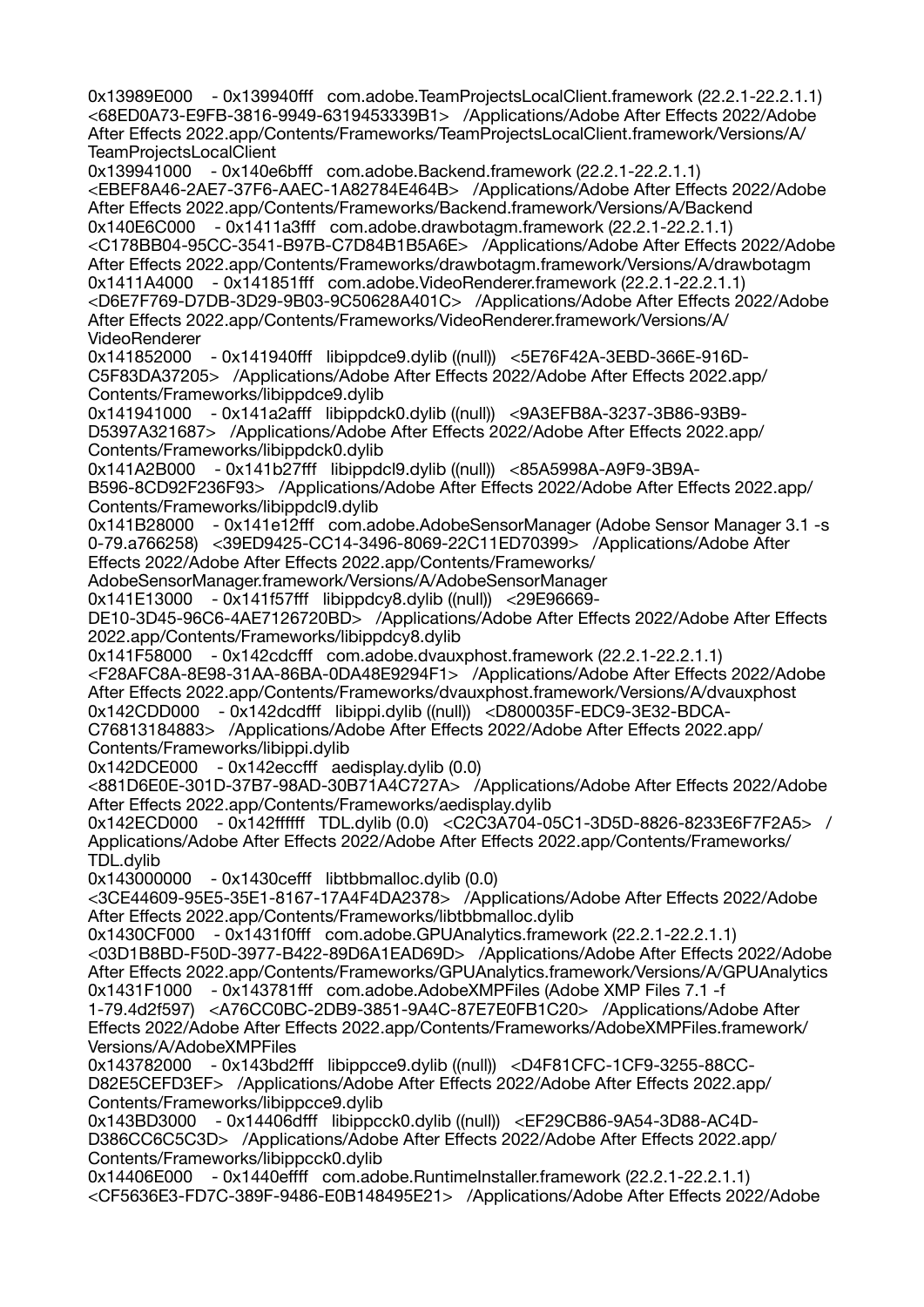After Effects 2022.app/Contents/Frameworks/RuntimeInstaller.framework/Versions/A/ **RuntimeInstaller** 

0x1440F0000 - 0x144acdfff com.adobe.SynKitLib (1.0.0.0-1.0.0.0)

<92276014-607D-3318-8E37-BB6B479E3478> /Applications/Adobe After Effects 2022/Adobe After Effects 2022.app/Contents/Frameworks/SynKitLib.framework/Versions/A/SynKitLib 0x144ACE000 - 0x144f32fff libippccl9.dylib ((null))

<33B9CAA6-0F71-339F-8BD5-656C84B95A9A> /Applications/Adobe After Effects 2022/Adobe After Effects 2022.app/Contents/Frameworks/libippccl9.dylib

0x144F33000 - 0x14557dfff libippccy8.dylib ((null)) <86D3E008-CABB-3EA8-8250- CDA589922422> /Applications/Adobe After Effects 2022/Adobe After Effects 2022.app/ Contents/Frameworks/libippccy8.dylib

0x14557E000 - 0x1458f7fff libiomp5.dylib (0.0)

<C67B43B1-27C3-34A4-8948-080D210802ED> /Applications/Adobe After Effects 2022/Adobe After Effects 2022.app/Contents/Frameworks/libiomp5.dylib

0x1458F8000 - 0x145a8afff libtbb.dylib (0.0) <8B2D7D64-9404-3E6D-A7A5-6B76038F4450> /Applications/Adobe After Effects 2022/Adobe After Effects 2022.app/Contents/Frameworks/ libtbb.dylib

0x145A8B000 - 0x14601ffff libippvme9.dylib ((null)) <326EC2BB-BBC5-358C-B880-8B14D72D86F9> /Applications/Adobe After Effects 2022/Adobe After Effects 2022.app/ Contents/Frameworks/libippvme9.dylib

0x146020000 - 0x1461d0fff com.adobe.dvascriptingNAPI.framework (22.2.1-22.2.1.1) <10616384-A003-3ECA-BA88-2CFDCE2D4ACD> /Applications/Adobe After Effects 2022/Adobe After Effects 2022.app/Contents/Frameworks/dvascriptingNAPI.framework/Versions/A/ dvascriptingNAPI

0x1461D1000 - 0x14632afff com.adobe.MLFoundation.framework (22.2.1-22.2.1.1) <BFCE111E-7A7A-307D-BC8A-A8F920F5C52C> /Applications/Adobe After Effects 2022/Adobe After Effects 2022.app/Contents/Frameworks/MLFoundation.framework/Versions/A/ **MLFoundation** 

0x14632B000 - 0x1463a7fff com.adobe.ProjectConverterHost.framework (22.2.1-22.2.1.1) <0BD96276-D9DD-3D6E-B863-D5463F277849> /Applications/Adobe After Effects 2022/Adobe After Effects 2022.app/Contents/Frameworks/ProjectConverterHost.framework/Versions/A/ ProjectConverterHost

0x1463A8000 - 0x147b3dfff libippcve9.dylib ((null)) <B80ED00D-ACEF-3529-B31E-C0CDDA71778A> /Applications/Adobe After Effects 2022/Adobe After Effects 2022.app/ Contents/Frameworks/libippcve9.dylib

0x147B3E000 - 0x148474fff libippse9.dylib ((null)) <AD091CE4-2AD4-38B7- BC24-187D7BA564BB> /Applications/Adobe After Effects 2022/Adobe After Effects 2022.app/ Contents/Frameworks/libippse9.dylib

0x148475000 - 0x14887bfff MEE.dylib (0.0) <5942CF28-B85F-32C9-90E3-014762DEC9EA> /Applications/Adobe After Effects 2022/Adobe After Effects 2022.app/Contents/Frameworks/ MEE.dylib

0x14887C000 - 0x148901fff com.adobe.MediaUtils.framework (22.2.1-22.2.1.1)

<D8455759-156E-3D25-9757-7291BC7CD46F> /Applications/Adobe After Effects 2022/Adobe After Effects 2022.app/Contents/Frameworks/MediaUtils.framework/Versions/A/MediaUtils 0x148902000 - 0x148a1efff com.adobe.AdobeCrashReporter (10.3.2-10.3.2)

<8C4B2253-3675-3EC2-A545-04641B6E13E9> /Applications/Adobe After Effects 2022/Adobe After Effects 2022.app/Contents/Frameworks/AdobeCrashReporter.framework/Versions/A/ AdobeCrashReporter

0x148A1F000 - 0x14a120fff libippcvk0.dylib ((null)) <BE1D41AB-CEF8-38BA-A80C-DBA4A5CCA5BD> /Applications/Adobe After Effects 2022/Adobe After Effects 2022.app/ Contents/Frameworks/libippcvk0.dylib

0x14A121000 - 0x14ab34fff libippsk0.dylib ((null)) <6E77AA67-208A-3F65-

B7D6-566BC7F8F75A> /Applications/Adobe After Effects 2022/Adobe After Effects 2022.app/ Contents/Frameworks/libippsk0.dylib

0x14AB35000 - 0x14ad43fff com.adobe.csxsmanager.framework (22.2.1-22.2.1.1) <E5F63C41-7968-355B-947D-ACFC90B49A44> /Applications/Adobe After Effects 2022/Adobe After Effects 2022.app/Contents/Frameworks/CSXSManager.framework/Versions/A/ **CSXSManager**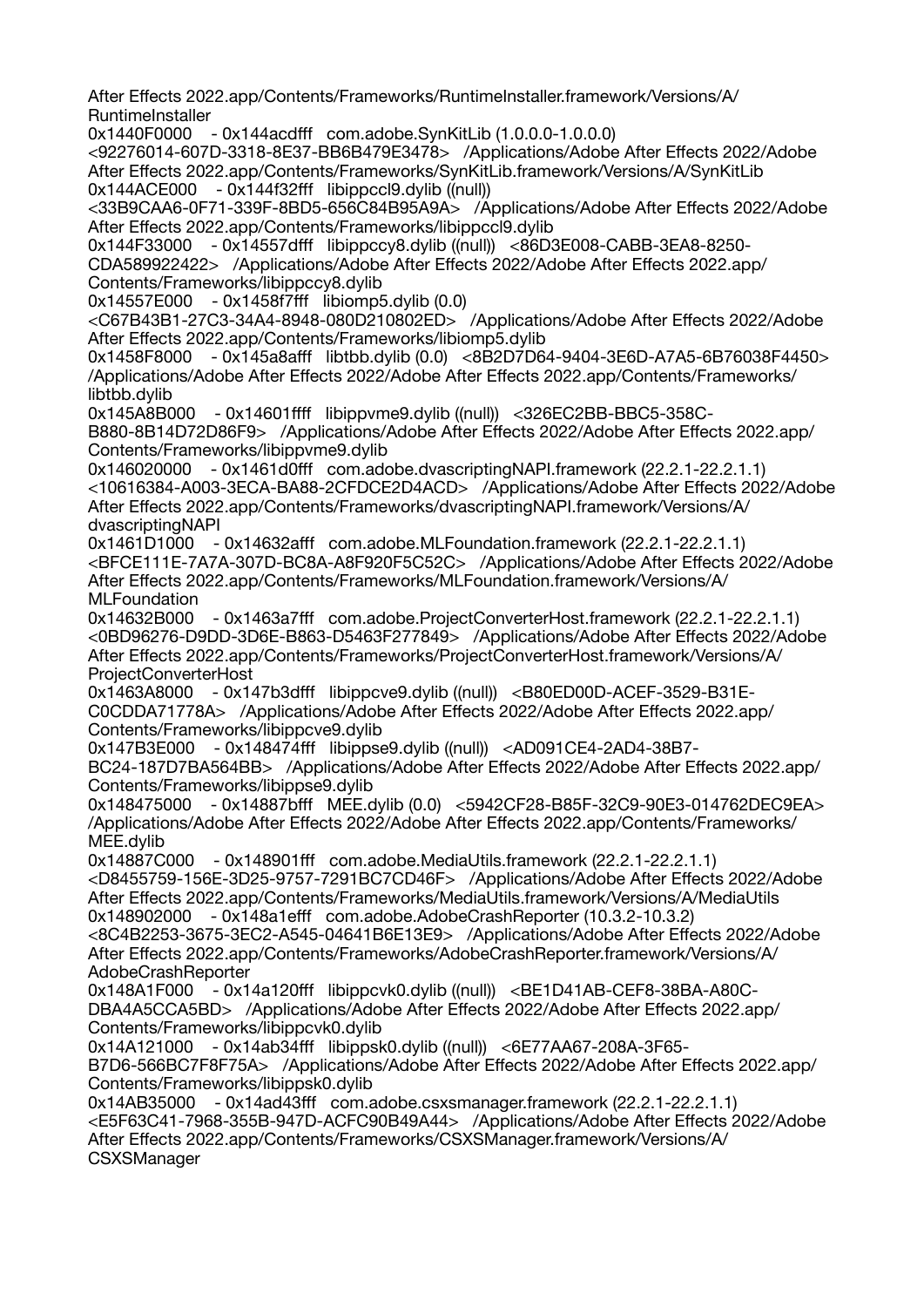0x14AD44000 - 0x14b04cfff com.adobe.ubench.framework (22.2.1-22.2.1.1) <C14DF208- D8E7-3489-91C5-13122ADA95FB> /Applications/Adobe After Effects 2022/Adobe After Effects 2022.app/Contents/Frameworks/ubench.framework/Versions/A/ubench 0x14B04D000 - 0x14c843fff libippcvl9.dylib ((null))

<0D79E742-779B-3C3B-8868-46A639015898> /Applications/Adobe After Effects 2022/Adobe After Effects 2022.app/Contents/Frameworks/libippcvl9.dylib

0x14C844000 - 0x14e7a1fff libippcvy8.dylib ((null)) <164DFDAE-BEBC-3542-

ACCB-385F164520C6> /Applications/Adobe After Effects 2022/Adobe After Effects 2022.app/ Contents/Frameworks/libippcvy8.dylib

0x14E7A2000 - 0x14f034fff libippsl9.dylib ((null)) <564F7188-

DAB2-3E5B-8EFA-68AC8915C243> /Applications/Adobe After Effects 2022/Adobe After Effects 2022.app/Contents/Frameworks/libippsl9.dylib

0x14F035000 - 0x14fc87fff libippsy8.dylib ((null)) <399B7CBE-489A-3B04-8A9A-D86FC5E9F18C> /Applications/Adobe After Effects 2022/Adobe After Effects 2022.app/ Contents/Frameworks/libippsy8.dylib

0x14FC88000 - 0x14fd19fff com.adobe.LUTManager.framework (22.2.1-22.2.1.1)

<E477D9D4-31E6-3CC5-9FE5-B32211FF02BA> /Applications/Adobe After Effects 2022/Adobe After Effects 2022.app/Contents/Frameworks/LUTManager.framework/Versions/A/LUTManager 0x14FD1A000 - 0x14fdd3fff com.adobe.QT64Utils.framework (22.2.1-22.2.1.1)

<6E888297-1D79-3774-8323-A458D7804686> /Applications/Adobe After Effects 2022/Adobe After Effects 2022.app/Contents/Frameworks/QT64Utils.framework/Versions/A/QT64Utils 0x14FDD4000 - 0x14ff47fff com.adobe.AudioSupport.framework (22.2.1-22.2.1.1)

<E6A99508-CF2E-3B5E-AD1B-6E3D9B6BA5AF> /Applications/Adobe After Effects 2022/Adobe After Effects 2022.app/Contents/Frameworks/AudioSupport.framework/Versions/A/AudioSupport 0x14FF48000 - 0x150052fff com.adobe.ProResOpt.framework (22.2.1-22.2.1.1) <65194DFD-BC41-3FB1-848E-8C4A7D881430> /Applications/Adobe After Effects 2022/Adobe After Effects 2022.app/Contents/Frameworks/ProResOpt.framework/Versions/A/ProResOpt

0x150053000 - 0x1523b9fff libippie9.dylib ((null)) <39BAF430-D748-3A0B-B2A0-8C5F64F298E8> /Applications/Adobe After Effects 2022/Adobe After Effects 2022.app/ Contents/Frameworks/libippie9.dylib

0x1523BA000 - 0x1529dbfff libippvmk0.dylib ((null)) <A5E992D9-6314-3A91-98BD-B2D30EFA01E6> /Applications/Adobe After Effects 2022/Adobe After Effects 2022.app/ Contents/Frameworks/libippvmk0.dylib

0x1529DC000 - 0x152fb9fff libippvml9.dylib ((null)) <A31E00E5-1CA5-3642-

A88A-8438E4AD94D8> /Applications/Adobe After Effects 2022/Adobe After Effects 2022.app/ Contents/Frameworks/libippvml9.dylib

0x152FBA000 - 0x1536b8fff libippvmy8.dylib ((null)) <8333596F-

EE13-3910-84C4-1BB22C5FD9D1> /Applications/Adobe After Effects 2022/Adobe After Effects 2022.app/Contents/Frameworks/libippvmy8.dylib

0x1536B9000 - 0x153bf3fff ZXPSignLib-minimal-dylib.dylib (0.0) <3393C357-CD23-3115- BEDD-C808952CF5FE> /Applications/Adobe After Effects 2022/Adobe After Effects 2022.app/ Contents/Frameworks/ZXPSignLib-minimal-dylib.dylib

0x153BF4000 - 0x153cd8fff com.adobe.QTParser.framework (22.2.1-22.2.1.1) <77B1A430- FFB1-3FB3-B233-C404CF1A332E> /Applications/Adobe After Effects 2022/Adobe After Effects 2022.app/Contents/Frameworks/QTParser.framework/Versions/A/QTParser

0x153CD9000 - 0x153da6fff com.adobe.TimeCarving.framework (22.2.1-22.2.1.1) <239A3D34-D962-3975-BBE6-E6253E35C15B> /Applications/Adobe After Effects 2022/Adobe After Effects 2022.app/Contents/Frameworks/TimeCarving.framework/Versions/A/TimeCarving 0x153DA7000 - 0x153e82fff com.adobe.postprocess.framework (22.2.1-22.2.1.1)

<A12C4410-4843-3733-9E46-C474F630E3CD> /Applications/Adobe After Effects 2022/Adobe After Effects 2022.app/Contents/Frameworks/postprocess.framework/Versions/A/postprocess 0x153E83000 - 0x1562fdfff libippik0.dylib ((null)) <56124FAB-05D3-3BAB-B20E-F0D20EF6999D> /Applications/Adobe After Effects 2022/Adobe After Effects 2022.app/

Contents/Frameworks/libippik0.dylib 0x1562FE000 - 0x1587c6fff libippil9.dylib ((null)) <82551B58-D9FE-39B5-835B-E205E67A8896> /Applications/Adobe After Effects 2022/Adobe After Effects 2022.app/

Contents/Frameworks/libippil9.dylib 0x1587C7000 - 0x15b99efff libippiy8.dylib ((null)) <31019AEB-353A-3A9A-B847- FA3277F4E0E5> /Applications/Adobe After Effects 2022/Adobe After Effects 2022.app/ Contents/Frameworks/libippiy8.dylib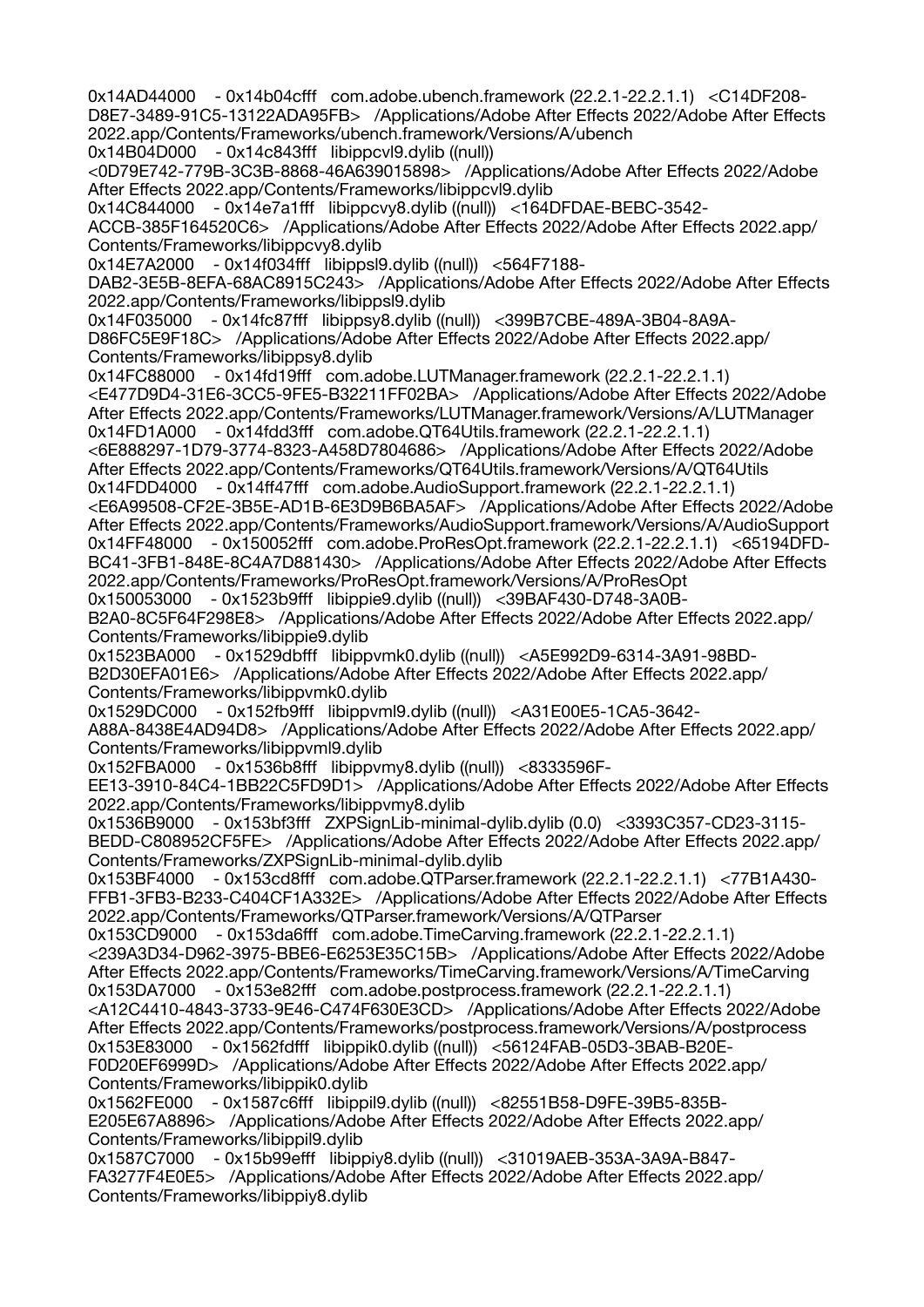0x15B99F000 - 0x15c34efff com.adobe.ImporterHost.framework (22.2.1-22.2.1.1) <8BB9BBA5-0666-3FDD-865D-A9D997E4AF87> /Applications/Adobe After Effects 2022/Adobe After Effects 2022.app/Contents/Frameworks/ImporterHost.framework/Versions/A/ImporterHost 0x15C34F000 - 0x15cc2afff com.adobe.xerces.framework (3.2.3-3.2.3.0) <CB16DFC6-4515-37F7-B7CC-284DC9740445> /Applications/Adobe After Effects 2022/Adobe After Effects 2022.app/Contents/Frameworks/xerces.framework/Versions/A/xerces 0x15CC2B000 - 0x15cfdafff com.adobe.PluginSupport.framework (22.2.1-22.2.1.1) <3260CA6B-720C-38C9-B284-7CE04AB806EE> /Applications/Adobe After Effects 2022/Adobe After Effects 2022.app/Contents/Frameworks/PluginSupport.framework/Versions/A/PluginSupport 0x15CFDB000 - 0x15fe42fff libmkl\_intel\_lp64.1.dylib (0.0) <601E0DB6-8041-303D-8404-04012F0F6052> /Applications/Adobe After Effects 2022/Adobe After Effects 2022.app/Contents/Frameworks/libmkl\_intel\_lp64.1.dylib 0x15FE43000 - 0x160561fff com.adobe.AudioRenderer.framework (22.2.1-22.2.1.1) <44408B40-51ED-34B7-9E56-EC3695E4D319> /Applications/Adobe After Effects 2022/Adobe After Effects 2022.app/Contents/Frameworks/AudioRenderer.framework/Versions/A/ AudioRenderer 0x160562000 - 0x160931fff com.adobe.dvaaudiofilterhost.framework (22.2.1-22.2.1.1) <0CF2BE6E-8042-3C13-91D7-FFF5807FEDE1> /Applications/Adobe After Effects 2022/Adobe After Effects 2022.app/Contents/Frameworks/dvaaudiofilterhost.framework/Versions/A/ dvaaudiofilterhost 0x160932000 - 0x160bcafff com.adobe.OpticalFlow.framework (22.2.1-22.2.1.1) <71D7A2A5- E7D7-363F-AA16-BCFD3AFF63F2> /Applications/Adobe After Effects 2022/Adobe After Effects 2022.app/Contents/Frameworks/OpticalFlow.framework/Versions/A/OpticalFlow 0x160BCB000 - 0x160e1afff libmp4decMT.dylib (0.0) <B7F7B87D-4E84-3E27-AF10- B7062E7917C1> /Applications/Adobe After Effects 2022/Adobe After Effects 2022.app/ Contents/Frameworks/libmp4decMT.dylib 0x160E1B000 - 0x16264cfff com.adobe.dvaaccelerate.framework (22.2.1-22.2.1.1) <2A5F8DC0-5432-31C4-BE7B-9816B4350374> /Applications/Adobe After Effects 2022/Adobe After Effects 2022.app/Contents/Frameworks/dvaaccelerate.framework/Versions/A/dvaaccelerate - 0x162b6ffff com.adobe.AdobeXMPCompareAndMerge (Adobe XMP Compare And Merge 3.0 -c 0-79.4d2f597) <92856404-4920-3587-9F82-C8A6732480F2> /Applications/ Adobe After Effects 2022/Adobe After Effects 2022.app/Contents/Frameworks/ AdobeXMPCompareAndMerge.framework/Versions/A/AdobeXMPCompareAndMerge 0x162B70000 - 0x163545fff com.adobe.dvaaudiofilters.framework (22.2.1-22.2.1.1) <7EF66C74-A027-3FE7-953E-042D6F04BF75> /Applications/Adobe After Effects 2022/Adobe After Effects 2022.app/Contents/Frameworks/dvaaudiofilters.framework/Versions/A/ dvaaudiofilters 0x163546000 - 0x16381cfff com.mainconcept.mc.mfimport (11.4-11.4.0.5700) <6A0E51DD-3A5D-3516-8DCB-C0F39A1C36F4> /Applications/Adobe After Effects 2022/Adobe After Effects 2022.app/Contents/Frameworks/mc\_mfimport.framework/Versions/11/mc\_mfimport 0x16381D000 - 0x163adcfff libavutil.dylib (0.0) <535F3C6D-215D-3146- B81B-82DB0B3E1F0E> /Applications/Adobe After Effects 2022/Adobe After Effects 2022.app/ Contents/Frameworks/libavutil.dylib 0x163ADD000 - 0x163de9fff libCFHDDecoder.dylib ((null)) <0C9B6356- F555-39E0-9054-81E3FAC4DE55> /Applications/Adobe After Effects 2022/Adobe After Effects 2022.app/Contents/Frameworks/libCFHDDecoder.dylib 0x163DEA000 - 0x163edffff com.adobe.AMEAppFoundation.framework (22.2.1-22.2.1.1) <4954863E-9C67-3B29-A4AD-371FE770F98F> /Applications/Adobe After Effects 2022/Adobe After Effects 2022.app/Contents/Frameworks/AMEAppFoundation.framework/Versions/A/ AMEAppFoundation 0x163EE0000 - 0x16bdd0fff libmkl\_intel\_thread.1.dylib (0.0) <76069536-8CF2-3400-858F-C06AF782BC42> /Applications/Adobe After Effects 2022/Adobe After Effects 2022.app/ Contents/Frameworks/libmkl\_intel\_thread.1.dylib 0x16BDD1000 - 0x170220fff libmkl\_avx512.1.dylib (0.0) <CD74D9AB-BD19-3C93- B0F7-7861925C87C5> /Applications/Adobe After Effects 2022/Adobe After Effects 2022.app/ Contents/Frameworks/libmkl\_avx512.1.dylib 0x170221000 - 0x170869fff com.adobe.LUTEngine.framework (22.2.1-22.2.1.1) <0A72D2B8-4088-39FC-8C19-9AE0CAAE00C0> /Applications/Adobe After Effects 2022/Adobe After Effects 2022.app/Contents/Frameworks/LUTEngine.framework/Versions/A/LUTEngine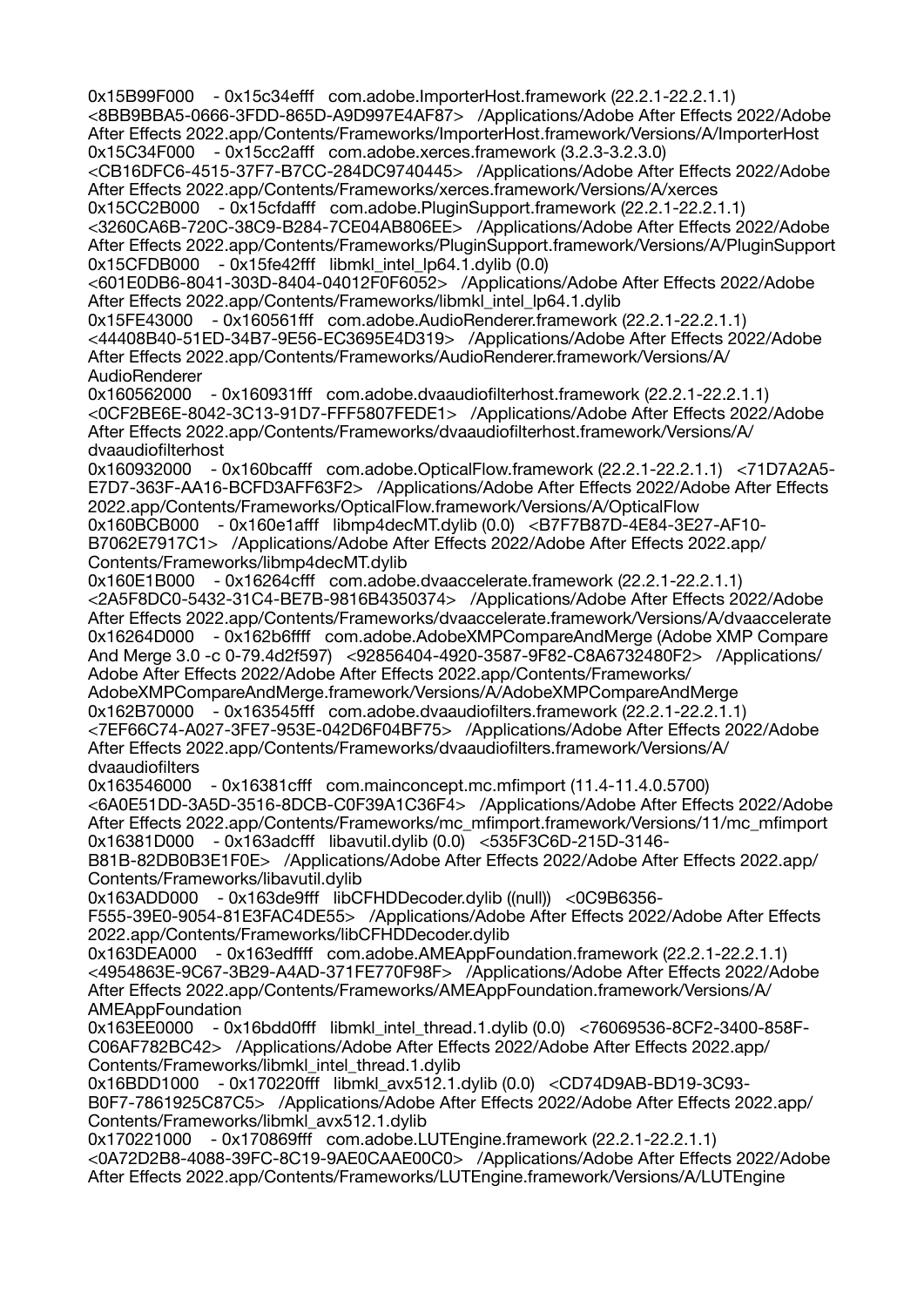0x17086A000 - 0x170c45fff com.canon.CrmSdk (2.7.0.2-2.7.0.2) <259BCD64-7490-3F44- B7F5-7FD8DAB6FE23> /Applications/Adobe After Effects 2022/Adobe After Effects 2022.app/ Contents/Frameworks/CrmSdk.framework/Versions/A/CrmSdk 0x170C46000 - 0x170f12fff libProResDecoder.dylib (0.0) <3A0E8799-5C64-35E5-9839-1886945E95CD> /Applications/Adobe After Effects 2022/Adobe After Effects 2022.app/Contents/Frameworks/libProResDecoder.dylib 0x170F13000 - 0x171cfdfff com.adobe.PlugPlug (11.3.0.105-11.3.0.105) <C00A5526-5AB3-390F-82D4-ED8AFFBC103A> /Applications/Adobe After Effects 2022/Adobe After Effects 2022.app/Contents/Frameworks/PlugPlug.framework/Versions/A/PlugPlug 0x171CFE000 - 0x172daefff com.mainconcept.mc.dec.mp2v (11.4-11.4.0.5700) <8C4605C1-6B8A-3789-AE44-ACF991F7194C> /Applications/Adobe After Effects 2022/Adobe After Effects 2022.app/Contents/Frameworks/mc\_dec\_mp2v.framework/Versions/11/ mc\_dec\_mp2v 0x172DAF000 - 0x173f3cfff com.mainconcept.mc.dec.mp4v (11.4-11.4.0.5700) <345C6FF7-9893-388E-B2AF-79EF0A05C268> /Applications/Adobe After Effects 2022/Adobe After Effects 2022.app/Contents/Frameworks/mc\_dec\_mp4v.framework/Versions/11/ mc\_dec\_mp4v 0x173F3D000 - 0x174240fff libCFHDEncoder.dylib ((null)) <A3B4AE2B-D61C-339A-8DD1- B2E523640425> /Applications/Adobe After Effects 2022/Adobe After Effects 2022.app/ Contents/Frameworks/libCFHDEncoder.dylib 0x174241000 - 0x17447afff com.adobe.AudioFilterHost.framework (22.2.1-22.2.1.1) <13CB0E03-43EC-373D-9329-DBDCBEAF512A> /Applications/Adobe After Effects 2022/Adobe After Effects 2022.app/Contents/Frameworks/AudioFilterHost.framework/Versions/A/ AudioFilterHost 0x17447B000 - 0x17cc67fff libmkl\_core.1.dylib (0.0) <786E7FA7-292A-3B63-8D5E-BF108176981C> /Applications/Adobe After Effects 2022/Adobe After Effects 2022.app/ Contents/Frameworks/libmkl\_core.1.dylib 0x17CC68000 - 0x17e4a3fff com.mainconcept.mc.dec.avc (11.4-11.4.0.5700) <0C83AA31-9175-30E4-AFCB-FE738C2B9630> /Applications/Adobe After Effects 2022/Adobe After Effects 2022.app/Contents/Frameworks/mc\_dec\_avc.framework/Versions/11/mc\_dec\_avc 0x17E4A4000 - 0x17f4f3fff com.mainconcept.mc.trans.video.colorspace (11.4-11.4.0.5700) <D247CA5A-46AE-3587-BAE0-51996919579A> /Applications/Adobe After Effects 2022/Adobe After Effects 2022.app/Contents/Frameworks/mc\_trans\_video\_colorspace.framework/Versions/ 11/mc\_trans\_video\_colorspace 0x17F4F4000 - 0x17fb25fff libDNxHR.dylib (0.0) <32F6D881-2ACD-3BCB-A090-06231189CEF4> /Applications/Adobe After Effects 2022/Adobe After Effects 2022.app/ Contents/Frameworks/libDNxHR.dylib 0x17FB26000 - 0x180067fff libSonyRawDev.dylib (0.0) <BC051FD5- B53F-39A3-88B3-38B6D1DC1344> /Applications/Adobe After Effects 2022/Adobe After Effects 2022.app/Contents/Frameworks/libSonyRawDev.dylib 0x180068000 - 0x180326fff com.adobe.DynamicLinkMedia.framework (22.2.1-22.2.1.1) <987914CE-3BE1-3F97-9D41-162C41D84DEE> /Applications/Adobe After Effects 2022/Adobe After Effects 2022.app/Contents/Frameworks/DynamicLinkMedia.framework/Versions/A/ DynamicLinkMedia 0x180327000 - 0x180353fff libobjc-trampolines.dylib (841.13) <DB215F7D-8312-32CE-964E-9C0037AB0A1C> /usr/lib/libobjc-trampolines.dylib 0x180354000 - 0x1806acfff libkdu\_as81R.dylib (0.0) <D519E2A9-BC59-37AE-BA67-35C52F3915AA> /Applications/Adobe After Effects 2022/Adobe After Effects 2022.app/ Contents/Frameworks/libkdu\_as81R.dylib 0x1806AD000 - 0x180acbfff com.adobe.dunamis-ingest.framework (22.2.1-22.2.1.1) <0B11AC73-F6DD-36E0-BDFF-54000A28AA65> /Applications/Adobe After Effects 2022/Adobe After Effects 2022.app/Contents/Frameworks/dunamis-ingest.framework/Versions/A/dunamisingest 0x180ACC000 - 0x180fcafff libkdu vs81R.dylib (0.0) <89142D48-5EC3-3928-8AB0-01A5D8504FB7> /Applications/Adobe After Effects 2022/Adobe After Effects 2022.app/Contents/Frameworks/libkdu\_vs81R.dylib 0x180FCB000 - 0x18160cfff com.adobe.ExporterHost.framework (22.2.1-22.2.1.1) <C6A4AE71-D3A1-386D-B473-39C280DD83BD> /Applications/Adobe After Effects 2022/Adobe After Effects 2022.app/Contents/Frameworks/ExporterHost.framework/Versions/A/ExporterHost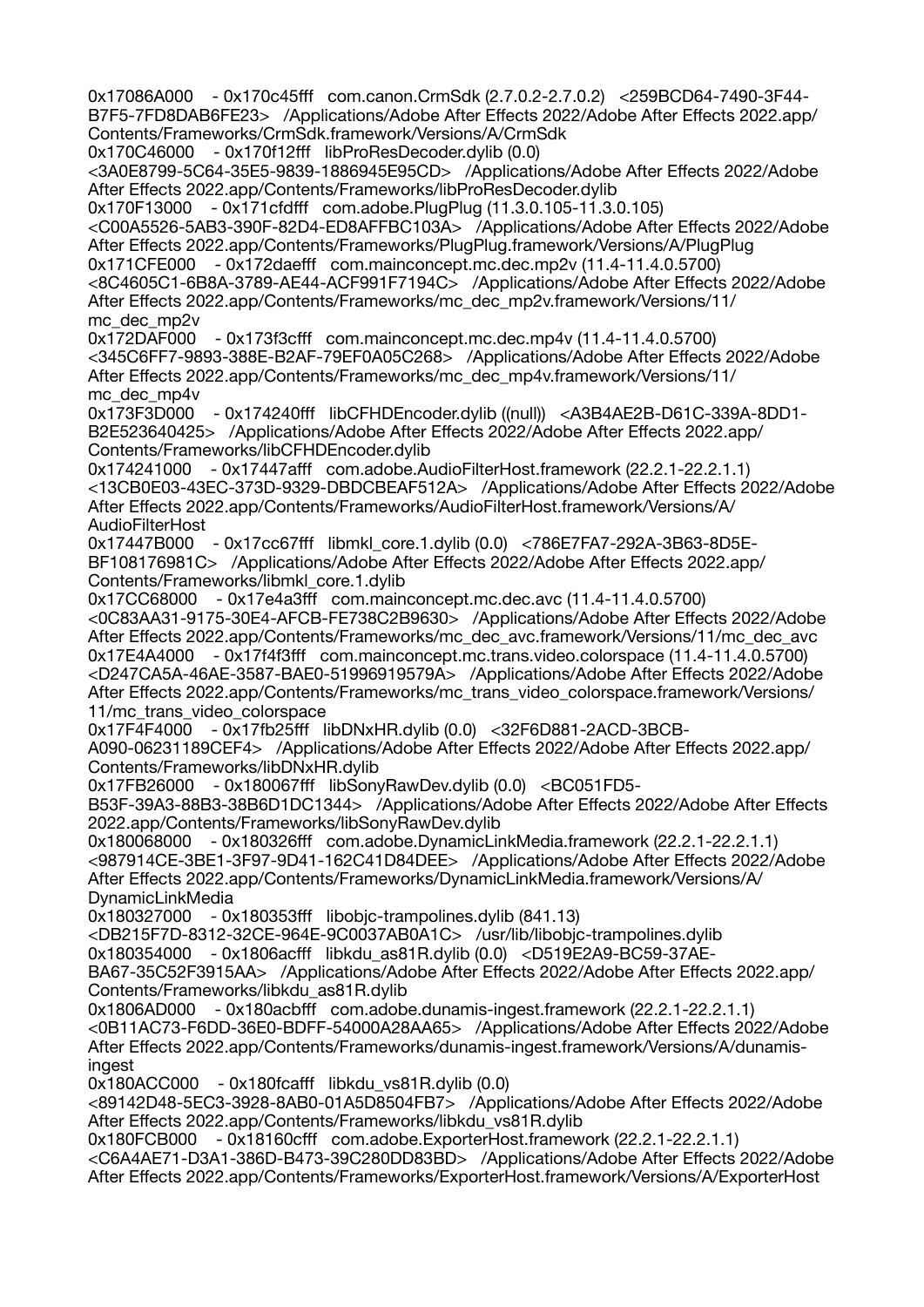0x18160D000 - 0x186324fff libopencv\_world.4.5.dylib (0.0) <68B2DFC9-8298-3AD3-91F7-74B92C4652AD> /Applications/Adobe After Effects 2022/Adobe After Effects 2022.app/Contents/Frameworks/libopencv\_world.4.5.dylib 0x186325000 - 0x187775fff libArriRawSDK.6.2.dylib (0.0) <D6014A56-758C-3847- AA1B-5EAD18C4AC89> /Applications/Adobe After Effects 2022/Adobe After Effects 2022.app/ Contents/Frameworks/libArriRawSDK.6.2.dylib 0x187776000 - 0x187d95fff libavcodec.dylib (0.0) <058C7ECA-54D8-3C03-8F7B-89C2BBED864B> /Applications/Adobe After Effects 2022/Adobe After Effects 2022.app/Contents/Frameworks/libavcodec.dylib 0x187D96000 - 0x188357fff libavformat.dylib (0.0) <1AFB38EF-F0B7-36D4- A432-9AB5ECA17446> /Applications/Adobe After Effects 2022/Adobe After Effects 2022.app/ Contents/Frameworks/libavformat.dylib 0x188358000 - 0x188a9afff com.adobe.EncoderHost.framework (22.2.1-22.2.1.1) <4CB4573F-3073-3FA5-9B26-0A8ED873F6D6> /Applications/Adobe After Effects 2022/Adobe After Effects 2022.app/Contents/Frameworks/EncoderHost.framework/Versions/A/EncoderHost 0x188A9B000 - 0x188ca6fff com.adobe.boost-test.framework (22.2.1-22.2.1.1) <3454BB3A-B83D-341A-8A3E-9F14472096FF> /Applications/Adobe After Effects 2022/Adobe After Effects 2022.app/Contents/Frameworks/boost\_test.framework/Versions/A/boost\_test 0x188CA7000 - 0x188e20fff com.adobe.AdobeSVGAGM (2.0.0-2.0.0) <2139C9B3- D60F-3E91-A68D-70B7CB8DB509> /Applications/Adobe After Effects 2022/Adobe After Effects 2022.app/Contents/Frameworks/AdobeSVGAGM.framework/Versions/A/AdobeSVGAGM 0x188E21000 - 0x188e45fff com.apple.textencoding.unicode (7.1-7.1) <DB47EB2F-B3CE-392A-A3CD-F5E24FC48E4F> /System/Library/TextEncodings/Unicode Encodings.bundle/Contents/MacOS/Unicode Encodings 0x188E46000 - 0x189256fff com.adobe.ICUUnicode (69.1.0-0.0) <1D3DAD30-978A-35ED-8F9D-255867A77925> /Applications/Adobe After Effects 2022/Adobe After Effects 2022.app/Contents/Frameworks/ICUUnicode.framework/Versions/69.1/ICUUnicode 0x189257000 - 0x18a209fff com.adobe.CloudMediaClient.framework (22.2.1-22.2.1.1) <0856A8F3-0ED4-3352-929E-29B8DF9BFC88> /Applications/Adobe After Effects 2022/Adobe After Effects 2022.app/Contents/Frameworks/CloudMediaClient.framework/Versions/A/ CloudMediaClient<br>0x18A20A000 - 0 - 0x18a8dcfff com.adobe.VideoFilterHost.framework (22.2.1-22.2.1.1) <0C73022A-1918-340E-B984-92EE63BA683C> /Applications/Adobe After Effects 2022/Adobe After Effects 2022.app/Contents/Frameworks/VideoFilterHost.framework/Versions/A/ VideoFilterHost 0x18A8DD000 - 0x18ad4cfff com.adobe.dvametadataDB.framework (22.2.1-22.2.1.1) <586DAA85-F074-398F-8D5B-F961BB1FE689> /Applications/Adobe After Effects 2022/Adobe After Effects 2022.app/Contents/Frameworks/dvametadataDB.framework/Versions/A/ dvametadataDB 0x18AD4D000 - 0x18b15afff com.adobe.PlayerHost.framework (22.2.1-22.2.1.1) <8F0BA589- B7E5-34E5-86B9-B89E380804B5> /Applications/Adobe After Effects 2022/Adobe After Effects 2022.app/Contents/Frameworks/PlayerHost.framework/Versions/A/PlayerHost 0x18B15B000 - 0x18c21ffff com.adobe.ATEWrapper.framework (22.2.1-22.2.1.1) <1D978ABD-FE33-3338-A758-2C4B4A9CFE03> /Applications/Adobe After Effects 2022/Adobe After Effects 2022.app/Contents/Frameworks/ATEWrapper.framework/Versions/A/ATEWrapper 0x18C220000 - 0x18c911fff com.adobe.ICUInternationalization (69.1.0-0.0) <771E11A3-19D9-3DB5-B6E0-2BEE661D66C4> /Applications/Adobe After Effects 2022/Adobe After Effects 2022.app/Contents/Frameworks/ICUInternationalization.framework/Versions/69.1/ ICUInternationalization 0x18C912000 - 0x18cc55fff libHalideRuntime.dylib (0.0) <3D899D30-EE4B-304C-88AA-B74209EC7670> /Applications/Adobe After Effects 2022/Adobe After Effects 2022.app/ Contents/Frameworks/libHalideRuntime.dylib 0x18CC56000 - 0x18d11bfff com.adobe.AXEDOMCore (AdobeAXEDOMCore 4.0.1.49213-4.0.1.49213) <A3EF27E0-5AFC-3C92-B571-D808AAFB0AD1> /Applications/ Adobe After Effects 2022/Adobe After Effects 2022.app/Contents/Frameworks/ AdobeAXEDOMCore.framework/Versions/A/AdobeAXEDOMCore 0x18D11C000 - 0x18e15dfff com.adobe.cclibmanager.framework (22.2.1-22.2.1.1) <85F7FCB1-9938-31E5-A361-574CCB8E5472> /Applications/Adobe After Effects 2022/Adobe After Effects 2022.app/Contents/Frameworks/cclibmanager.framework/Versions/A/cclibmanager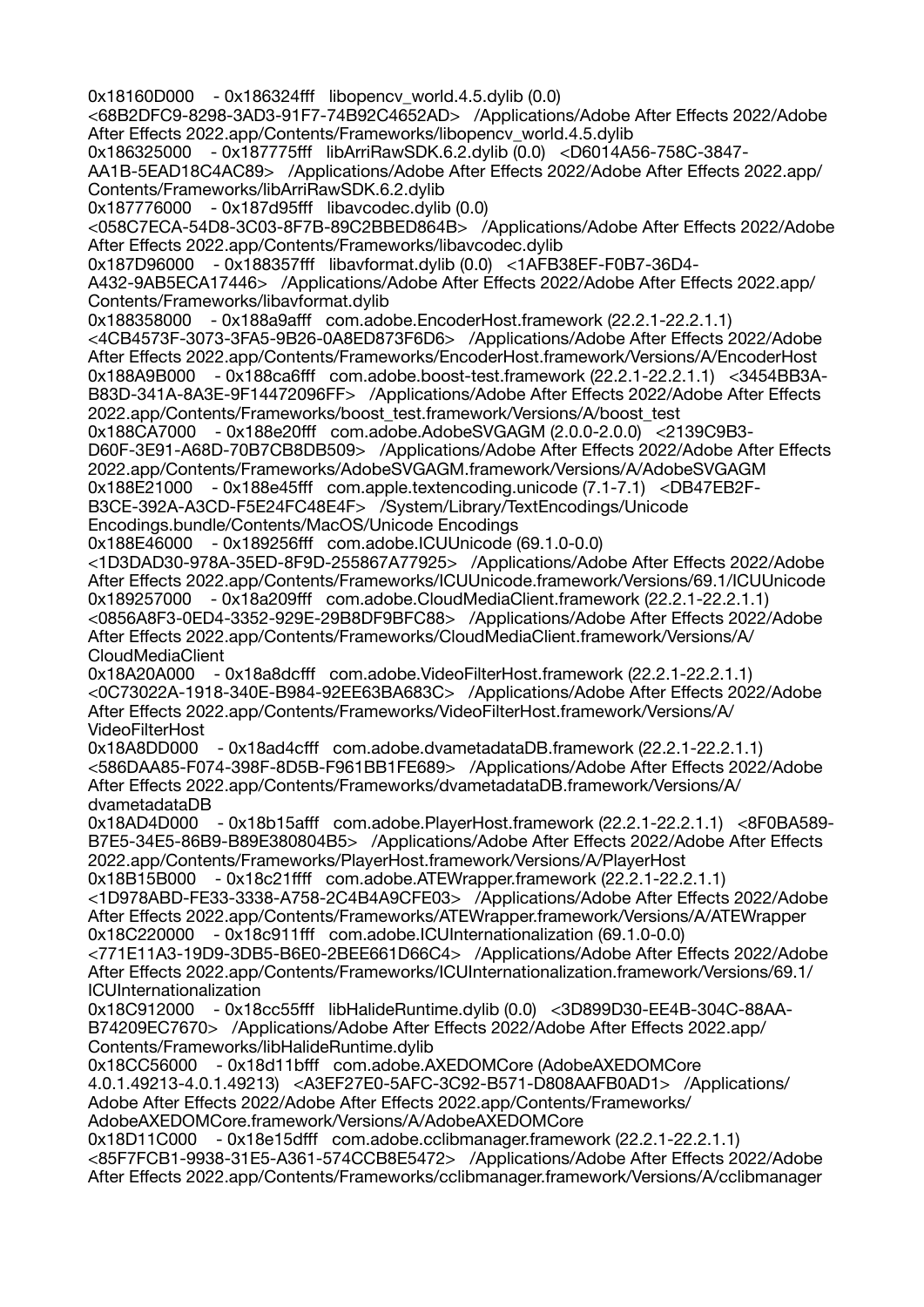0x18E15E000 - 0x18ec7dfff com.adobe.TransmitHost.framework (22.2.1-22.2.1.1) <2B0F1A50-D159-3EBE-AA74-918AE7981EB3> /Applications/Adobe After Effects 2022/Adobe After Effects 2022.app/Contents/Frameworks/TransmitHost.framework/Versions/A/TransmitHost 0x18EC7E000 - 0x18f864fff com.adobe.AdobeSVGRE (7.0.0-7.0.0) <67253C45-D935-324C-BBA7-EA6140984574> /Applications/Adobe After Effects 2022/Adobe After Effects 2022.app/ Contents/Frameworks/AdobeSVGRE.framework/Versions/A/AdobeSVGRE 0x18F865000 - 0x190c7cfff com.adobe.ExportSettings.framework (22.2.1-22.2.1.1) <D9615AF3-2602-383B-8A45-B07443A85B49> /Applications/Adobe After Effects 2022/Adobe After Effects 2022.app/Contents/Frameworks/ExportSettings.framework/Versions/A/ **ExportSettings** 0x190C7D000 - 0x19c713fff com.adobe.uxp.macos.alpaca.v8 (local-local) <7DCA2E12-114B-3276-ABC8-7254BED8F1D5> /Applications/Adobe After Effects 2022/Adobe After Effects 2022.app/Contents/Frameworks/dynamic-torqnative.framework/Versions/A/ dynamic-torqnative 0x19C714000 - 0x19d5f9fff com.adobe.SettingsUI.framework (22.2.1-22.2.1.1) <60DAE070-4407-30C1-B8AF-CFC1F30489E1> /Applications/Adobe After Effects 2022/Adobe After Effects 2022.app/Contents/Frameworks/SettingsUI.framework/Versions/A/SettingsUI 0x19D5FA000 - 0x19f2c4fff com.adobe.pip (0.0-8.2.0.14) <8BBCC1BC-3157-3B4A-BB38-725421302AAF> /Applications/Adobe After Effects 2022/Adobe After Effects 2022.app/ Contents/Frameworks/AdobePIP.framework/Versions/A/AdobePIP 0x19F2C5000 - 0x1aa38ffff libusd\_mac.dylib (0.0) <E4BB1921-C028-313F-A0A8-3DA1571EC922> /Applications/Adobe After Effects 2022/Adobe After Effects 2022.app/ Contents/Frameworks/libusd\_mac.dylib 0x1AA390000 - 0x7ff8107d9fff com.adobe.ps.pie (1.0-1.0) <6CA9C021-99EB-3084- A37C-69D67AD8E699> /Applications/Adobe After Effects 2022/Adobe After Effects 2022.app/ Contents/Frameworks/pie.framework/Versions/A/pie 0x7FF8107DA000 - 0x7ff8107dbfff libsystem\_blocks.dylib (79.1) <CCC417A8-9265-3B0C-AF95-98B57ABE5E43> /usr/lib/system/libsystem\_blocks.dylib 0x7FF8107DC000 - 0x7ff810817fff libxpc.dylib (2236.100.61) <FBB81F7D-564A-3971- A28E-6AA174470B4C> /usr/lib/system/libxpc.dylib 0x7FF810818000 - 0x7ff810830fff libsystem\_trace.dylib (1375.100.9) <5437B3FC-51DA-3F66-8C5C-31F7D5704C73> /usr/lib/system/libsystem\_trace.dylib 0x7FF810831000 - 0x7ff8108c2fff libcorecrypto.dylib (1218.100.47) <E8AE6CBE-D5F8-32B8- A9D3-A2D8BF77F4D0> /usr/lib/system/libcorecrypto.dylib 0x7FF8108C3000 - 0x7ff8108eefff libsystem\_malloc.dylib (374.100.5) <CD1AD5BA-470D-33FF-A864-5FC3A18AB7C3> /usr/lib/system/libsystem\_malloc.dylib 0x7FF8108EF000 - 0x7ff810935fff libdispatch.dylib (1325.100.36) <31D69D55-9895-326C-AD61-621C5CA87314> /usr/lib/system/libdispatch.dylib 0x7FF810936000 - 0x7ff81096ffff libobjc.A.dylib (841.13) <0783D336- AB25-3D27-8B26-583EC2682F02> /usr/lib/libobjc.A.dylib 0x7FF810970000 - 0x7ff810972fff libsystem\_featureflags.dylib (56.0) <1D848276-387D-39BE-BDCC-6491A766B421> /usr/lib/system/libsystem\_featureflags.dylib 0x7FF810973000 - 0x7ff8109fbfff libsystem\_c.dylib (1507.100.9) <8E54ECA2-9BD8-3482-9589-B9574434D1AA> /usr/lib/system/libsystem\_c.dylib 0x7FF8109FC000 - 0x7ff810a54fff libc++.1.dylib (1300.23) <94AF60F2-7351-357D-8D33- D1B719C36A95> /usr/lib/libc++.1.dylib 0x7FF810A55000 - 0x7ff810a6afff libc++abi.dylib (1300.23) <8507B51E-2CFE-3790-A25C-C47C7C8B0DE8> /usr/lib/libc++abi.dylib 0x7FF810A6B000 - 0x7ff810aa2fff libsystem\_kernel.dylib (8020.101.4) <26A59789- B846-3ED4-96DC-8DBEF3C0C8E7> /usr/lib/system/libsystem\_kernel.dylib 0x7FF810AA3000 - 0x7ff810aaefff libsystem\_pthread.dylib (486.100.11) <2F6C275D-7E14-3D31-A924-E1BB41D2415F> /usr/lib/system/libsystem\_pthread.dylib 0x7FF810AAF000 - 0x7ff810abafff libdyld.dylib (955.0) <6627654A-F427-3E04-98AC-492A1CA26FCC> /usr/lib/system/libdyld.dylib 0x7FF810ABB000 - 0x7ff810ac4fff libsystem\_platform.dylib (273.100.5) <A9552F53- A0CD-3E43-9930-80E582ED51FF> /usr/lib/system/libsystem\_platform.dylib  $0x7FF810AC5000 - 0x7ff810a$ effff libsystem info.dylib (554.0) <46CC22E7-C847-3A30-8B81-2E6CEF535451> /usr/lib/system/libsystem\_info.dylib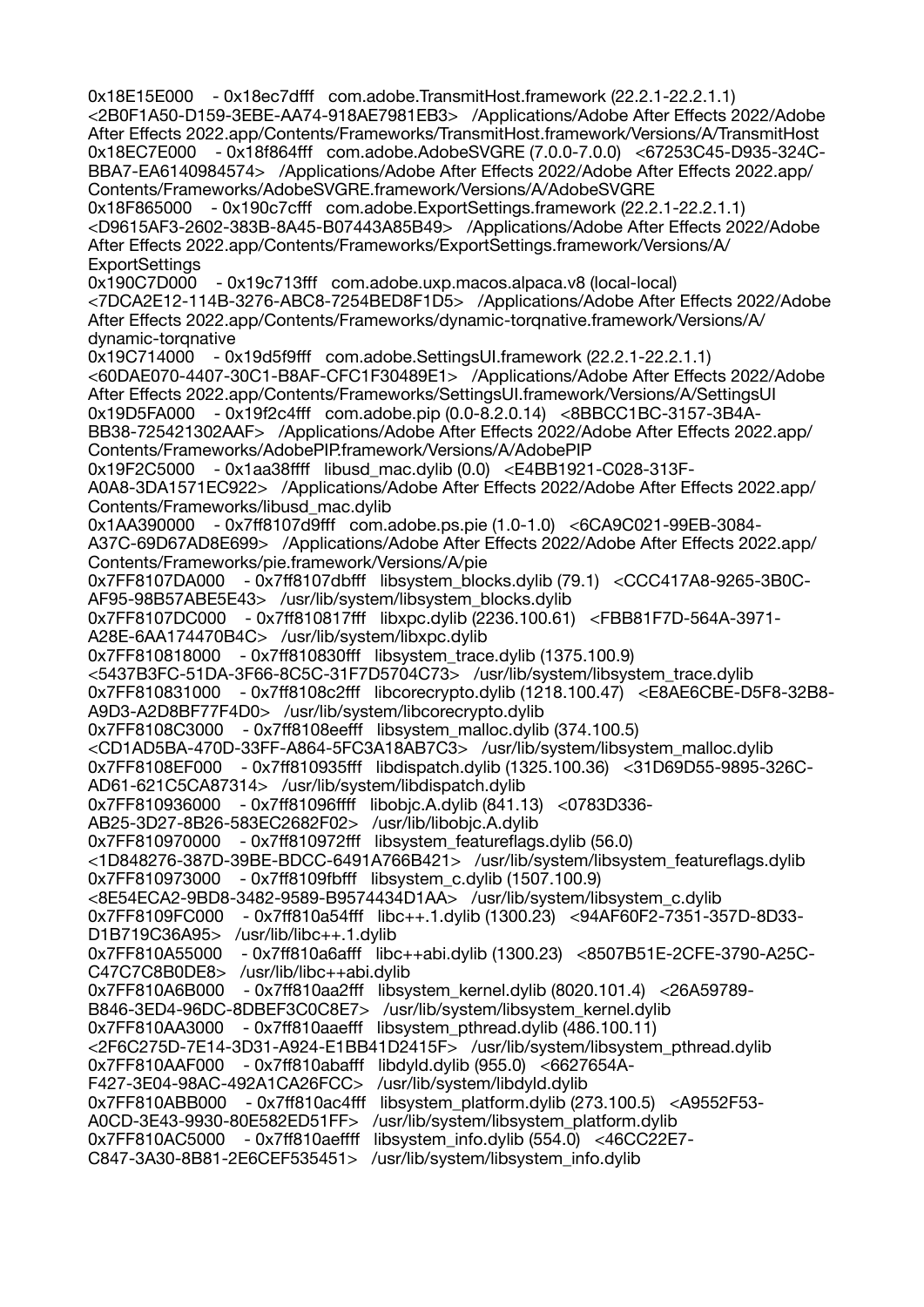0x7FF810AF0000 - 0x7ff810ff0fff com.apple.CoreFoundation (6.9-1858.112) <FA52FF10-225C-3A0F-BFCC-556795CCD233> /System/Library/Frameworks/ CoreFoundation.framework/Versions/A/CoreFoundation 0x7FF810FF1000 - 0x7ff811247fff com.apple.LaunchServices (1141.1-1141.1) <8678FA18-2779-36D5-9A0A-13B82921F537> /System/Library/Frameworks/ CoreServices.framework/Versions/A/Frameworks/LaunchServices.framework/Versions/A/ **LaunchServices** 0x7FF811248000 - 0x7ff81136afff com.apple.gpusw.MetalTools (1.0-1) <BB5D7551- B2F6-3374-9996-8B47AFCEE129> /System/Library/PrivateFrameworks/MetalTools.framework/ Versions/A/MetalTools 0x7FF81136B000 - 0x7ff8114f2fff libBLAS.dylib (1381.100.10) <F17B6871-0E5F-373E-AF01-1A2069C8983C> /System/Library/Frameworks/Accelerate.framework/Versions/A/ Frameworks/vecLib.framework/Versions/A/libBLAS.dylib 0x7FF8114F3000 - 0x7ff81153cfff com.apple.Lexicon-framework (1.0-98.1) <87331E3F-440B-3D61-8795-29883D30D32D> /System/Library/PrivateFrameworks/ Lexicon.framework/Versions/A/Lexicon 0x7FF81153D000 - 0x7ff8115abfff libSparse.dylib (108.100.1) <9588B392-7628-31C7- B159-476A8B97F350> /System/Library/Frameworks/Accelerate.framework/Versions/A/ Frameworks/vecLib.framework/Versions/A/libSparse.dylib 0x7FF8115AC000 - 0x7ff811626fff com.apple.SystemConfiguration (1.21-1.21) <946F08A6-4C7F-343E-A1D4-5D5CEB080D7F> /System/Library/Frameworks/ SystemConfiguration.framework/Versions/A/SystemConfiguration 0x7FF811627000 - 0x7ff81165bfff libCRFSuite.dylib (51.0) <D01FA587-12EE-38CA-A668-59489324C386> /usr/lib/libCRFSuite.dylib 0x7FF81165C000 - 0x7ff811898fff libmecabra.dylib (972.10) <EBA1CFDF-403D-3628-978C-444EF220CDC8> /usr/lib/libmecabra.dylib 0x7FF811899000 - 0x7ff811c54fff com.apple.Foundation (6.9-1858.112) <3370467F-EF48-301D-97D1-CDC236B7053A> /System/Library/Frameworks/Foundation.framework/ Versions/C/Foundation 0x7FF811C55000 - 0x7ff811d42fff com.apple.LanguageModeling (1.0-277.4) <5E765CC3-26A0-3D25-8ED1-FA80CA06ACC5> /System/Library/PrivateFrameworks/ LanguageModeling.framework/Versions/A/LanguageModeling 0x7FF811D43000 - 0x7ff811e6efff com.apple.CoreDisplay (265.2-265.2) <12835F73- F1EA-35BB-885B-DC8B4762A40D> /System/Library/Frameworks/CoreDisplay.framework/ Versions/A/CoreDisplay 0x7FF811E6F000 - 0x7ff8120fffff com.apple.audio.AudioToolboxCore (1.0-0.0) <EC8DE8C8-04EA-3934-B350-102809170C67> /System/Library/PrivateFrameworks/ AudioToolboxCore.framework/Versions/A/AudioToolboxCore 0x7FF812100000 - 0x7ff8122e7fff com.apple.CoreText (710.4.0.5-710.4.0.5) <5E672553- C795-3A80-85B8-564A40F04D0F> /System/Library/Frameworks/CoreText.framework/Versions/ A/CoreText 0x7FF8122E8000 - 0x7ff812a1bfff com.apple.audio.CoreAudio (5.0-5.0) <E432684F-546F-3931-AF3E-A0281C23A244> /System/Library/Frameworks/ CoreAudio.framework/Versions/A/CoreAudio 0x7FF812A1C000 - 0x7ff812d74fff com.apple.security (7.0-60158.100.133) <D728BEDA-095D-3E33-99D4-5715A7988262> /System/Library/Frameworks/ Security.framework/Versions/A/Security 0x7FF812D75000 - 0x7ff813008fff libicucore.A.dylib (70104.0) <F49B0FA3-B04F-3AB1- BC04-C8F289A12F22> /usr/lib/libicucore.A.dylib 0x7FF813009000 - 0x7ff813012fff libsystem\_darwin.dylib (1507.100.9) <A1C57F3C-0B85-367D-AFD8-CE4B01B638C6> /usr/lib/system/libsystem\_darwin.dylib 0x7FF813013000 - 0x7ff8132fefff com.apple.CoreServices.CarbonCore (1319-1319) <F55FC45F-9089-332B-A6BB-958A809C6C59> /System/Library/Frameworks/ CoreServices.framework/Versions/A/Frameworks/CarbonCore.framework/Versions/A/CarbonCore 0x7FF8132FF000 - 0x7ff81333cfff com.apple.CoreServicesInternal (484-484) <6ED650D7-3C27-3B98-8D48-B5AD7DC9C161> /System/Library/PrivateFrameworks/ CoreServicesInternal.framework/Versions/A/CoreServicesInternal 0x7FF81333D000 - 0x7ff813378fff com.apple.CSStore (1141.1-1141.1) <9AABA329-7D19-3D07-8D1F-DDC1CCC62C71> /System/Library/PrivateFrameworks/ CoreServicesStore.framework/Versions/A/CoreServicesStore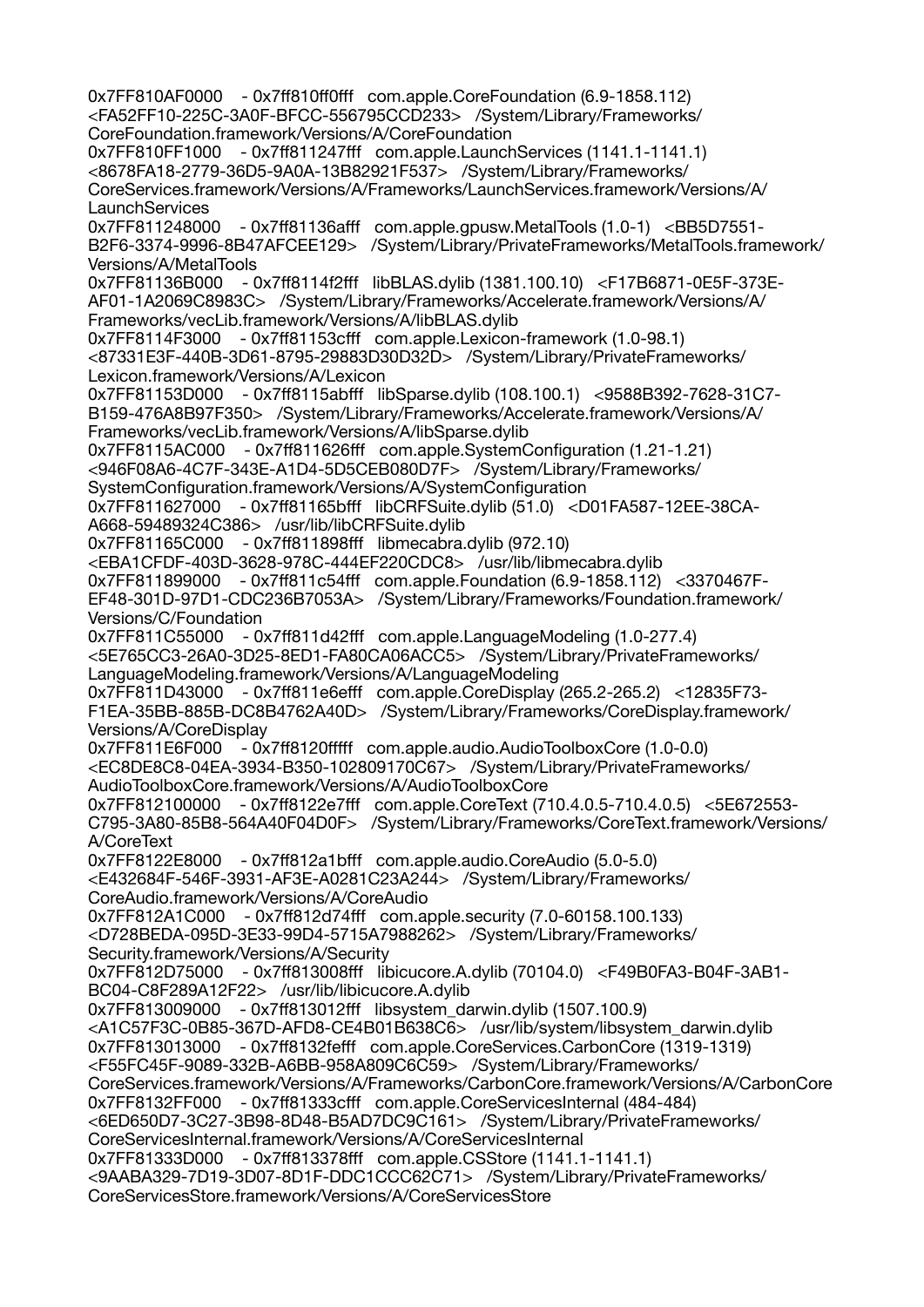0x7FF813379000 - 0x7ff81342efff com.apple.framework.IOKit (2.0.2-0.0) <2CFAD1AC-A8F3-3782-9C27-6F7B5CAFF101> /System/Library/Frameworks/IOKit.framework/Versions/A/ IOKit 0x7FF81342F000 - 0x7ff81343dfff libsystem\_notify.dylib (301.0) <90E8AC4C-D13B-3E0C-82CA-4179D34F4EC6> /usr/lib/system/libsystem\_notify.dylib 0x7FF81343E000 - 0x7ff81348cfff libsandbox.1.dylib (1657.101.2) <10862BBA-DE41-3F62- BAD7-8F1536A2A50D> /usr/lib/libsandbox.1.dylib 0x7FF81348D000 - 0x7ff81431afff com.apple.AppKit (6.9-2113.40.127) <92A78EBD-BBA5-3F18-A5E1-768C955539D7> /System/Library/Frameworks/AppKit.framework/Versions/C/ AppKit 0x7FF81431B000 - 0x7ff8145a8fff com.apple.UIFoundation (1.0-786.9) <FB32DA57- EAE8-3F41-850B-F5315DDD27B3> /System/Library/PrivateFrameworks/ UIFoundation.framework/Versions/A/UIFoundation 0x7FF8145A9000 - 0x7ff8145bcfff com.apple.UniformTypeIdentifiers (709-709) <1432B696- F92F-3EDD-AD4E-8FFEA498E485> /System/Library/Frameworks/ UniformTypeIdentifiers.framework/Versions/A/UniformTypeIdentifiers 0x7FF8145BD000 - 0x7ff814774fff com.apple.desktopservices (2.3-0.0) <CA6C51A4-7D47-36AF-802E-A9DB445DFC7A> /System/Library/PrivateFrameworks/ DesktopServicesPriv.framework/Versions/A/DesktopServicesPriv 0x7FF814775000 - 0x7ff8149b1fff com.apple.CoreDuet (1.0-1) <FD1B99FF-7E38-3FA4- A7F7-14A901CE45D3> /System/Library/PrivateFrameworks/CoreDuet.framework/Versions/A/ **CoreDuet** 0x7FF8149B2000 - 0x7ff814a7efff libboringssl.dylib (399.100.46) <B451D602-A0DD-315F-B1D9-C993F6957C39> /usr/lib/libboringssl.dylib 0x7FF814A7F000 - 0x7ff81546bfff libnetwork.dylib (2750.100.70) <F81E352B-78A2-3214- A1DD-904C1D54594D> /usr/lib/libnetwork.dylib 0x7FF81546C000 - 0x7ff8158fafff com.apple.CFNetwork (1331.0.7-1331.0.7) <7FFE1D94- A85E-3AC2-BCA3-BD233899ECB5> /System/Library/Frameworks/CFNetwork.framework/ Versions/A/CFNetwork 0x7FF8158FB000 - 0x7ff815911fff libsystem\_networkextension.dylib (1471.100.24) <9394E64A-D1D5-362C-98DB-760C7C15B9BE> /usr/lib/system/ libsystem\_networkextension.dylib 0x7FF815912000 - 0x7ff815912fff libenergytrace.dylib (23.0) <4FA569C4-61F3-384A-BDD4- F35E2898C5DD> /usr/lib/libenergytrace.dylib 0x7FF815913000 - 0x7ff81595ffff libMobileGestalt.dylib (1073.100.31) <170CC9F7-8D42-389A-BDA1-BB4DDBCDCE7F> /usr/lib/libMobileGestalt.dylib 0x7FF815960000 - 0x7ff815976fff libsystem\_asl.dylib (392.100.2) <DAA735E5- A64F-3443-8B24-8C5A77A25EFD> /usr/lib/system/libsystem\_asl.dylib 0x7FF815977000 - 0x7ff81598ffff com.apple.TCC (1.0-1) <A3B94CA6- A1BA-30C8-8081-818451C73698> /System/Library/PrivateFrameworks/TCC.framework/ Versions/A/TCC 0x7FF815990000 - 0x7ff815d2dfff com.apple.SkyLight (1.600.0-0.0) <7511C8BD-D99A-322C-8256-5D81CDB9E2B0> /System/Library/PrivateFrameworks/SkyLight.framework/ Versions/A/SkyLight 0x7FF815D2E000 - 0x7ff816457fff com.apple.CoreGraphics (2.0-1557.5.4) <C906A86B-9BFC-32C9-A6FD-4AEC5D78D501> /System/Library/Frameworks/ CoreGraphics.framework/Versions/A/CoreGraphics 0x7FF816458000 - 0x7ff816553fff com.apple.ColorSync (4.13.0-3521.5.2) <4571DBAB-F497-3022-8550-65EF30673CB2> /System/Library/Frameworks/ColorSync.framework/Versions/ A/ColorSync 0x7FF816554000 - 0x7ff8165affff com.apple.HIServices (1.22-0.0) <2E58F8CE-D41E-3F70- B13E-CBF282C15648> /System/Library/Frameworks/ApplicationServices.framework/Versions/ A/Frameworks/HIServices.framework/Versions/A/HIServices 0x7FF8165B0000 - 0x7ff8165ebfff libAWDSupport.dylib (952.0) <3B4F238D-7FDE-3EF3-91C7-28B1A76ADDE8> /System/Library/PrivateFrameworks/ WirelessDiagnostics.framework/Versions/A/Libraries/libAWDSupport.dylib 0x7FF8165EC000 - 0x7ff816647fff libprotobuf.dylib (5425.0) <B45C9C78-706E-3F19-9BA4- C33F7A0F294A> /System/Library/PrivateFrameworks/WirelessDiagnostics.framework/Versions/ A/Libraries/libprotobuf.dylib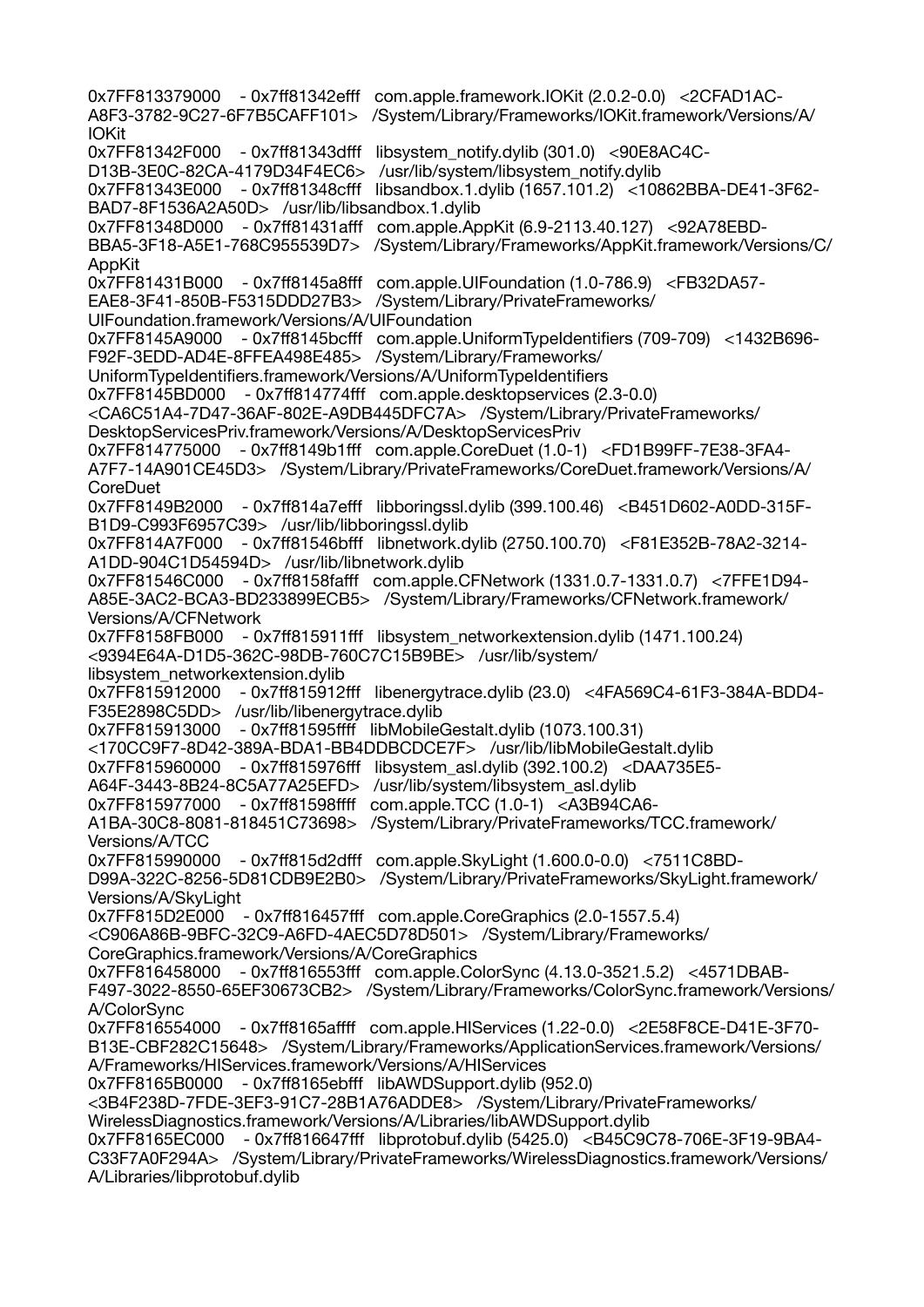0x7FF816648000 - 0x7ff816658fff libprotobuf-lite.dylib (5425.0) <894BA16B-A2ED-3765- A0EC-1AA9E372035F> /System/Library/PrivateFrameworks/WirelessDiagnostics.framework/ Versions/A/Libraries/libprotobuf-lite.dylib 0x7FF816659000 - 0x7ff8169f6fff com.apple.awd (1.0-952) <BBAF7B14-14D0-31CD-9C29- FF0B0B9BC386> /System/Library/PrivateFrameworks/WirelessDiagnostics.framework/Versions/ A/WirelessDiagnostics 0x7FF8169F7000 - 0x7ff816e20fff com.apple.CoreData (120-1152) <1EA62393-5AEE-3831- BFD4-A1AFB4B32107> /System/Library/Frameworks/CoreData.framework/Versions/A/CoreData 0x7FF816E21000 - 0x7ff816e3afff com.apple.ProtocolBuffer (1-288.22.9.15.1) <DB8E3D8B-14C0-3D42-BA53-0791865EBDE6> /System/Library/PrivateFrameworks/ ProtocolBuffer.framework/Versions/A/ProtocolBuffer 0x7FF816E3B000 - 0x7ff817003fff libsqlite3.dylib (331.5) <1CC369E5-738F-37E6-9288-4B71807121AE> /usr/lib/libsqlite3.dylib 0x7FF817004000 - 0x7ff81707efff com.apple.Accounts (113-113) <55A1E48E-2E5F-3E51-939A-8C20DCB9F7CE> /System/Library/Frameworks/ Accounts.framework/Versions/A/Accounts 0x7FF81707F000 - 0x7ff817096fff com.apple.commonutilities (8.0-900) <FA7EDAF3-42A1-3ACD-AE55-C7E9D74EEF66> /System/Library/PrivateFrameworks/ CommonUtilities.framework/Versions/A/CommonUtilities 0x7FF817097000 - 0x7ff81714cfff com.apple.BaseBoard (567.5-567.5) <90DA7E21-38A7-3610-B225-78EB3287CC52> /System/Library/PrivateFrameworks/ BaseBoard.framework/Versions/A/BaseBoard 0x7FF81714D000 - 0x7ff8171a2fff com.apple.RunningBoardServices (1.0-618.100.42) <F7E83763-9D70-3BF3-943B-04F6A0174DAC> /System/Library/PrivateFrameworks/ RunningBoardServices.framework/Versions/A/RunningBoardServices 0x7FF8171A3000 - 0x7ff81720ffff com.apple.AE (924-924) <C1696D61-282D-368F-B94A-C3D5E5615943> /System/Library/Frameworks/CoreServices.framework/Versions/A/ Frameworks/AE.framework/Versions/A/AE 0x7FF817210000 - 0x7ff817217fff libdns\_services.dylib (1557.101.2) <7968A626-0D8C-3F09-8C4C-32D51F5C3052> /usr/lib/libdns\_services.dylib 0x7FF817218000 - 0x7ff81721ffff libsystem\_symptoms.dylib (1617.101.2) <8C17C62F-C82C-3A4C-A832-70EBEED5B0CA> /usr/lib/system/libsystem\_symptoms.dylib 0x7FF817220000 - 0x7ff8173d7fff com.apple.Network (1.0-1) <0C2D2890-1D00-3A99- B5E2-17AF94DD518C> /System/Library/Frameworks/Network.framework/Versions/A/Network 0x7FF8173D8000 - 0x7ff817405fff com.apple.analyticsd (1.0-1) <AA5AAC98-4F43-3319-8EE1-1AB3BD1B17E9> /System/Library/PrivateFrameworks/ CoreAnalytics.framework/Versions/A/CoreAnalytics 0x7FF817406000 - 0x7ff817408fff libDiagnosticMessagesClient.dylib (112.0) <D6FF6344-2BA2-3266-A710-4A2860B25FE6> /usr/lib/libDiagnosticMessagesClient.dylib 0x7FF817409000 - 0x7ff817458fff com.apple.spotlight.metadata.utilities (1.0-2183.17) <EEF95FDF-7701-3695-8811-8757E7EF0725> /System/Library/PrivateFrameworks/ MetadataUtilities.framework/Versions/A/MetadataUtilities 0x7FF817459000 - 0x7ff8174f4fff com.apple.Metadata (10.7.0-2183.17) <B7039CC7- ADA4-3888-9DAE-8F1311320AED> /System/Library/Frameworks/CoreServices.framework/ Versions/A/Frameworks/Metadata.framework/Versions/A/Metadata 0x7FF8174F5000 - 0x7ff8174fbfff com.apple.DiskArbitration (2.7-2.7) <53A3D652-7473-3BAB-8F9E-1D7F97B7DF8F> /System/Library/Frameworks/ DiskArbitration.framework/Versions/A/DiskArbitration 0x7FF8174FC000 - 0x7ff81806afff com.apple.vImage (8.1-0.0) <8964F0E5- CE41-3C47-8C07-D43FF64EFD9F> /System/Library/Frameworks/Accelerate.framework/ Versions/A/Frameworks/vImage.framework/Versions/A/vImage 0x7FF81806B000 - 0x7ff81837afff com.apple.QuartzCore (1.11-964.19.5) <CCB708DE-75E3-3A64-81C8-F7C688B43D3B> /System/Library/Frameworks/ QuartzCore.framework/Versions/A/QuartzCore 0x7FF81837B000 - 0x7ff8183c4fff libFontRegistry.dylib (333.2) <38ACF123- D39A-3A0E-9764-6DED6E3E2A54> /System/Library/Frameworks/ ApplicationServices.framework/Versions/A/Frameworks/ATS.framework/Versions/A/Resources/ libFontRegistry.dylib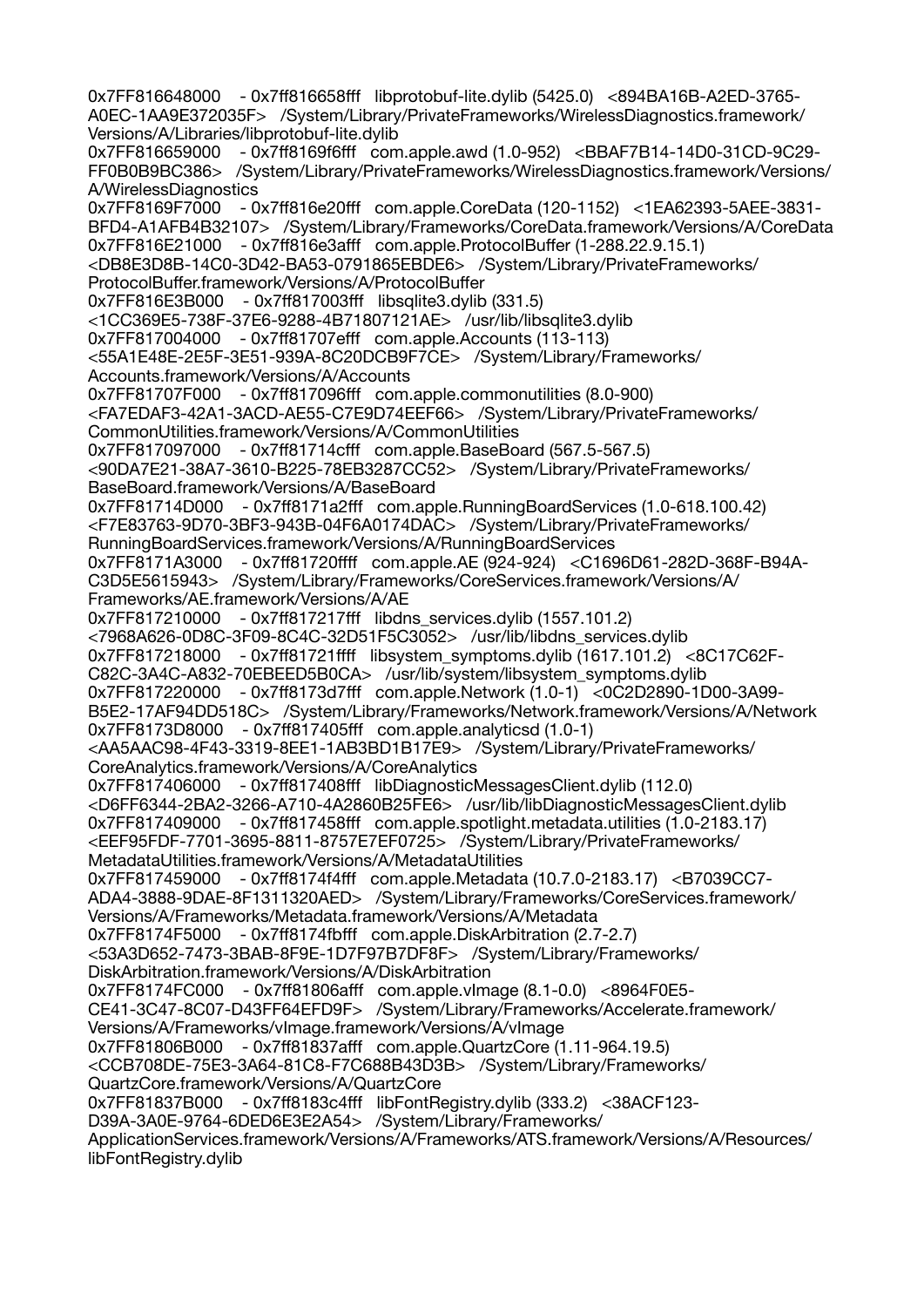0x7FF8183C5000 - 0x7ff81850afff com.apple.coreui (2.1-738.1) <A68CAD03-8F17-32BC-9215-CF0F74865480> /System/Library/PrivateFrameworks/ CoreUI.framework/Versions/A/CoreUI 0x7FF81850B000 - 0x7ff8185fefff com.apple.ViewBridge (640.1-640.1) <32573EC1- D5DC-326F-8BFD-3D2683C78EE4> /System/Library/PrivateFrameworks/ ViewBridge.framework/Versions/A/ViewBridge 0x7FF8185FF000 - 0x7ff81860afff com.apple.PerformanceAnalysis (1.302.2-302.2) <492F1A35-2A6F-374E-BC1C-0BB362C2EF2F> /System/Library/PrivateFrameworks/ PerformanceAnalysis.framework/Versions/A/PerformanceAnalysis 0x7FF81860B000 - 0x7ff818616fff com.apple.OpenDirectory (12.3-233) <F33A96E4- DE10-3473-81E6-842E629ECA75> /System/Library/Frameworks/OpenDirectory.framework/ Versions/A/OpenDirectory 0x7FF818617000 - 0x7ff818632fff com.apple.CFOpenDirectory (12.3-233) <205C09A8-13A3-3431-BCE7-E165B3CA8C51> /System/Library/Frameworks/ OpenDirectory.framework/Versions/A/Frameworks/CFOpenDirectory.framework/Versions/A/ **CFOpenDirectory** 0x7FF818633000 - 0x7ff81863ffff com.apple.CoreServices.FSEvents (1326.100.8-1326.100.8) <82F6D3F5-3B86-34E0-9BB1-50D47FA242AF> /System/Library/Frameworks/ CoreServices.framework/Versions/A/Frameworks/FSEvents.framework/Versions/A/FSEvents 0x7FF818640000 - 0x7ff818664fff com.apple.coreservices.SharedFileList (155-155) <5970ABAA-BBFC-34B4-911A-78BD149D6F4F> /System/Library/Frameworks/ CoreServices.framework/Versions/A/Frameworks/SharedFileList.framework/Versions/A/ **SharedFileList** 0x7FF818665000 - 0x7ff818667fff libapp launch measurement.dylib (16.0) <4892DF6B-EF4E-32AA-B438-8609A803407B> /usr/lib/libapp\_launch\_measurement.dylib 0x7FF818668000 - 0x7ff8186affff com.apple.CoreAutoLayout (1.0-28) <145D77A1- EB32-3242-8BEF-A985A897698D> /System/Library/PrivateFrameworks/ CoreAutoLayout.framework/Versions/A/CoreAutoLayout 0x7FF8186B0000 - 0x7ff818793fff libxml2.2.dylib (35.6) <3E493186-DCB8-3282-85BD-F1D943091916> /usr/lib/libxml2.2.dylib 0x7FF818794000 - 0x7ff8187e5fff com.apple.CoreVideo (1.8-0.0) <1F916BE5-077B-3103- ADCE-C69E661CC102> /System/Library/Frameworks/CoreVideo.framework/Versions/A/ CoreVideo 0x7FF8187E6000 - 0x7ff8187e8fff com.apple.loginsupport (3.0-3.0) <E1B1E94C-9144-3E2B-921F-D09CD68F7CA2> /System/Library/PrivateFrameworks/ login.framework/Versions/A/Frameworks/loginsupport.framework/Versions/A/loginsupport 0x7FF8187E9000 - 0x7ff818812fff com.apple.aps.framework (4.0-4.0) <6CB9C525- B0F6-3227-99D8-10E68B1967F8> /System/Library/PrivateFrameworks/ ApplePushService.framework/Versions/A/ApplePushService 0x7FF818813000 - 0x7ff818837fff com.apple.UserManagement (1.0-1) <459DC767- DBEC-3E0B-B305-F3667F2F7005> /System/Library/PrivateFrameworks/ UserManagement.framework/Versions/A/UserManagement 0x7FF818838000 - 0x7ff818acbfff com.apple.cloudkit.CloudKit (1950.31.1-1950.31.1) <22564612-FFFD-3729-ADF3-8F5A9519EE91> /System/Library/Frameworks/ CloudKit.framework/Versions/A/CloudKit 0x7FF818ACC000 - 0x7ff818e57fff com.apple.CoreML (1.0-1127.100.41) <1033B5E7-5E35-31FC-A50C-64D184B255EB> /System/Library/Frameworks/ CoreML.framework/Versions/A/CoreML 0x7FF818E58000 - 0x7ff8197bbfff libwebrtc.dylib (7613.1.17.1.13) <B5609B77-2B37-3DCE-834E-A797424673D7> /System/Library/Frameworks/ WebKit.framework/Versions/A/Frameworks/WebCore.framework/Versions/A/Frameworks/ libwebrtc.dylib 0x7FF8197BC000 - 0x7ff81985dfff com.apple.corelocation (2667.0.23-2667.0.23) <B076BC24-6E80-3D69-89BD-D81231F5BB2B> /System/Library/Frameworks/ CoreLocation.framework/Versions/A/CoreLocation 0x7FF81985E000 - 0x7ff81987afff libsystem\_containermanager.dylib (383.100.23) <03AC1106-F611-3CCA-98AE-8C5FA6ED5C94> /usr/lib/system/

libsystem\_containermanager.dylib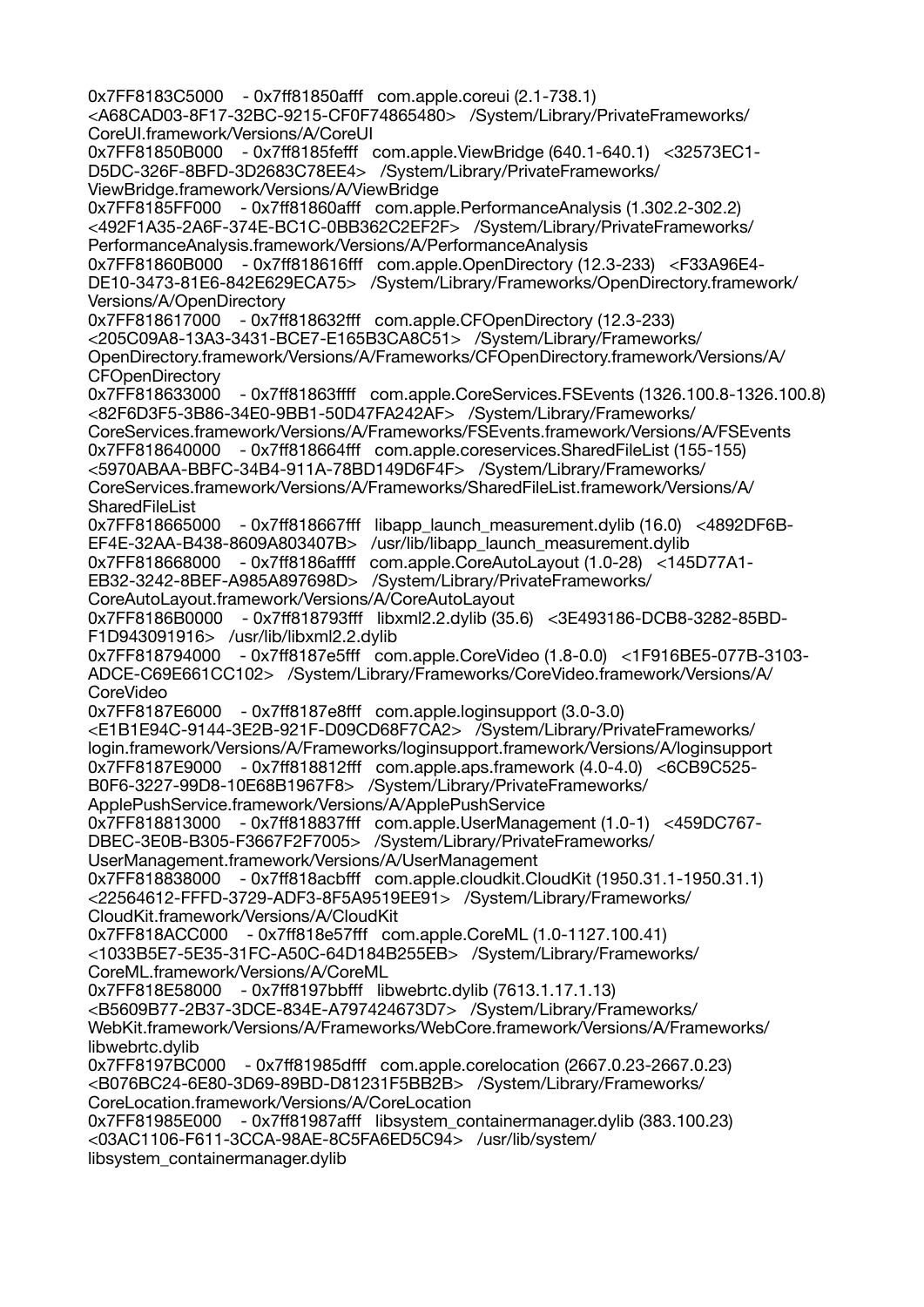0x7FF81987B000 - 0x7ff81988cfff com.apple.IOSurface (302.14-302.14) <D4B94053-24EF-36D6-BA78-31D9D1F59F76> /System/Library/Frameworks/ IOSurface.framework/Versions/A/IOSurface 0x7FF81988D000 - 0x7ff819895fff com.apple.IOAccelerator (462.8-462.8) <D554BC18- CB9C-3E64-BC55-67722B5C0900> /System/Library/PrivateFrameworks/ IOAccelerator.framework/Versions/A/IOAccelerator 0x7FF819896000 - 0x7ff8199d3fff com.apple.Metal (261.13-261.13) <62A06DDE-AB17-31FC-ADB7-F6C8B3825CC1> /System/Library/Frameworks/Metal.framework/Versions/A/ Metal 0x7FF8199D4000 - 0x7ff8199f5fff com.apple.audio.caulk (1.0-0.0) <0B849791-3A62-33D1-8CF1-9C612A9D8E18> /System/Library/PrivateFrameworks/ caulk.framework/Versions/A/caulk 0x7FF8199F6000 - 0x7ff819af7fff com.apple.CoreMedia (1.0-2940.20.4.3) <057F21CD-DAEA-3E68-B9B2-CF677DB71834> /System/Library/Frameworks/CoreMedia.framework/ Versions/A/CoreMedia 0x7FF819AF8000 - 0x7ff819c33fff libFontParser.dylib (329.4) <9550E597-33BC-3D19-A632- DDB170A2C5C8> /System/Library/PrivateFrameworks/FontServices.framework/ libFontParser.dylib 0x7FF819C34000 - 0x7ff819f27fff com.apple.HIToolbox (2.1.1-0.0) <7761967D-A138-33B6-9E3F-5C5420A2EEFF> /System/Library/Frameworks/Carbon.framework/Versions/A/ Frameworks/HIToolbox.framework/Versions/A/HIToolbox 0x7FF819F28000 - 0x7ff819f3bfff com.apple.framework.DFRFoundation (1.0-271) <FD5E3EAD-3AD2-3E18-B798-6531BE3E4499> /System/Library/PrivateFrameworks/ DFRFoundation.framework/Versions/A/DFRFoundation 0x7FF819F3C000 - 0x7ff819f40fff com.apple.dt.XCTTargetBootstrap (0.0-20073.1) <F474B9FF-DB41-3A81-909A-652BC764E77C> /System/Library/PrivateFrameworks/ XCTTargetBootstrap.framework/Versions/A/XCTTargetBootstrap 0x7FF819F41000 - 0x7ff819f70fff com.apple.CoreSVG (1.0-175.5.1) <937BD638- D168-32E7-84C3-E3992DC33A0D> /System/Library/PrivateFrameworks/CoreSVG.framework/ Versions/A/CoreSVG 0x7FF819F71000 - 0x7ff81a1b7fff com.apple.ImageIO (3.3.0-2222.5.4) <14C30022- B5A2-3A11-86EC-5EEB29FE1FE5> /System/Library/Frameworks/ImageIO.framework/Versions/ A/ImageIO 0x7FF81A1B8000 - 0x7ff81a53ffff com.apple.CoreImage (17.0.0-1240.7) <4352DFA4-3AAC-3F21-89AA-ABD7F707A28F> /System/Library/Frameworks/ CoreImage.framework/Versions/A/CoreImage 0x7FF81A540000 - 0x7ff81a5b1fff com.apple.MetalPerformanceShaders.MPSCore (1.0-1) <C9E21A57-B82F-36FF-92A1-3EB39D40E46C> /System/Library/Frameworks/ MetalPerformanceShaders.framework/Versions/A/Frameworks/MPSCore.framework/Versions/A/ MPSCore 0x7FF81A5B2000 - 0x7ff81a5b5fff libsystem\_configuration.dylib (1163.100.19) <254B479C-BCCB-3A80-A6D8-246FE621D182> /usr/lib/system/libsystem\_configuration.dylib 0x7FF81A5B6000 - 0x7ff81a5bbfff libsystem\_sandbox.dylib (1657.101.2) <F7BD34BF-4F11-3C48-BD8B-BFC81C09CF2A> /usr/lib/system/libsystem\_sandbox.dylib 0x7FF81A5BC000 - 0x7ff81a5bdfff com.apple.AggregateDictionary (1.0-1) <4543E78F-5D99-397F-9F02-497AF17F7B1C> /System/Library/PrivateFrameworks/ AggregateDictionary.framework/Versions/A/AggregateDictionary 0x7FF81A5BE000 - 0x7ff81a5c1fff com.apple.AppleSystemInfo (3.1.5-3.1.5) <09D2433E-053E-3B32-B99F-B9DB3BCCBCC0> /System/Library/PrivateFrameworks/ AppleSystemInfo.framework/Versions/A/AppleSystemInfo 0x7FF81A5C2000 - 0x7ff81a5c3fff liblangid.dylib (136.0) <28254F44-5370-33ED-A9CC-CEA7A2E890EC> /usr/lib/liblangid.dylib 0x7FF81A5C4000 - 0x7ff81a6a7fff com.apple.CoreNLP (1.0-273.2) <DB650DB7- D4A4-3848-97C2-ECE238D5FC11> /System/Library/PrivateFrameworks/CoreNLP.framework/ Versions/A/CoreNLP 0x7FF81A6A8000 - 0x7ff81a6aefff com.apple.LinguisticData (1.0-399) <1F6500F4- EB81-36F3-9E5D-0F871BFA1E44> /System/Library/PrivateFrameworks/ LinguisticData.framework/Versions/A/LinguisticData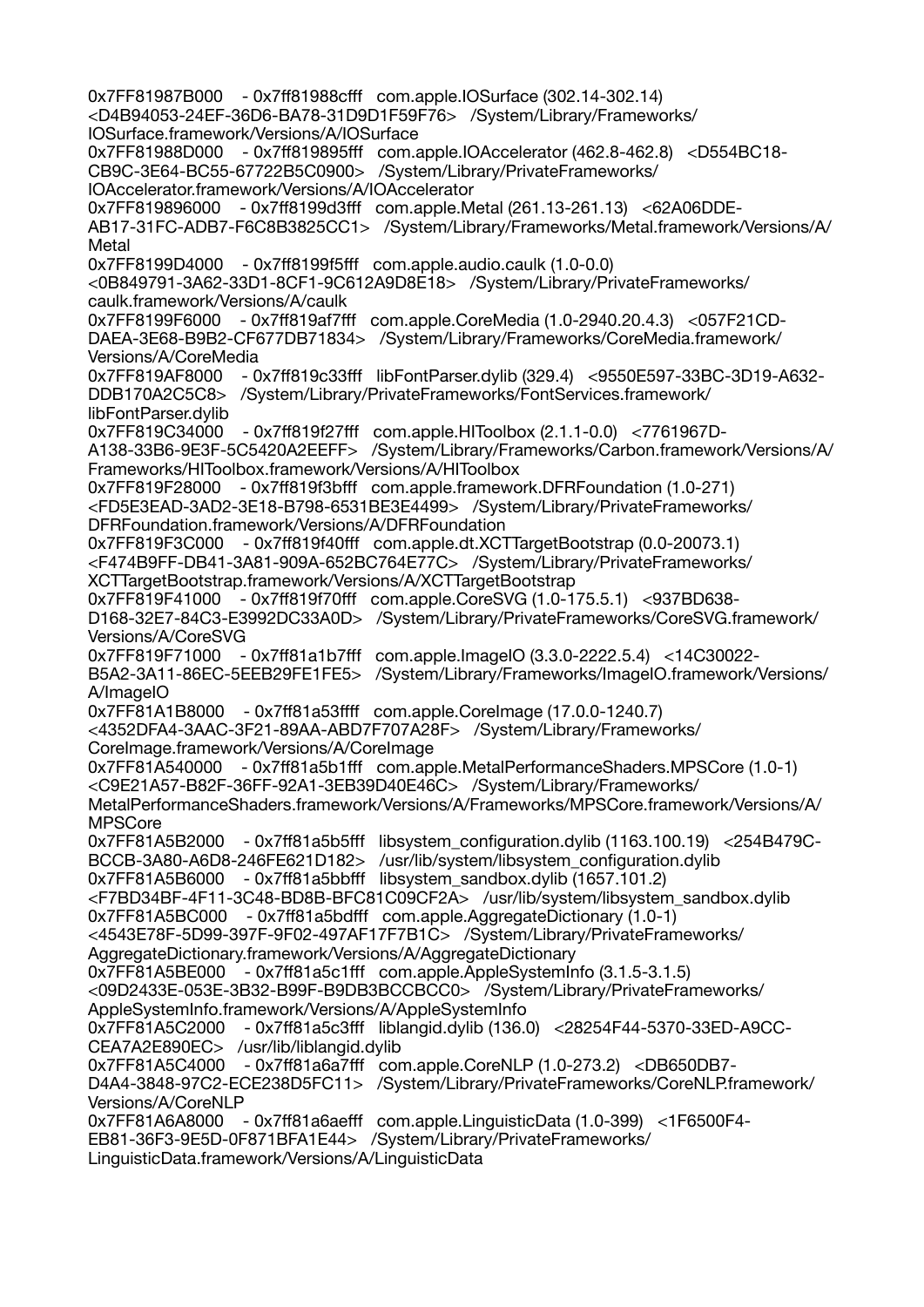0x7FF81A6AF000 - 0x7ff81acd8fff libBNNS.dylib (403.100.7) <0964F829-628A-3F8B-94A7-8908F2AFD1E3> /System/Library/Frameworks/ Accelerate.framework/Versions/A/Frameworks/vecLib.framework/Versions/A/libBNNS.dylib 0x7FF81ACD9000 - 0x7ff81aec7fff libvDSP.dylib (794.100.2) <10F861CD-28ED-3B33-8FBC-312C2C83FC05> /System/Library/Frameworks/ Accelerate.framework/Versions/A/Frameworks/vecLib.framework/Versions/A/libvDSP.dylib 0x7FF81AEC8000 - 0x7ff81aed9fff com.apple.CoreEmoji (1.0-143) <49FE0FD5- DA25-3077-8923-118C609B7693> /System/Library/PrivateFrameworks/CoreEmoji.framework/ Versions/A/CoreEmoji 0x7FF81AEDA000 - 0x7ff81aee4fff com.apple.IOMobileFramebuffer (343.0.0-343.0.0) <052D2BA5-7B30-3B4B-895D-D31197748136> /System/Library/PrivateFrameworks/ IOMobileFramebuffer.framework/Versions/A/IOMobileFramebuffer 0x7FF81AEE5000 - 0x7ff81afbdfff com.apple.framework.CoreWLAN (16.0-1657) <DC86D47F-E44C-330D-886B-9CF35EA2ED8A> /System/Library/Frameworks/ CoreWLAN.framework/Versions/A/CoreWLAN 0x7FF81AFBE000 - 0x7ff81b1acfff com.apple.CoreUtils (6.9-690.41) <7EE9EEA6- D9EA-3CB6-840B-0B0013ABA625> /System/Library/PrivateFrameworks/CoreUtils.framework/ Versions/A/CoreUtils 0x7FF81B1AD000 - 0x7ff81b1d3fff com.apple.MobileKeyBag (2.0-1.0) <D4C1F4B1-40FE-3455-982B-EE95DE601178> /System/Library/PrivateFrameworks/ MobileKeyBag.framework/Versions/A/MobileKeyBag 0x7FF81B1D4000 - 0x7ff81b1e4fff com.apple.AssertionServices (1.0-618.100.42) <822216B6-FA84-32DC-BC55-EB777C7BDE33> /System/Library/PrivateFrameworks/ AssertionServices.framework/Versions/A/AssertionServices 0x7FF81B1E5000 - 0x7ff81b271fff com.apple.securityfoundation (6.0-55255.100.1) <4429DD95-E289-3A3B-8C15-7BEF7375D7DF> /System/Library/Frameworks/ SecurityFoundation.framework/Versions/A/SecurityFoundation 0x7FF81B272000 - 0x7ff81b27bfff com.apple.coreservices.BackgroundTaskManagement (1.0-104) <1B4A60EF-307F-37B9-99C0-676E0BFF1484> /System/Library/PrivateFrameworks/ BackgroundTaskManagement.framework/Versions/A/BackgroundTaskManagement 0x7FF81B27C000 - 0x7ff81b286fff com.apple.xpc.ServiceManagement (1.0-1) <DBAB1D47-0548-3996-AF22-2CB00C7E510C> /System/Library/Frameworks/ ServiceManagement.framework/Versions/A/ServiceManagement 0x7FF81B287000 - 0x7ff81b289fff libquarantine.dylib (133.100.3) <BFB0329D-28B0-3FF8- AF71-FB8798721547> /usr/lib/system/libquarantine.dylib 0x7FF81B28A000 - 0x7ff81b295fff libCheckFix.dylib (31.0) <9E48DD67-B752-3754-B08E-E3C92F611B40> /usr/lib/libCheckFix.dylib 0x7FF81B296000 - 0x7ff81b2adfff libcoretls.dylib (178.0) <D5449E53-26F3-39AD-9B3D-1A5CBAD3CA6E> /usr/lib/libcoretls.dylib 0x7FF81B2AE000 - 0x7ff81b2bdfff libbsm.0.dylib (73.0) <59DBD37A-F4E3-32C8- BAC4-3EF316C34F02> /usr/lib/libbsm.0.dylib 0x7FF81B2BE000 - 0x7ff81b317fff libmecab.dylib (972.10) <9B9E12C9-019F-3816-9EC3- F3086C1EF7B0> /usr/lib/libmecab.dylib 0x7FF81B318000 - 0x7ff81b31afff libgermantok.dylib (29.0) <05BA5767-361D-3D62-8CCA-C1C531B8E23D> /usr/lib/libgermantok.dylib 0x7FF81B31B000 - 0x7ff81b330fff libLinearAlgebra.dylib (1381.100.10) <0808A872-031B-3D48-AA29-DD924A134A9E> /System/Library/Frameworks/ Accelerate.framework/Versions/A/Frameworks/vecLib.framework/Versions/A/ libLinearAlgebra.dvlib 0x7FF81B331000 - 0x7ff81b55ffff com.apple.MetalPerformanceShaders.MPSNeuralNetwork (1.0-1) <13C7FCE9-EA60-3FF8-B6D5-DF89295F3D5C> /System/Library/Frameworks/ MetalPerformanceShaders.framework/Versions/A/Frameworks/MPSNeuralNetwork.framework/ Versions/A/MPSNeuralNetwork 0x7FF81B560000 - 0x7ff81b5bbfff com.apple.MetalPerformanceShaders.MPSRayIntersector (1.0-1) <E32AE223-5D09-310F-AA13-8E419F142DE4> /System/Library/Frameworks/ MetalPerformanceShaders.framework/Versions/A/Frameworks/MPSRayIntersector.framework/ Versions/A/MPSRayIntersector 0x7FF81B5BC000 - 0x7ff81b7a4fff com.apple.MLCompute (1.0-1) <CFC9317F-12FA-3D8D-BF53-0D06418371C5> /System/Library/Frameworks/MLCompute.framework/Versions/A/ **MLCompute**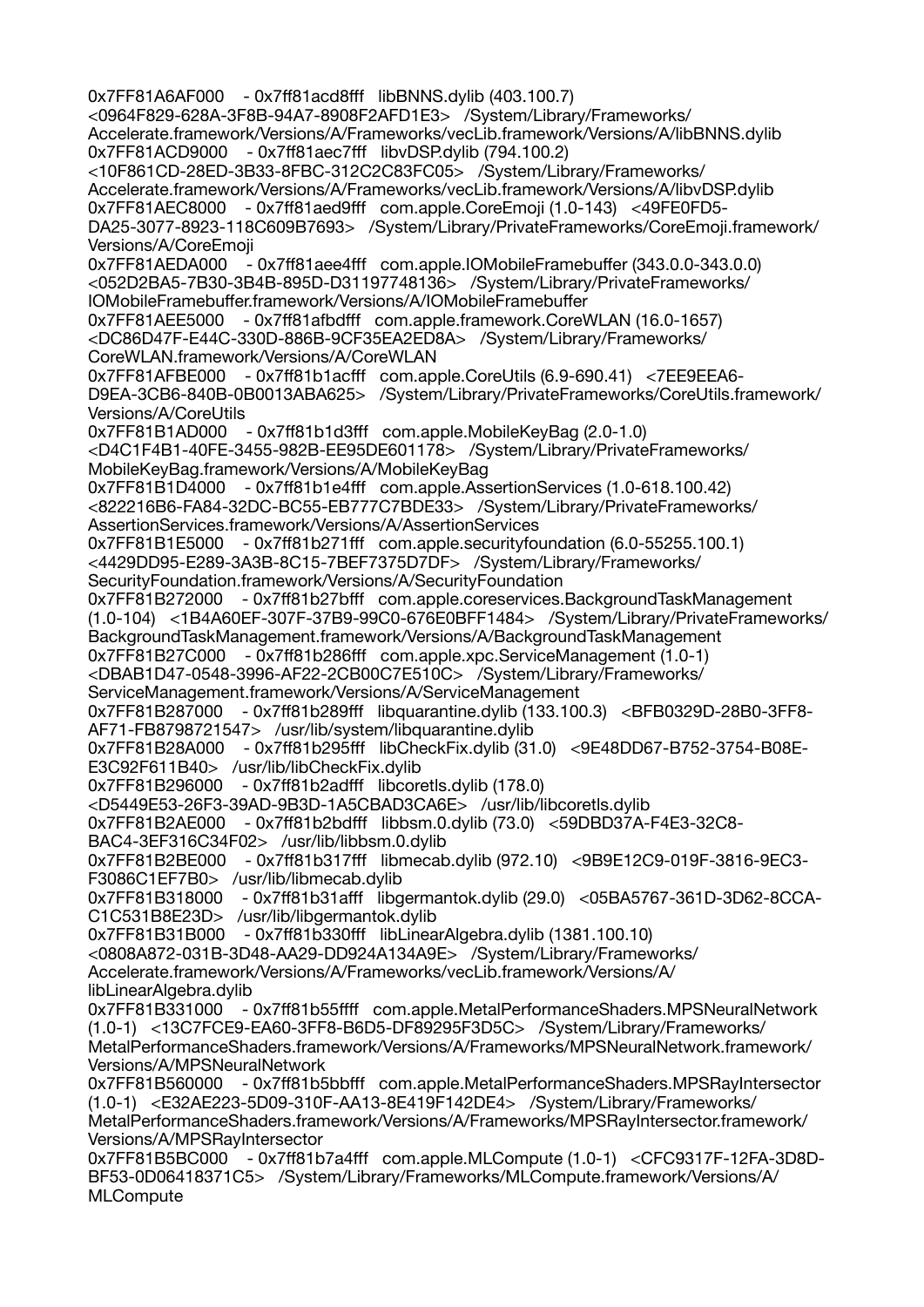0x7FF81B7A5000 - 0x7ff81b7dcfff com.apple.MetalPerformanceShaders.MPSMatrix (1.0-1) <05E66980-CC70-3C2A-843D-68D2E6BBC0F8> /System/Library/Frameworks/ MetalPerformanceShaders.framework/Versions/A/Frameworks/MPSMatrix.framework/Versions/A/ **MPSMatrix** 0x7FF81B7DD000 - 0x7ff81b88dfff com.apple.MetalPerformanceShaders.MPSNDArray (1.0-1) <C02A58B7-DA90-338B-A41D-63738E207823> /System/Library/Frameworks/ MetalPerformanceShaders.framework/Versions/A/Frameworks/MPSNDArray.framework/Versions/ A/MPSNDArray 0x7FF81B88E000 - 0x7ff81b922fff com.apple.MetalPerformanceShaders.MPSImage (1.0-1) <8FC72CC2-8E0F-308A-A287-84A951803778> /System/Library/Frameworks/ MetalPerformanceShaders.framework/Versions/A/Frameworks/MPSImage.framework/Versions/A/ MPSImage 0x7FF81B923000 - 0x7ff81b932fff com.apple.AppleFSCompression (132.100.2-1.0) <49020C13-B40E-342B-A5BB-FBE1646CBC32> /System/Library/PrivateFrameworks/ AppleFSCompression.framework/Versions/A/AppleFSCompression 0x7FF81B933000 - 0x7ff81b940fff libbz2.1.0.dylib (45.0) <42317F12-7A66-3774-ABAE-A5C31F4A8B5A> /usr/lib/libbz2.1.0.dylib 0x7FF81B941000 - 0x7ff81b945fff libsystem\_coreservices.dylib (133.0) <5E34B58A-2BEE-3AA4-AB65-C32D4619AC2B> /usr/lib/system/libsystem\_coreservices.dylib 0x7FF81B946000 - 0x7ff81b972fff com.apple.CoreServices.OSServices (1141.1-1141.1) <115CFA57-FE26-3C7A-B87D-A659CEE763E4> /System/Library/Frameworks/ CoreServices.framework/Versions/A/Frameworks/OSServices.framework/Versions/A/OSServices 0x7FF81B973000 - 0x7ff81bb92fff com.apple.AuthKit (1.0-1) <1338B75F-7C10-34BE-A16D-8B346B644230> /System/Library/PrivateFrameworks/AuthKit.framework/Versions/A/ AuthKit 0x7FF81BB93000 - 0x7ff81bba5fff libz.1.dylib (77.0) <02C3B145- D211-31D3-96FF-391CBCDB2051> /usr/lib/libz.1.dylib 0x7FF81BBA6000 - 0x7ff81bc0cfff libsystem\_m.dylib (3204.80.2) <ED42C002-0A3D-3CFC-A5B4-007E9F8450FD> /usr/lib/system/libsystem\_m.dylib 0x7FF81BC0D000 - 0x7ff81bc0dfff libcharset.1.dylib (61.0) <77C60DAB-0A27-3CA4- B45D-469A56C78D88> /usr/lib/libcharset.1.dylib 0x7FF81BC0E000 - 0x7ff81bc13fff libmacho.dylib (994.0) <4D6563C4-0109-33EF-9641-5762CA377023> /usr/lib/system/libmacho.dylib 0x7FF81BC14000 - 0x7ff81bc2ffff libkxld.dylib (8020.101.4) <BF4A715D-2379-3969-AD1D-C81C92910C9A> /usr/lib/system/libkxld.dylib 0x7FF81BC30000 - 0x7ff81bc3bfff libcommonCrypto.dylib (60191.100.1) <C36DA5CF-B8E6-36C1-98EF-FF138B438EE0> /usr/lib/system/libcommonCrypto.dylib 0x7FF81BC3C000 - 0x7ff81bc46fff libunwind.dylib (202.2) <BAF19DAC-B9ED-3544-97E9- E277BA113717> /usr/lib/system/libunwind.dylib 0x7FF81BC47000 - 0x7ff81bc4efff liboah.dylib (254.16) <34810091-ADED-3360-8708- CCA31A734134> /usr/lib/liboah.dylib 0x7FF81BC4F000 - 0x7ff81bc58fff libcopyfile.dylib (180.100.3) <C5E0151C-F9E9-3851-841D-F6C2528ADB07> /usr/lib/system/libcopyfile.dylib 0x7FF81BC59000 - 0x7ff81bc60fff libcompiler\_rt.dylib (103.1) <AD346AFB-8737-3E88- B4C5-25D77181AE44> /usr/lib/system/libcompiler\_rt.dylib 0x7FF81BC61000 - 0x7ff81bc65fff libsystem\_collections.dylib (1507.100.9) <BDBBFF38-0DB7-3B60-BB26-1E7E36715C85> /usr/lib/system/libsystem\_collections.dylib 0x7FF81BC66000 - 0x7ff81bc68fff libsystem\_secinit.dylib (107.100.5) <6B34D783- AAA5-3401-8CAD-B0BC5F639834> /usr/lib/system/libsystem\_secinit.dylib 0x7FF81BC69000 - 0x7ff81bc6afff libremovefile.dylib (60.0) <06A5E617-FB01-3F34-9A4C-CA3894CE0438> /usr/lib/system/libremovefile.dylib 0x7FF81BC6B000 - 0x7ff81bc6bfff libkeymgr.dylib (31.0) <CCF77FC2-C655-30F7- AE37-9470E1C91C88> /usr/lib/system/libkeymgr.dylib 0x7FF81BC6C000 - 0x7ff81bc73fff libsystem\_dnssd.dylib (1557.101.2) <5E0FC1CB-9A90-3163-8BBF-19076AC6D14C> /usr/lib/system/libsystem\_dnssd.dylib 0x7FF81BC74000 - 0x7ff81bc78fff libcache.dylib (85.0) <347DF236-2F9C-3EC3- B164-55417B437B97> /usr/lib/system/libcache.dylib 0x7FF81BC79000 - 0x7ff81bc7afff libSystem.B.dylib (1311.100.3) <5E73061C-E99B-3651- BD84-E34B6365E97D> /usr/lib/libSystem.B.dylib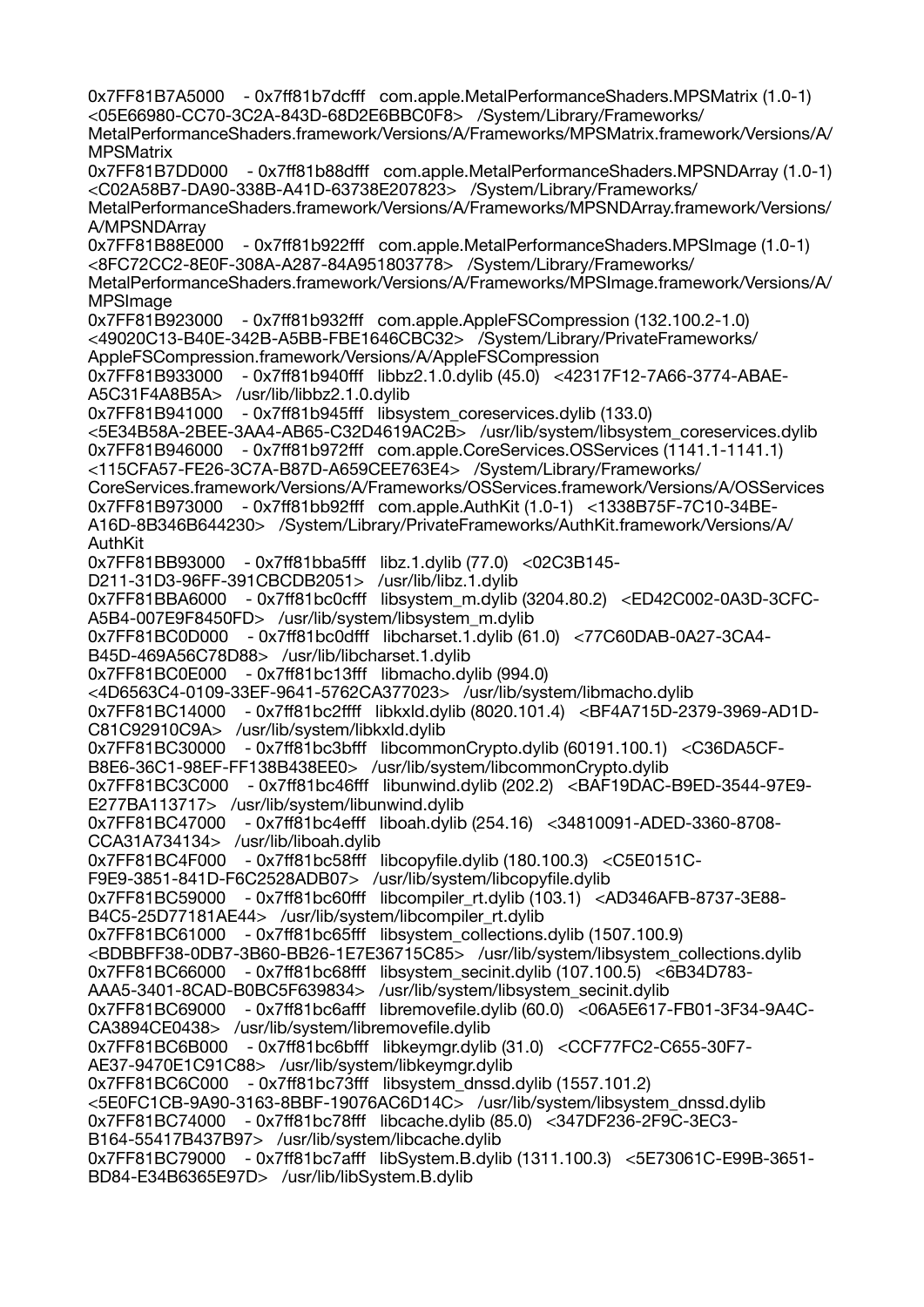0x7FF81BC7B000 - 0x7ff81bc7efff libfakelink.dylib (4.0) <3DD168B5-AB25-37B6-AF17- B02F27627191> /usr/lib/libfakelink.dylib 0x7FF81BC7F000 - 0x7ff81bc7ffff com.apple.SoftLinking (1.0-42) <38F59490-9674-3D6F-9B49-B9E19A5A431B> /System/Library/PrivateFrameworks/ SoftLinking.framework/Versions/A/SoftLinking 0x7FF81BC80000 - 0x7ff81bcb9fff libpcap.A.dylib (110.0) <05B95A13-85FF-32AC-AC50-63943E950868> /usr/lib/libpcap.A.dylib 0x7FF81BCBA000 - 0x7ff81bdaafff libiconv.2.dylib (61.0) <238DFC51-4CAD-382E-BC8C-3F9A1E43D8F8> /usr/lib/libiconv.2.dylib 0x7FF81BDAB000 - 0x7ff81bdbbfff libcmph.dylib (8.0) <F5FAE4D0-D36F-33D8-8CBA-E593A9FDAC73> /usr/lib/libcmph.dylib 0x7FF81BDBC000 - 0x7ff81be42fff libarchive.2.dylib (103.0) <26FB22FC-996C-3AC5-8838-86D35D112C82> /usr/lib/libarchive.2.dylib 0x7FF81BE43000 - 0x7ff81bea8fff com.apple.SearchKit (1.4.1-1.4.1) <24D008C4-3A7D-3A14-B0E3-84DC9D992A27> /System/Library/Frameworks/ CoreServices.framework/Versions/A/Frameworks/SearchKit.framework/Versions/A/SearchKit 0x7FF81BEA9000 - 0x7ff81beaafff libThaiTokenizer.dylib (10.0) <9527E4B5-8641-3EEE-8018-6ABD5BC11B36> /usr/lib/libThaiTokenizer.dylib 0x7FF81BEAB000 - 0x7ff81becdfff com.apple.applesauce (1.0-0.0) <0E30EEAF-7BC0-320C-B7F6-4E836414B694> /System/Library/PrivateFrameworks/AppleSauce.framework/Versions/A/ **AppleSauce** 0x7FF81BECE000 - 0x7ff81bee5fff libapple\_nghttp2.dylib (2.0) <1C45381E-55E3-345E-86B1-357D2269CF17> /usr/lib/libapple\_nghttp2.dylib 0x7FF81BEE6000 - 0x7ff81bef8fff libSparseBLAS.dylib (1381.100.10) <9C545E0A-3AD0-3007-A2E7-98F749BE0313> /System/Library/Frameworks/ Accelerate.framework/Versions/A/Frameworks/vecLib.framework/Versions/A/libSparseBLAS.dylib 0x7FF81BEF9000 - 0x7ff81befafff com.apple.MetalPerformanceShaders.MetalPerformanceShaders (1.0-1) <59EBA373-76BA-3CFE-9A79-E23EF6EAFBAB> /System/Library/Frameworks/ MetalPerformanceShaders.framework/Versions/A/MetalPerformanceShaders 0x7FF81BEFB000 - 0x7ff81befffff libpam.2.dylib (29.0) <CD475B9A-A234-3F1A-B6A6-93E6847EB32B> /usr/lib/libpam.2.dylib 0x7FF81BF00000 - 0x7ff81bfd7fff libcompression.dylib (125.100.5) <D8A845AD-B6B1-3F27-8A82-8F034F4B1250> /usr/lib/libcompression.dylib 0x7FF81BFD8000 - 0x7ff81bfddfff libQuadrature.dylib (7.0) <15EEDEF4-3B04-3DE0- A68D-4CCF0B2DDF92> /System/Library/Frameworks/Accelerate.framework/Versions/A/ Frameworks/vecLib.framework/Versions/A/libQuadrature.dylib 0x7FF81BFDE000 - 0x7ff81c388fff libLAPACK.dylib (1381.100.10) <F78D3D7E-4619-314D-8CE7-E57405207C62> /System/Library/Frameworks/ Accelerate.framework/Versions/A/Frameworks/vecLib.framework/Versions/A/libLAPACK.dylib 0x7FF81C389000 - 0x7ff81c3d7fff com.apple.DictionaryServices (1.2-350) <A386704C-9FF8-3035-9C26-9A46E178CD7A> /System/Library/Frameworks/ CoreServices.framework/Versions/A/Frameworks/DictionaryServices.framework/Versions/A/ **DictionaryServices** 0x7FF81C3D8000 - 0x7ff81c3f1fff liblzma.5.dylib (16.0) <7F61104E-6BB8-31F4- ACA5-096FCD056C29> /usr/lib/liblzma.5.dylib 0x7FF81C3F2000 - 0x7ff81c3f3fff libcoretls\_cfhelpers.dylib (178.0) <0BA43EF2-AFAA-3E89- AD6F-922B80742FB2> /usr/lib/libcoretls\_cfhelpers.dylib 0x7FF81C3F4000 - 0x7ff81c460fff com.apple.APFS (1934.101.3-1934.101.3) <95B6EBFB-5B3C-3602-AE26-7D824FB86B1C> /System/Library/PrivateFrameworks/ APFS.framework/Versions/A/APFS 0x7FF81C461000 - 0x7ff81c46efff libxar.1.dylib (487.100.1) <0E2B2ACF-EF38-3E62-88B8-4249C8D53CF1> /usr/lib/libxar.1.dylib 0x7FF81C46F000 - 0x7ff81c472fff libutil.dylib (62.0) <3687B554-4237-3639-9408-65A8F0E4D857> /usr/lib/libutil.dylib 0x7FF81C473000 - 0x7ff81c49afff libxslt.1.dylib (18.5) <0C5CCB42-D15E-302B-A09D-786A3E36FE1D> /usr/lib/libxslt.1.dylib 0x7FF81C49B000 - 0x7ff81c4a1fff libChineseTokenizer.dylib (40.0) <C5D3D3D3-3515-3393- A143-303B5980D777> /usr/lib/libChineseTokenizer.dylib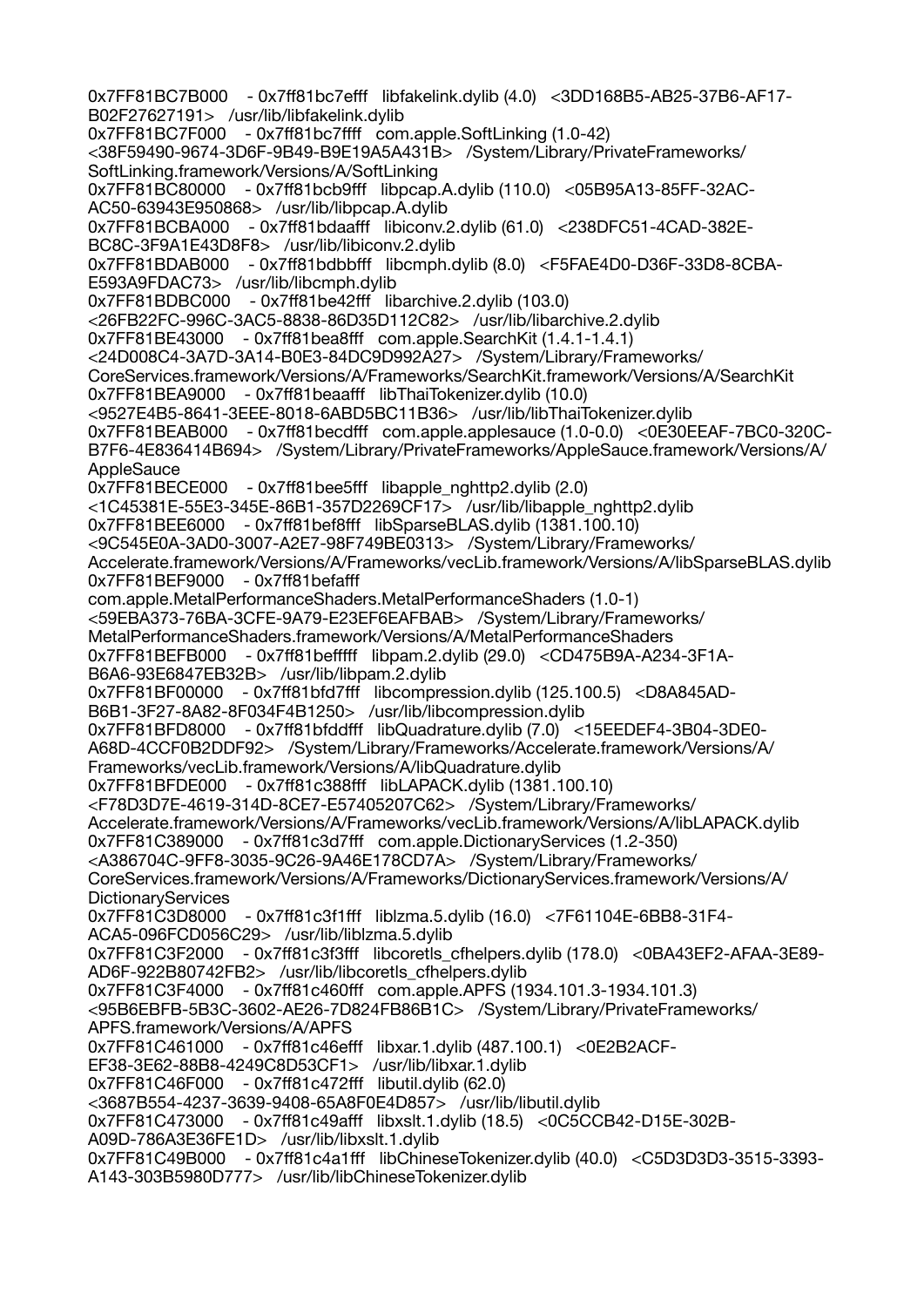0x7FF81C4A2000 - 0x7ff81c619fff libvMisc.dylib (794.100.2) <445EA0F7-77CF-31C9-9EFC-5F16831A6DF8> /System/Library/Frameworks/ Accelerate.framework/Versions/A/Frameworks/vecLib.framework/Versions/A/libvMisc.dylib 0x7FF81C61A000 - 0x7ff81c749fff libate.dylib (3.0.6) <A951C24E-9486-3682- A7A2-804126062E59> /usr/lib/libate.dylib 0x7FF81C74A000 - 0x7ff81c752fff libIOReport.dylib (76.0) <8A18891D-1D48-328E-B8FE-063C2A687AF6> /usr/lib/libIOReport.dylib 0x7FF81C753000 - 0x7ff81c765fff com.apple.CrashReporterSupport (10.13-15094) <8800EB91-E523-3DF1-A9B2-89C9C1AB71C2> /System/Library/PrivateFrameworks/ CrashReporterSupport.framework/Versions/A/CrashReporterSupport 0x7FF81C766000 - 0x7ff81c850fff com.apple.AppSSOCore (1.0-1) <30175340-1179-3059- A69B-03D5C16BA55D> /System/Library/PrivateFrameworks/AppSSOCore.framework/Versions/ A/AppSSOCore 0x7FF81C851000 - 0x7ff81c887fff com.apple.pluginkit.framework (1.0-1) <BC5F9DC4- E135-3B4D-B4A5-BDB91C95FBC2> /System/Library/PrivateFrameworks/PlugInKit.framework/ Versions/A/PlugInKit 0x7FF81C888000 - 0x7ff81c88ffff libMatch.1.dylib (38.0) <584FB917-0678-3E99- A0DC-5164969FCBB4> /usr/lib/libMatch.1.dylib 0x7FF81C890000 - 0x7ff81c917fff libCoreStorage.dylib (559.0) <8A5BE5A7-B73F-37BA-BB33-F56E82A1232F> /usr/lib/libCoreStorage.dylib 0x7FF81C918000 - 0x7ff81c967fff com.apple.AppleVAFramework (6.1.3-6.1.3) <4FA0E700- F33E-38F8-9C44-7119E3A4C7E2> /System/Library/PrivateFrameworks/AppleVA.framework/ Versions/A/AppleVA 0x7FF81C968000 - 0x7ff81c981fff libexpat.1.dylib (28.0) <D499ADA7-343B-3E3D-88FE-06BDA38C71D1> /usr/lib/libexpat.1.dylib 0x7FF81C982000 - 0x7ff81c98afff libheimdal-asn1.dylib (634.100.7) <9BFCAA1F-DF5C-35FF-A8E8-B62B19DFACC3> /usr/lib/libheimdal-asn1.dylib 0x7FF81C98B000 - 0x7ff81c9a0fff com.apple.IconFoundation (493-493) <154A21D6- EC13-30C8-8358-99A32D454604> /System/Library/PrivateFrameworks/ IconFoundation.framework/Versions/A/IconFoundation 0x7FF81C9A1000 - 0x7ff81ca11fff com.apple.IconServices (493-493) <454CEB15-2C0D-343B-B459-4A777C960ED8> /System/Library/PrivateFrameworks/ IconServices.framework/Versions/A/IconServices 0x7FF81CA12000 - 0x7ff81ca9efff com.apple.MediaExperience (1.0-1) <E5680901- BEE2-3D00-8219-3D88793A3319> /System/Library/PrivateFrameworks/ MediaExperience.framework/Versions/A/MediaExperience 0x7FF81CA9F000 - 0x7ff81caadfff com.apple.GraphVisualizer (1.0-100.1) <047B293F-2A8C-33B4-A687-76F7A1DD78AF> /System/Library/PrivateFrameworks/ GraphVisualizer.framework/Versions/A/GraphVisualizer 0x7FF81CAAE000 - 0x7ff81cec7fff com.apple.vision.FaceCore (4.3.2-4.3.2) <A94BA2D9- C304-3B27-B7CB-07E32F9A9BEE> /System/Library/PrivateFrameworks/FaceCore.framework/ Versions/A/FaceCore 0x7FF81CEC8000 - 0x7ff81cf0ffff com.apple.OTSVG (1.0-0.0) <586EBEC0-0480-3478-9FA2- A0A4747C6A54> /System/Library/PrivateFrameworks/OTSVG.framework/Versions/A/OTSVG 0x7FF81CF10000 - 0x7ff81cf17fff com.apple.xpc.AppServerSupport (1.0-2236.100.61) <E29B26D3-6838-3D1A-A293-5CEBD79A9DAE> /System/Library/PrivateFrameworks/ AppServerSupport.framework/Versions/A/AppServerSupport 0x7FF81CF18000 - 0x7ff81cf21fff libhvf.dylib (329.4) <648085BB-7E18-349D-B96F-01E13D8204A8> /System/Library/PrivateFrameworks/FontServices.framework/libhvf.dylib 0x7FF81CF22000 - 0x7ff81cf26fff libspindump.dylib (310.0) <4B9D6ADA-E9C2-3FDB-A589-474DFFE1E35F> /usr/lib/libspindump.dylib 0x7FF81CF27000 - 0x7ff81cfddfff com.apple.Heimdal (4.0-2.0) <CB9ECDED-4A1D-3720-93AA-2B694BAEE534> /System/Library/PrivateFrameworks/ Heimdal.framework/Versions/A/Heimdal 0x7FF81CFDE000 - 0x7ff81d18afff com.apple.login (3.0-3.0) <70F22B3E-EAC9-3338-81A6-3E6BD8BF8DA6> /System/Library/PrivateFrameworks/login.framework/ Versions/A/login 0x7FF81D18B000 - 0x7ff81d1defff com.apple.bom (14.0-238.1) <D48D9139-2A41-31C1- A78B-4A41311C202F> /System/Library/PrivateFrameworks/Bom.framework/Versions/A/Bom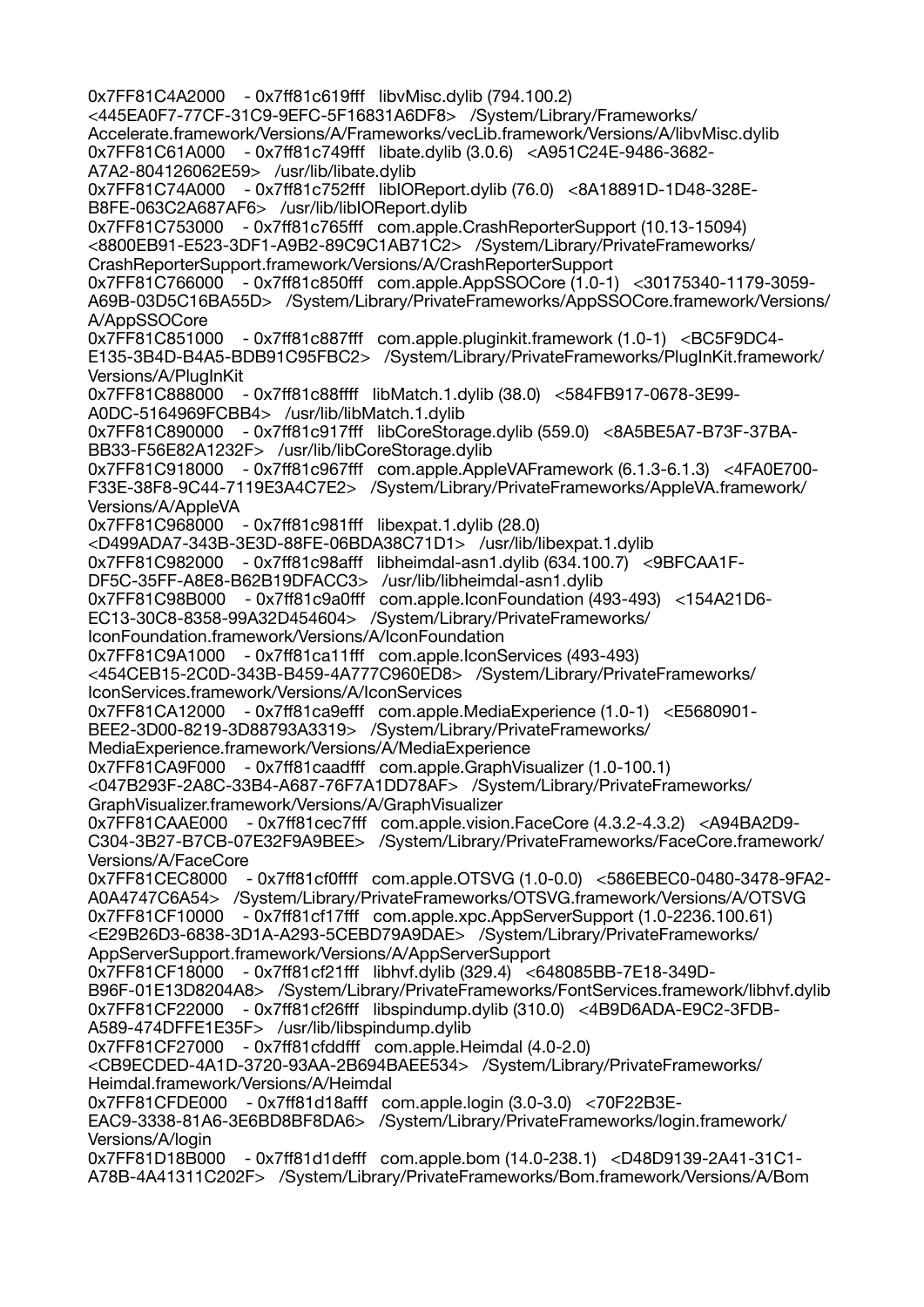0x7FF81D1DF000 - 0x7ff81d229fff com.apple.AppleJPEG (1.0-1) <7A0134D7-7A9A-3903-91E1-1C8BC17119A8> /System/Library/PrivateFrameworks/ AppleJPEG.framework/Versions/A/AppleJPEG 0x7FF81D22A000 - 0x7ff81d309fff libJP2.dylib (2222.5.4) <5132C608-1213-37B7-AFFE-CB2A8E0E7AC4> /System/Library/Frameworks/ImageIO.framework/Versions/A/Resources/ libJP2.dylib 0x7FF81D30A000 - 0x7ff81d30dfff com.apple.WatchdogClient.framework (1.0-127.100.16) <3B8CB76F-8DA6-3FD5-862B-8845B481DE63> /System/Library/PrivateFrameworks/ WatchdogClient.framework/Versions/A/WatchdogClient 0x7FF81D30E000 - 0x7ff81d346fff com.apple.MultitouchSupport.framework (5440.11-5440.11) <C0052689-9EAB-3084-9992-3F497A482D81> /System/Library/ PrivateFrameworks/MultitouchSupport.framework/Versions/A/MultitouchSupport 0x7FF81D347000 - 0x7ff81d8bbfff com.apple.VideoToolbox (1.0-2940.20.4.3) <DD72B4A1- A6DF-3EC6-9EFE-B97DEE72ED30> /System/Library/Frameworks/VideoToolbox.framework/ Versions/A/VideoToolbox 0x7FF81D8BC000 - 0x7ff81d8ecfff libAudioToolboxUtility.dylib (1245.79.1) <210D6B23-9FDE-382F-BBD1-0383A73A8A3B> /usr/lib/libAudioToolboxUtility.dylib 0x7FF81D8ED000 - 0x7ff81d90dfff libPng.dylib (2222.5.4) <ED6D7C8D-7689-3656-8601-4A3767612218> /System/Library/Frameworks/ ImageIO.framework/Versions/A/Resources/libPng.dylib 0x7FF81D90E000 - 0x7ff81d96efff libTIFF.dylib (2222.5.4) <73A64356-D800-3660-8B1C-D4C29092F094> /System/Library/Frameworks/ImageIO.framework/Versions/A/Resources/ libTIFF.dylib 0x7FF81D96F000 - 0x7ff81d98afff com.apple.IOPresentment (62-37) <D33F868A-3E51-3EFF-9AF8-53486026ECA7> /System/Library/PrivateFrameworks/ IOPresentment.framework/Versions/A/IOPresentment 0x7FF81D98B000 - 0x7ff81d991fff com.apple.GPUWrangler (6.5.7-6.5.7) <A4A2D0E8-13EC-3B83-B5C8-87F9DE501AC5> /System/Library/PrivateFrameworks/ GPUWrangler.framework/Versions/A/GPUWrangler 0x7FF81D992000 - 0x7ff81d994fff libRadiance.dylib (2222.5.4) <3B52DDCE-BFB7-331F-B621-8A31ECCC43B1> /System/Library/Frameworks/ImageIO.framework/Versions/A/ Resources/libRadiance.dylib 0x7FF81D995000 - 0x7ff81d99afff com.apple.DSExternalDisplay (3.1-380) <6616EEB6-44C9-38E6-991E-A53FED24F901> /System/Library/PrivateFrameworks/ DSExternalDisplay.framework/Versions/A/DSExternalDisplay 0x7FF81D99B000 - 0x7ff81d9c9fff libJPEG.dylib (2222.5.4) <E07842DA-BF49-3FF8-81D6-0E4F9FF6EAD1> /System/Library/Frameworks/ImageIO.framework/Versions/ A/Resources/libJPEG.dylib 0x7FF81D9CA000 - 0x7ff81d9f9fff com.apple.ATSUI (1.0-1) <1E528D32-6630-3028-8161- FFC7A7EFFC4D> /System/Library/Frameworks/ApplicationServices.framework/Versions/A/ Frameworks/ATSUI.framework/Versions/A/ATSUI 0x7FF81D9FA000 - 0x7ff81d9fefff libGIF.dylib (2222.5.4) <FBFD680F-02FD-3B91-8421-9D43B388846D> /System/Library/Frameworks/ ImageIO.framework/Versions/A/Resources/libGIF.dylib 0x7FF81D9FF000 - 0x7ff81da08fff com.apple.CMCaptureCore (1.0-190.41.2) <FB4B3957-6975-3A32-A349-B3C67CD74260> /System/Library/PrivateFrameworks/ CMCaptureCore.framework/Versions/A/CMCaptureCore 0x7FF81DA09000 - 0x7ff81da70fff com.apple.print.framework.PrintCore (17.1-544.1) <610A0ABD-918B-3411-8252-75CE7B82DE0F> /System/Library/Frameworks/ ApplicationServices.framework/Versions/A/Frameworks/PrintCore.framework/Versions/A/ **PrintCore** 0x7FF81DA71000 - 0x7ff81db3dfff com.apple.TextureIO (3.10.9-3.10.9) <5E4128A8- D271-3041-B498-500DE027FF56> /System/Library/PrivateFrameworks/TextureIO.framework/ Versions/A/TextureIO 0x7FF81DB3E000 - 0x7ff81db49fff com.apple.InternationalSupport (1.0-69.1) <FFA14929- F80E-333D-8369-839FF2AAFDB9> /System/Library/PrivateFrameworks/ InternationalSupport.framework/Versions/A/InternationalSupport 0x7FF81DB4A000 - 0x7ff81dbc7fff com.apple.datadetectorscore (8.0-697.2) <84C03954- C41E-3288-9AE6-A0031044860C> /System/Library/PrivateFrameworks/ DataDetectorsCore.framework/Versions/A/DataDetectorsCore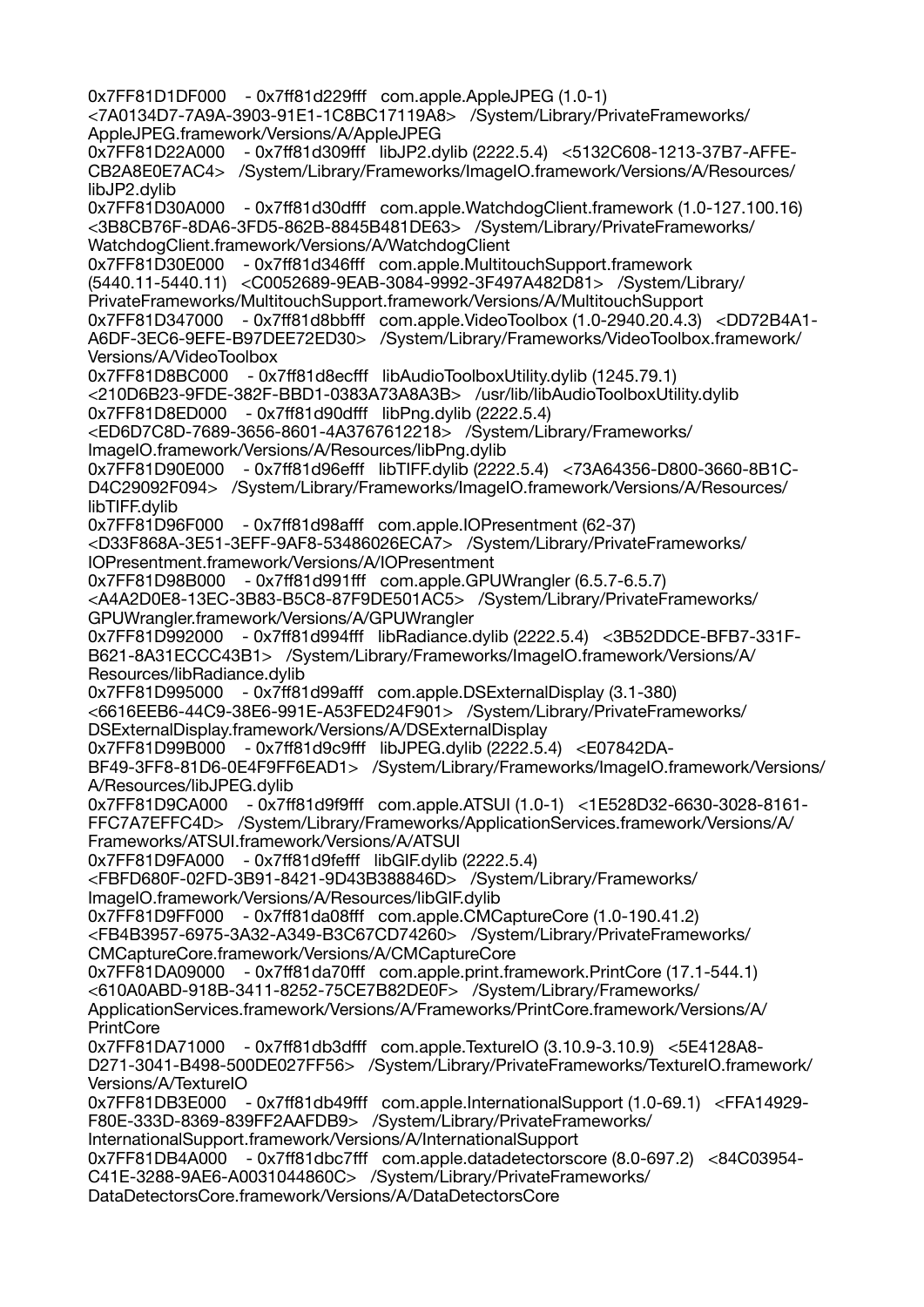0x7FF81DBC8000 - 0x7ff81dc32fff com.apple.UserActivity (511-511) <83773468-A468-3533- AE27-B859B551AA25> /System/Library/PrivateFrameworks/UserActivity.framework/Versions/A/ **UserActivity** 0x7FF81DC33000 - 0x7ff81e383fff com.apple.MediaToolbox (1.0-2940.20.4.3) <79381A7D-EC58-3D2F-939C-EB9FFD8397C8> /System/Library/Frameworks/MediaToolbox.framework/ Versions/A/MediaToolbox 0x7FF81E384000 - 0x7ff81e8d9fff libusrtcp.dylib (2750.100.70) <84942AB2-54FB-39B4-900B-088AD5679A16> /usr/lib/libusrtcp.dylib 0x7FF81E8DA000 - 0x7ff81e901fff com.apple.locationsupport (2667.0.23-2667.0.23) <58488334-E7C4-369B-844C-40B8F26A9441> /System/Library/PrivateFrameworks/ LocationSupport.framework/Versions/A/LocationSupport 0x7FF81E902000 - 0x7ff81e932fff libSessionUtility.dylib (128.63) <DF04D7A9-F55A-32EB-A109-33D7970C153A> /System/Library/PrivateFrameworks/AudioSession.framework/ libSessionUtility.dylib 0x7FF81E933000 - 0x7ff81ea6efff com.apple.audio.toolbox.AudioToolbox (1.14-1.14) <996D7F69-FF55-3160-954F-A4B6A7ED3D50> /System/Library/Frameworks/ AudioToolbox.framework/Versions/A/AudioToolbox 0x7FF81EA6F000 - 0x7ff81eadcfff com.apple.audio.AudioSession (1.0-0.0) <0ED3CB5A-7C97-3368-9C0A-19036F177B9C> /System/Library/PrivateFrameworks/ AudioSession.framework/Versions/A/AudioSession 0x7FF81EADD000 - 0x7ff81eaecfff libAudioStatistics.dylib (69.66.1) <FDD626F9-B2EE-3634- A743-1A591E3D7305> /usr/lib/libAudioStatistics.dylib 0x7FF81EAED000 - 0x7ff81eafcfff com.apple.speech.synthesis.framework (9.0.88.5-9.0.88.5) <072910C8-2250-3525-A4BD-EB47540A28F7> /System/Library/Frameworks/ ApplicationServices.framework/Versions/A/Frameworks/SpeechSynthesis.framework/Versions/A/ **SpeechSynthesis** 0x7FF81EAFD000 - 0x7ff81eb68fff com.apple.ApplicationServices.ATS (377-0.0) <E8655C59-3D54-32FB-8113-F25B4792FC5E> /System/Library/Frameworks/ ApplicationServices.framework/Versions/A/Frameworks/ATS.framework/Versions/A/ATS 0x7FF81EB69000 - 0x7ff81eb81fff libresolv.9.dylib (68.0) <8288BFBB-7225-3583-89E2-9C92EC89BEC6> /usr/lib/libresolv.9.dylib 0x7FF81EB82000 - 0x7ff81eba5fff libsasl2.2.dylib (214.0) <7BF911B0-2600-3C80-AD16- C0F99071CBCB> /usr/lib/libsasl2.2.dylib 0x7FF81EBA6000 - 0x7ff81ec03fff libParallelCompression.dylib (280.100.14) <45EA5736-1846-3DD7-8C10-F0278EC38D83> /usr/lib/libParallelCompression.dylib 0x7FF81EC04000 - 0x7ff81ec57fff com.apple.securityinterface (10.0-55159.100.4) <66666488-B933-39ED-97FE-88B73D8158A9> /System/Library/Frameworks/ SecurityInterface.framework/Versions/A/SecurityInterface 0x7FF81EC58000 - 0x7ff81ed37fff com.apple.CoreMediaIO (1000.0-5355.16) <FE7AA2E9- AC36-3C8A-9610-756EA7C60F65> /System/Library/Frameworks/CoreMediaIO.framework/ Versions/A/CoreMediaIO 0x7FF81ED38000 - 0x7ff81ee17fff libSMC.dylib (21.0) <525D3ABD-8AF9-30E3-8B41-2A80771BEACD> /usr/lib/libSMC.dylib 0x7FF81EE18000 - 0x7ff81ee77fff libcups.2.dylib (499.3) <367297B1-EAE9-3AA2- AFCB-85B132AFA2D6> /usr/lib/libcups.2.dylib 0x7FF81EE78000 - 0x7ff81ee82fff com.apple.NetAuth (6.2-6.2) <DD715789-8036-3864- AF21-36B0789401CF> /System/Library/PrivateFrameworks/NetAuth.framework/Versions/A/ **NetAuth** 0x7FF81EE83000 - 0x7ff81ee8afff com.apple.ColorSyncLegacy (4.13.0-1) <B901DBA6-0300-310C-B306-0F5995C13B48> /System/Library/Frameworks/ ApplicationServices.framework/Versions/A/Frameworks/ColorSyncLegacy.framework/Versions/A/ ColorSyncLegacy<br>0x7FF81EE8B000 - 0x7ff81ee96fff com.apple.QD (4.0-416) <FE3CE7F1-B68D-344F-9D27-30E171CFFBA8> /System/Library/Frameworks/ ApplicationServices.framework/Versions/A/Frameworks/QD.framework/Versions/A/QD 0x7FF81EE97000 - 0x7ff81f1cafff com.apple.audio.AudioResourceArbitration (1.0-1) <3CF02AD2-4990-3152-A254-C7C0DDFEBA5E> /System/Library/PrivateFrameworks/ AudioResourceArbitration.framework/Versions/A/AudioResourceArbitration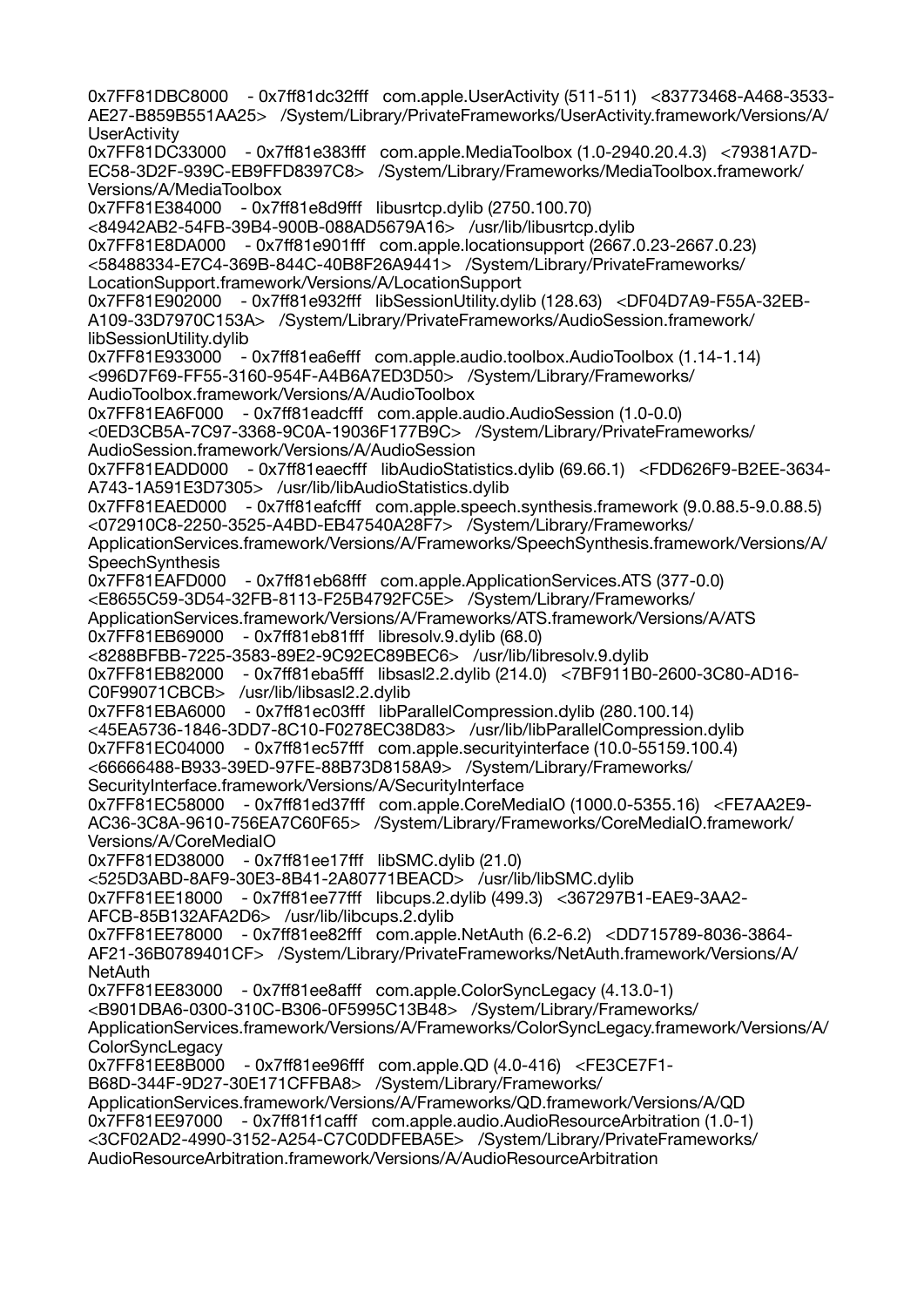0x7FF81F1CB000 - 0x7ff81f1d7fff com.apple.perfdata (1.0-82) <A85E75F1-60C3-34CC-B514-8A0D7CC184EA> /System/Library/PrivateFrameworks/perfdata.framework/Versions/A/ perfdata 0x7FF81F1D8000 - 0x7ff81f1e6fff libperfcheck.dylib (42.0) <96A81C98-C21D-3AC3-84EC-FAE0C02D8DD0> /usr/lib/libperfcheck.dylib 0x7FF81F1E7000 - 0x7ff81f1f5fff com.apple.Kerberos (3.0-1) <43C93772-0795-3095-A58C-D37B4E9B8D48> /System/Library/Frameworks/Kerberos.framework/Versions/A/Kerberos 0x7FF81F1F6000 - 0x7ff81f240fff com.apple.GSS (4.0-2.0) <6C52D445-0495-3FA0- A5D9-7584EB98919F> /System/Library/Frameworks/GSS.framework/Versions/A/GSS 0x7FF81F241000 - 0x7ff81f250fff com.apple.CommonAuth (4.0-2.0) <CE8AA1FB-496D-3EA3-9FC6-37123E463355> /System/Library/PrivateFrameworks/ CommonAuth.framework/Versions/A/CommonAuth 0x7FF81F251000 - 0x7ff81f2b2fff com.apple.MobileAssets (1.0-698.100.13) <54F630F0- DC2F-3BAF-B049-4589FC41B14F> /System/Library/PrivateFrameworks/ MobileAsset.framework/Versions/A/MobileAsset 0x7FF81F2B3000 - 0x7ff81f2d1fff com.apple.security.KeychainCircle.KeychainCircle (1.0-1) <B22C7DC9-993F-36B7-BCCA-F742006FD26C> /System/Library/PrivateFrameworks/ KeychainCircle.framework/Versions/A/KeychainCircle 0x7FF81F2D2000 - 0x7ff81f2dafff com.apple.CorePhoneNumbers (1.0-1) <D125D91F-3071-3105-8D88-04CB43BFFB61> /System/Library/PrivateFrameworks/ CorePhoneNumbers.framework/Versions/A/CorePhoneNumbers 0x7FF81F2DB000 - 0x7ff81f7c3fff libTelephonyUtilDynamic.dylib (5553.3) <71DEEEDD-00FD-385E-B84C-B15A0770F174> /usr/lib/libTelephonyUtilDynamic.dylib 0x7FF81F7C4000 - 0x7ff81fd84fff com.apple.NetworkExtension (1.0-1) <8085B09D-FD2E-3342-BB96-9F585070AA06> /System/Library/Frameworks/NetworkExtension.framework/ Versions/A/NetworkExtension 0x7FF81FD85000 - 0x7ff81fee3fff com.apple.Sharing (1779-1779) <091D4502-D3C2-3848- B642-D71C027D6C41> /System/Library/PrivateFrameworks/Sharing.framework/Versions/A/ Sharing 0x7FF81FEE4000 - 0x7ff81ffb0fff com.apple.Bluetooth (1.0-1) <290BFA08-4236-3C0E-8B75- C92CBC6183FF> /System/Library/Frameworks/IOBluetooth.framework/Versions/A/IOBluetooth 0x7FF81FFB1000 - 0x7ff820011fff com.apple.ProtectedCloudStorage (1.0-1) <1FB12E39-9D1D-309D-BE1D-5D90B5C68ED7> /System/Library/PrivateFrameworks/ ProtectedCloudStorage.framework/Versions/A/ProtectedCloudStorage 0x7FF820012000 - 0x7ff820071fff com.apple.QuickLookFramework (5.0-950.2) <8BE8BCE2- C0D7-35BC-B361-BC9897F8F63B> /System/Library/Frameworks/QuickLook.framework/ Versions/A/QuickLook 0x7FF820072000 - 0x7ff820278fff com.apple.MetalKit (151-151) <EBD94021-8370-302E-BDC5-D43FF2C950B0> /System/Library/Frameworks/MetalKit.framework/Versions/A/MetalKit 0x7FF820279000 - 0x7ff821c97fff com.apple.GeoServices (1.0-1830.24.11.8.11) <FA6185D7-70BF-3ED0-A8CE-4A9490DCF6C1> /System/Library/PrivateFrameworks/ GeoServices.framework/Versions/A/GeoServices 0x7FF821C98000 - 0x7ff821cbffff com.apple.RemoteViewServices (2.0-167) <70C9C0CA-E7E5-39B0-A04F-BB32BA317B9F> /System/Library/PrivateFrameworks/ RemoteViewServices.framework/Versions/A/RemoteViewServices 0x7FF821CC0000 - 0x7ff821ccffff com.apple.SpeechRecognitionCore (6.2.26.9-6.2.26.9) <8D891F80-DF53-3535-B3C8-97273455A9B4> /System/Library/PrivateFrameworks/ SpeechRecognitionCore.framework/Versions/A/SpeechRecognitionCore 0x7FF821CD0000 - 0x7ff821f94fff com.apple.speech.recognition.framework (6.0.3-6.0.3) <30F69857-8BE8-3C09-95E7-AA5F7A5FD44B> /System/Library/Frameworks/ Carbon.framework/Versions/A/Frameworks/SpeechRecognition.framework/Versions/A/ SpeechRecognition<br>0x7FF821F95000 - 0x7ff821fd5fff libsystem\_product\_info\_filter.dylib (10.0) <CC59553D-E561-3196-9A5C-4DBA8C385275> /usr/lib/system/libsystem\_product\_info\_filter.dylib 0x7FF821FD6000 - 0x7ff822015fff com.apple.GLKit (125-125) <985A04FE-4EAC-366D-A396-B90C611F8EB3> /System/Library/Frameworks/GLKit.framework/Versions/A/GLKit 0x7FF822016000 - 0x7ff822096fff libnetworkextension.dylib (1471.100.24) <F083C713-32F5-33A9-A74D-54D868AD8E2A> /usr/lib/libnetworkextension.dylib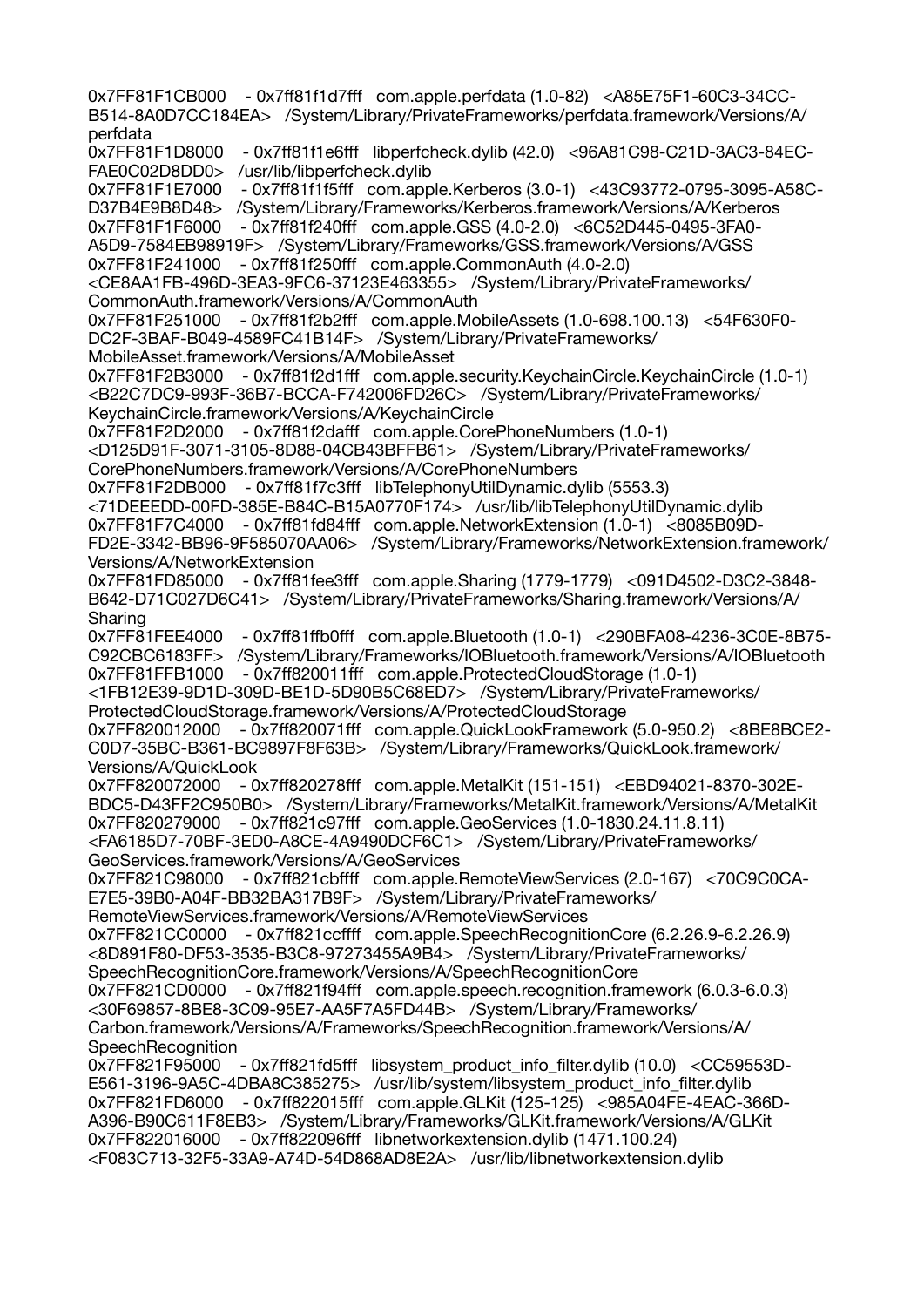0x7FF822097000 - 0x7ff8220bffff com.apple.Accelerate.vecLib (3.11-vecLib 3.11) <0D30FB1D-98F3-3E98-8024-1E9B310748DC> /System/Library/Frameworks/ Accelerate.framework/Versions/A/Frameworks/vecLib.framework/Versions/A/vecLib 0x7FF8220C0000 - 0x7ff822357fff com.apple.CoreServices (1141.1-1141.1) <53199ED9-73DF-34EF-A97B-98E781D1F859> /System/Library/Frameworks/ CoreServices.framework/Versions/A/CoreServices 0x7FF822358000 - 0x7ff82239ffff com.apple.Accelerate (1.11-Accelerate 1.11) <3E831633- B4DC-3B7D-A362-281797891667> /System/Library/Frameworks/Accelerate.framework/ Versions/A/Accelerate 0x7FF8223A0000 - 0x7ff8223aafff com.apple.MediaAccessibility (1.0-136) <19BC61E1-0B51-3037-B119-1F68AAE2BE2D> /System/Library/Frameworks/ MediaAccessibility.framework/Versions/A/MediaAccessibility 0x7FF8223AB000 - 0x7ff8223cafff com.apple.networking.AlgosScoreFramework (1.0-1) <815D84BD-EEBC-3211-A8BD-62BC78CD1F8D> /System/Library/PrivateFrameworks/ AlgosScoreFramework.framework/Versions/A/AlgosScoreFramework 0x7FF8223CB000 - 0x7ff8223cffff com.apple.AppleSRP (5.0-1) <70A87157-B8D9-38DC-BCB9-0F981924D3B0> /System/Library/PrivateFrameworks/AppleSRP.framework/Versions/A/ **AppleSRP** 0x7FF8223D0000 - 0x7ff822e62fff com.apple.frameworks.CoreDaemon (1.3-1.3) <C4AECCB5-DED9-305F-AE5B-3DF6A23B24DE> /System/Library/PrivateFrameworks/ CoreDaemon.framework/Versions/B/CoreDaemon 0x7FF822E63000 - 0x7ff822efefff com.apple.CoreBluetooth (1.0-1) <671D61F0-C989-3524- A7A9-AD8D9462A748> /System/Library/Frameworks/CoreBluetooth.framework/Versions/A/ **CoreBluetooth** 0x7FF822EFF000 - 0x7ff822f09fff com.apple.SymptomDiagnosticReporter (1.0-0.0) <64D4B39D-9503-34BA-8D52-A63B5E6D4D3B> /System/Library/PrivateFrameworks/ SymptomDiagnosticReporter.framework/Versions/A/SymptomDiagnosticReporter 0x7FF822F0A000 - 0x7ff822f2ffff com.apple.PowerLog (1.0-1) <40698F6E-326C-3858-BEC3- DA9F9923C23B> /System/Library/PrivateFrameworks/PowerLog.framework/Versions/A/ PowerLog 0x7FF822F30000 - 0x7ff822f3bfff com.apple.AppleIDAuthSupport (1.0-1) <7883F930- CBA6-3027-8ACF-35CE0673D605> /System/Library/PrivateFrameworks/ AppleIDAuthSupport.framework/Versions/A/AppleIDAuthSupport 0x7FF822F3C000 - 0x7ff822fe7fff com.apple.DiscRecording (9.0.3-9030.4.5) <5F3367F2- AB9C-35AB-8A4F-01E19471FAAD> /System/Library/Frameworks/DiscRecording.framework/ Versions/A/DiscRecording 0x7FF822FE8000 - 0x7ff82301bfff com.apple.MediaKit (16-930) <7B2F73A3-78E0-3F1B-AC62-FA48D47BE105> /System/Library/PrivateFrameworks/MediaKit.framework/Versions/A/ MediaKit 0x7FF82301C000 - 0x7ff82310bfff com.apple.DiskManagement (15.0-1814.100.1) <05013AC4-A52B-39B8-AF20-0F2C1275D931> /System/Library/PrivateFrameworks/ DiskManagement.framework/Versions/A/DiskManagement 0x7FF82310C000 - 0x7ff8234c6fff com.apple.CoreAUC (340.19-340.19) <32ACBDAD-E223-30B3-9E89-029C21189872> /System/Library/PrivateFrameworks/CoreAUC.framework/ Versions/A/CoreAUC 0x7FF8234C7000 - 0x7ff8234cafff com.apple.Mangrove (1.0-25) <C9F98D39-3163-3925-8C6D-0BD1CA9E4156> /System/Library/PrivateFrameworks/ Mangrove.framework/Versions/A/Mangrove 0x7FF8234CB000 - 0x7ff8234fafff com.apple.CoreAVCHD (6.0.0-6100.4.3) <DDEA9553-4875-3CCE-AD81-1B075A9099F1> /System/Library/PrivateFrameworks/ CoreAVCHD.framework/Versions/A/CoreAVCHD 0x7FF8234FB000 - 0x7ff823673fff com.apple.FileProvider (399.101.4-399.101.4) <C058BF57-B415-3718-B8B9-36B094BE79D8> /System/Library/Frameworks/ FileProvider.framework/Versions/A/FileProvider 0x7FF823674000 - 0x7ff823699fff com.apple.GenerationalStorage (2.0-333.100.2) <1181E70C-82AD-3F08-844D-8ACA2D502EC8> /System/Library/PrivateFrameworks/ GenerationalStorage.framework/Versions/A/GenerationalStorage 0x7FF82369A000 - 0x7ff823a19fff com.apple.security.octagontrust (1.0-1) <433F0D21-3A55-31BC-AB9E-32D79C5D0E54> /System/Library/PrivateFrameworks/ OctagonTrust.framework/Versions/A/OctagonTrust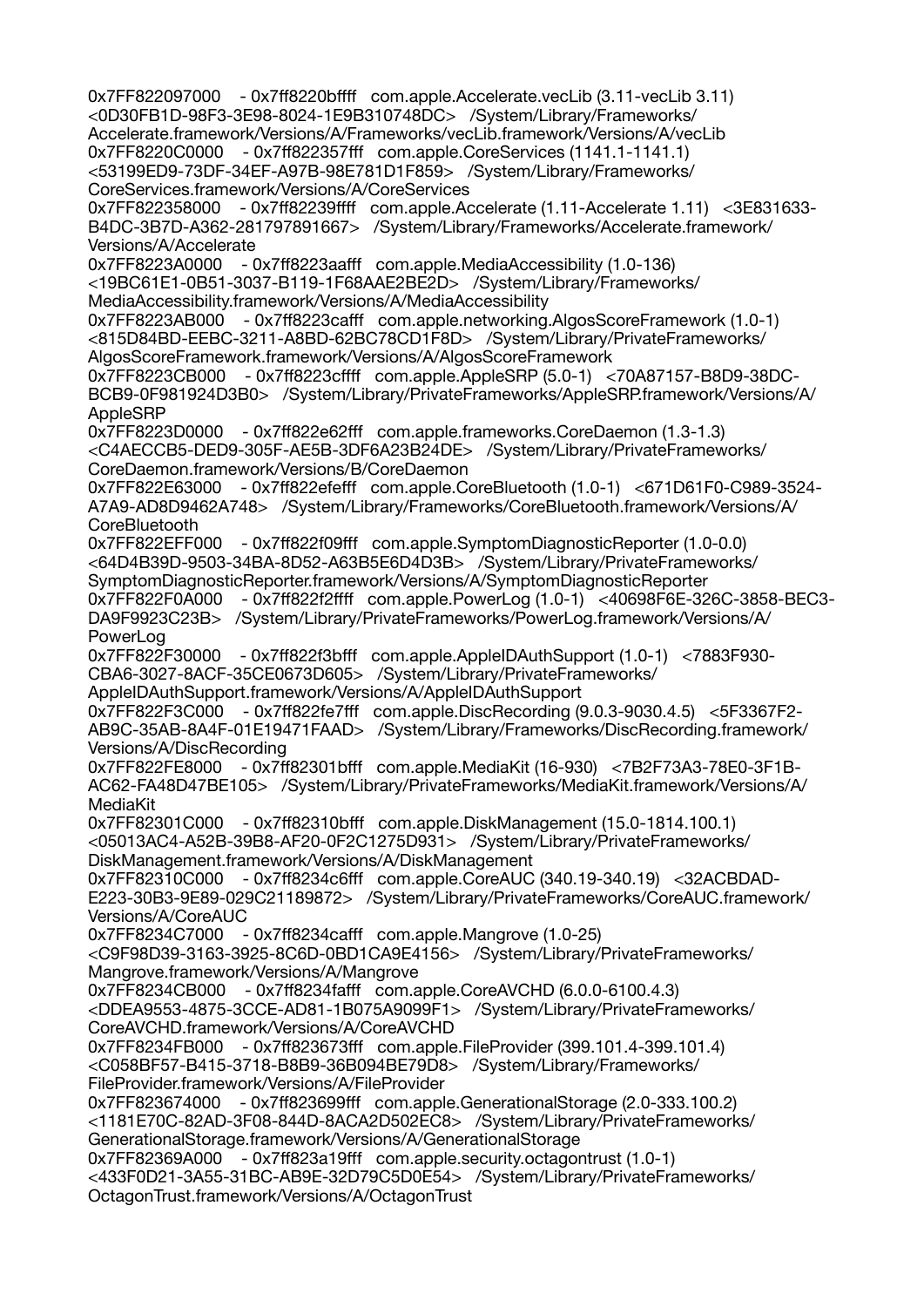0x7FF823A1A000 - 0x7ff823b2dfff com.apple.CoreTelephony (113-9523) <0DF279BD-EF56-3DAD-B1FC-2AADB31616AC> /System/Library/Frameworks/CoreTelephony.framework/ Versions/A/CoreTelephony 0x7FF823B2E000 - 0x7ff823d1dfff com.apple.AVFCore (1.0-2080.20.4.1) <50914B6B-39F3-3FA4-95CF-F1A406EF35F9> /System/Library/PrivateFrameworks/ AVFCore.framework/Versions/A/AVFCore 0x7FF823D1E000 - 0x7ff823daefff com.apple.FrontBoardServices (765.10-765.10) <B86DB4A6-BE6D-322A-9271-C4084E5DA905> /System/Library/PrivateFrameworks/ FrontBoardServices.framework/Versions/A/FrontBoardServices 0x7FF823DAF000 - 0x7ff824021fff com.apple.BoardServices (1.0-567.5) <BFEFCF2E-D45B-3D2B-BAFA-A66BF2A7D8FC> /System/Library/PrivateFrameworks/ BoardServices.framework/Versions/A/BoardServices 0x7FF824022000 - 0x7ff82414bfff com.apple.AppleVPAFramework (3.26.1-3.26.1) <F543C71D-3BEE-376A-A9EB-E80A16CC526E> /System/Library/PrivateFrameworks/ AppleVPA.framework/Versions/A/AppleVPA 0x7FF82414C000 - 0x7ff824186fff com.apple.DebugSymbols (195.1-195.1) <1FA3DEC1-72BC-3A24-A760-0E07C2481F06> /System/Library/PrivateFrameworks/ DebugSymbols.framework/Versions/A/DebugSymbols 0x7FF824187000 - 0x7ff82425cfff com.apple.CoreSymbolication (13.3-64552.31) <D5B247E9-5B7C-3FDE-B88C-85D207A879C8> /System/Library/PrivateFrameworks/ CoreSymbolication.framework/Versions/A/CoreSymbolication 0x7FF82425D000 - 0x7ff824266fff com.apple.CoreTime (0.0-305) <4791832D-BC95-3AB8-9AF8-53FCA708F37D> /System/Library/PrivateFrameworks/CoreTime.framework/ Versions/A/CoreTime 0x7FF824267000 - 0x7ff824c68fff com.apple.Rapport (3.4.0-340.19.1) <DB1DDCFD-A6B6-3EB8-8157-9FF02FDC98EB> /System/Library/PrivateFrameworks/Rapport.framework/ Versions/A/Rapport 0x7FF824C69000 - 0x7ff824cbffff com.apple.coreduetcontext (1.0-1) <C8266EDB-723C-3C28-BCC1-8AAD52574363> /System/Library/PrivateFrameworks/ CoreDuetContext.framework/Versions/A/CoreDuetContext 0x7FF824CC0000 - 0x7ff8252e9fff com.apple.Intents (1.0-1) <37DB687E-5E8A-3F99- BF81-08902747858D> /System/Library/Frameworks/Intents.framework/Versions/A/Intents 0x7FF8252EA000 - 0x7ff825351fff com.apple.framework.Apple80211 (17.0-1728) <42E1F269-8B97-30F6-9C39-D2C094723CAB> /System/Library/PrivateFrameworks/ Apple80211.framework/Versions/A/Apple80211 0x7FF825352000 - 0x7ff8254d4fff com.apple.CoreWiFi (3.0-341) <B3581743-A485-3B39-8965-22D05A4FDF30> /System/Library/PrivateFrameworks/CoreWiFi.framework/ Versions/A/CoreWiFi 0x7FF8254D5000 - 0x7ff8254f2fff com.apple.BackBoardServices (1.0-1.0) <AB2B2826-3BB8-30BA-96DB-6107A86093DD> /System/Library/PrivateFrameworks/ BackBoardServices.framework/Versions/A/BackBoardServices 0x7FF8254F3000 - 0x7ff82552afff com.apple.LDAPFramework (2.4.28-194.5) <84F64AD1-0CDA-3DAF-9531-7422817400E7> /System/Library/Frameworks/LDAP.framework/ Versions/A/LDAP 0x7FF82552B000 - 0x7ff825710fff com.apple.TrustEvaluationAgent (2.0-36) <F4ED62EA-4C91-353F-95E2-023E94D6FE1C> /System/Library/PrivateFrameworks/ TrustEvaluationAgent.framework/Versions/A/TrustEvaluationAgent 0x7FF825711000 - 0x7ff825747fff com.apple.SystemConfiguration.EAP8021X (14.0.0-14.0) <C751AD77-A2C8-35D5-A80B-C108DB12D80F> /System/Library/PrivateFrameworks/ EAP8021X.framework/Versions/A/EAP8021X 0x7FF825748000 - 0x7ff8257bafff com.apple.RemoteServiceDiscovery (1.0-55.100.12) <3114D36D-6E97-38C2-9E0A-3F885A286D4F> /System/Library/PrivateFrameworks/ RemoteServiceDiscovery.framework/Versions/A/RemoteServiceDiscovery 0x7FF8257BB000 - 0x7ff8257befff com.apple.help (1.3.8-73) <21343DEC-9418-33B9-98D1-159C0896DEF8> /System/Library/Frameworks/ Carbon.framework/Versions/A/Frameworks/Help.framework/Versions/A/Help 0x7FF8257BF000 - 0x7ff8257c2fff com.apple.EFILogin (2.0-2) <CB4E7E48-47FB-3030- BD83-07DD78A2A393> /System/Library/PrivateFrameworks/EFILogin.framework/Versions/A/ **EFILogin**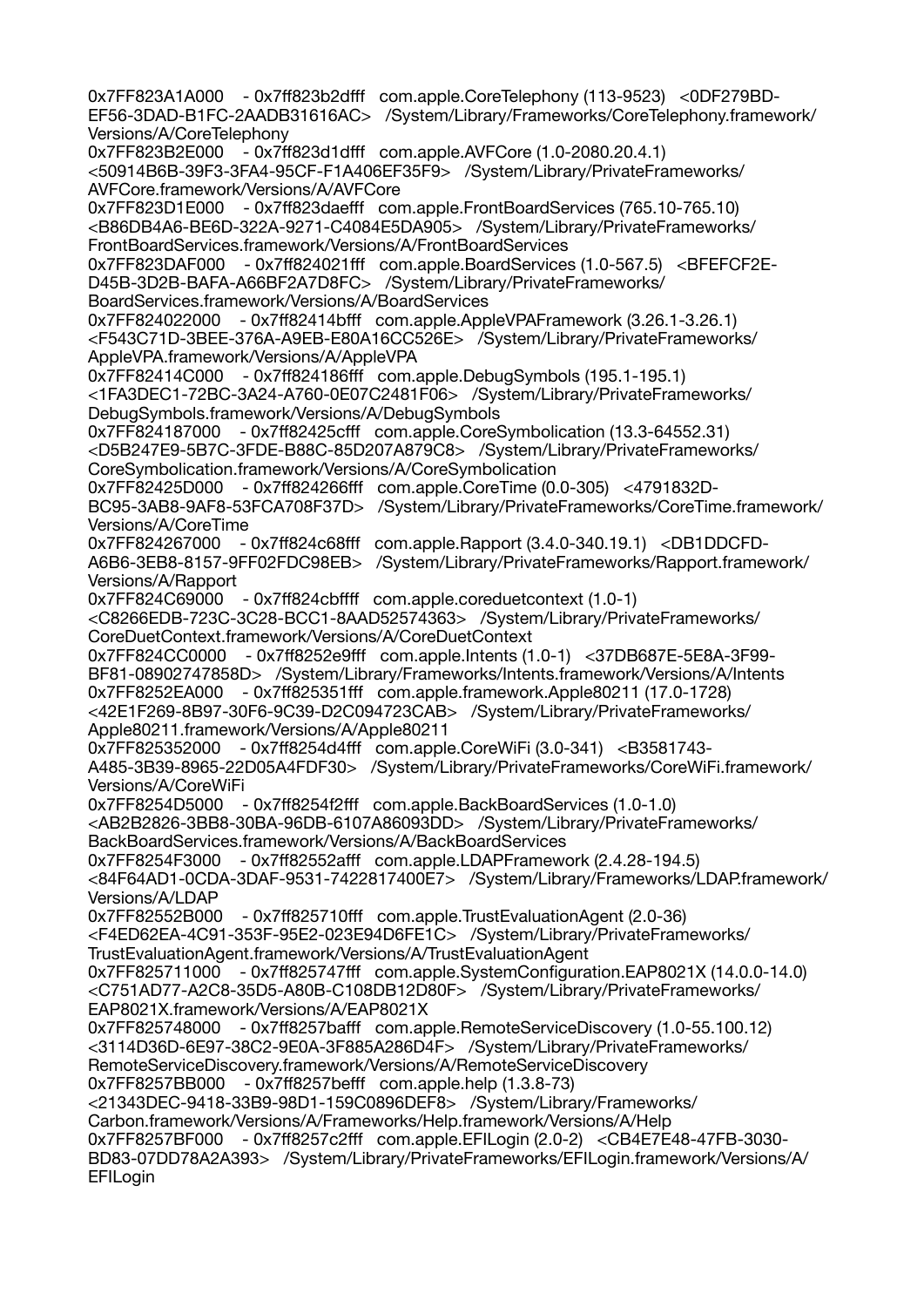0x7FF8257C3000 - 0x7ff8257cefff libcsfde.dylib (559.0) <73D2AE00-6A62-36BC-8951-8FE98D8A9649> /usr/lib/libcsfde.dylib 0x7FF8257CF000 - 0x7ff825844fff libcurl.4.dylib (134.0) <23A6F8A0-1F12-34AE-9B68-911D1C7065AE> /usr/lib/libcurl.4.dylib 0x7FF825845000 - 0x7ff825a3afff com.apple.AppSupport (1.0.0-29) <984E6D31-8BDE-3614-9A41-64FB4F8D9A58> /System/Library/PrivateFrameworks/ AppSupport.framework/Versions/A/AppSupport 0x7FF825A3B000 - 0x7ff825a3bfff com.apple.ApplicationServices (48-50) <ED20BBDF-51E0-3489-BDE0-944C4D59C312> /System/Library/Frameworks/ ApplicationServices.framework/Versions/A/ApplicationServices 0x7FF825A3C000 - 0x7ff825c81fff com.apple.InternationalTextSearch (1.0-1) <2FA97045- ADC3-3A33-9255-08992A594F2F> /System/Library/PrivateFrameworks/ InternationalTextSearch.framework/Versions/A/InternationalTextSearch 0x7FF825C82000 - 0x7ff825dc2fff com.apple.CorePrediction (1.0-1) <C5F78CC0-1983-3912-8239-AB323D32A366> /System/Library/PrivateFrameworks/ CorePrediction.framework/Versions/A/CorePrediction 0x7FF825DC3000 - 0x7ff825e47fff libHeimdalProxy.dylib (79.0) <2DA8D697-5651-30C0- A7A7-B40E0093F2BF> /System/Library/Frameworks/Kerberos.framework/Versions/A/Libraries/ libHeimdalProxy.dylib 0x7FF825E48000 - 0x7ff825e6efff com.apple.audio.units.AudioUnit (1.14-1.14) <BC26162E-A646-3B4C-8537-470ED0DB6073> /System/Library/Frameworks/AudioUnit.framework/ Versions/A/AudioUnit 0x7FF825E6F000 - 0x7ff825e9afff com.apple.StreamingZip (1.0-1) <537CD304-9AE4-3876-957B-9E025BFB2EAD> /System/Library/PrivateFrameworks/ StreamingZip.framework/Versions/A/StreamingZip 0x7FF825E9B000 - 0x7ff825edcfff com.apple.DuetActivityScheduler (1.0-1) <1A33E1F9- DD2A-38D5-99E8-9DC8A51F9A15> /System/Library/PrivateFrameworks/ DuetActivityScheduler.framework/Versions/A/DuetActivityScheduler 0x7FF825EDD000 - 0x7ff825eebfff com.apple.IntentsFoundation (1.0-1) <A8C9EAA3-715E-3D13-9611-4912E5926B79> /System/Library/PrivateFrameworks/ IntentsFoundation.framework/Versions/A/IntentsFoundation 0x7FF825EEC000 - 0x7ff825ef3fff com.apple.PushKit (1.0-1) <FE297F5E-02CA-3972-9BD4-2D11FCF685DD> /System/Library/Frameworks/ PushKit.framework/Versions/A/PushKit 0x7FF825EF4000 - 0x7ff825f34fff com.apple.C2 (1.3-1950.19) <D527CF90-2401-3534- BDEF-39D54247EC8E> /System/Library/PrivateFrameworks/C2.framework/Versions/A/C2 0x7FF825F35000 - 0x7ff825f6ffff com.apple.QuickLookThumbnailing (1.0-161.1) <5BD27951-9EBE-3EFA-8EEB-5B1780791EE8> /System/Library/Frameworks/ QuickLookThumbnailing.framework/Versions/A/QuickLookThumbnailing 0x7FF825F70000 - 0x7ff826b0ffff com.apple.vision.EspressoFramework (1.0-314.2.6) <016FA13B-68E8-35B7-A4D3-4D956FFB6B4E> /System/Library/PrivateFrameworks/ Espresso.framework/Versions/A/Espresso 0x7FF826B10000 - 0x7ff826b2ffff com.apple.ANEServices (5.64-5.64) <ED5B1090- DDA0-34AB-9F40-3526E42BE196> /System/Library/PrivateFrameworks/ ANEServices.framework/Versions/A/ANEServices 0x7FF826B30000 - 0x7ff826c73fff com.apple.proactive.support.ProactiveSupport (1.0-331.2) <5F695758-378C-3C35-80E4-1A9B2C750ED2> /System/Library/PrivateFrameworks/ ProactiveSupport.framework/Versions/A/ProactiveSupport 0x7FF826C74000 - 0x7ff826c76fff com.apple.CoreDuetDebugLogging (1.0-1) <E97E0D52-4201-3932-8AA9-177B9DDCBAB6> /System/Library/PrivateFrameworks/ CoreDuetDebugLogging.framework/Versions/A/CoreDuetDebugLogging 0x7FF826C77000 - 0x7ff8279e5fff com.apple.CoreDuetDaemonProtocol (1.0-1) <A092A5BA-F224-33C4-AD2A-B0D1F9B8DC40> /System/Library/PrivateFrameworks/ CoreDuetDaemonProtocol.framework/Versions/A/CoreDuetDaemonProtocol 0x7FF8279E6000 - 0x7ff8279f1fff com.apple.RTCReporting (12.22.2-12.22.2) <A43081B1- FA5C-35F2-89CB-83EAB6AD6D3A> /System/Library/PrivateFrameworks/ RTCReporting.framework/Versions/A/RTCReporting 0x7FF8279F2000 - 0x7ff827bc0fff com.apple.WebKitLegacy (17613-17613.1.17.1.13) <CA5ADF08-9563-398C-BFDC-03F734537211> /System/Library/Frameworks/ WebKit.framework/Versions/A/Frameworks/WebKitLegacy.framework/Versions/A/WebKitLegacy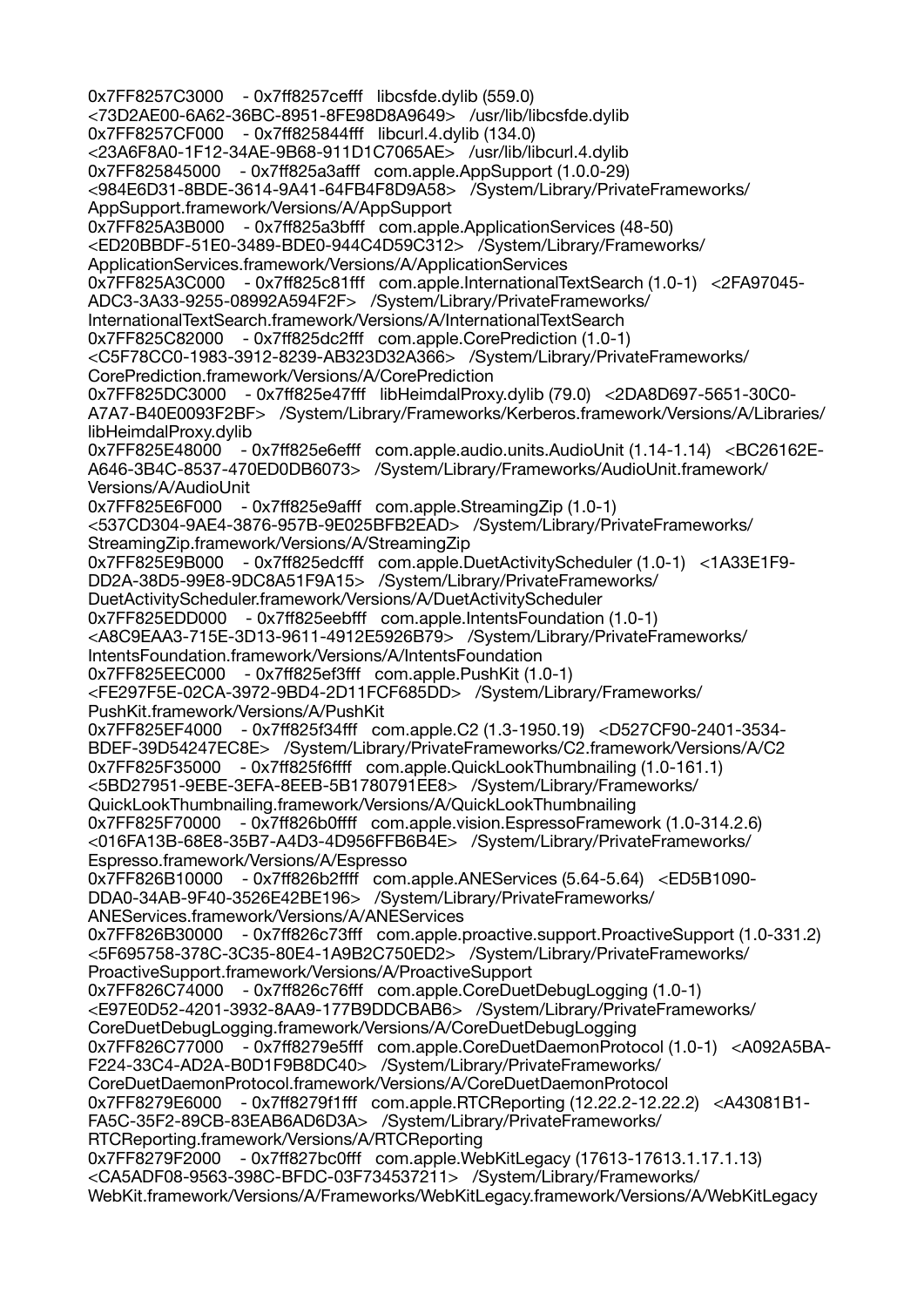0x7FF827BC1000 - 0x7ff827c40fff com.apple.CoreML.AppleNeuralEngine (1.0-1) <C1B71721-5FFF-34CB-A84C-B622DCE54ABE> /System/Library/PrivateFrameworks/ AppleNeuralEngine.framework/Versions/A/AppleNeuralEngine 0x7FF827C41000 - 0x7ff827d8dfff com.apple.audio.midi.CoreMIDI (2.0-88) <B156120C-8DD7-3BA0-B1BA-276ABF97A506> /System/Library/Frameworks/ CoreMIDI.framework/Versions/A/CoreMIDI 0x7FF827D8E000 - 0x7ff828345fff com.apple.Cocoa (6.11-23) <7517F75E-A3FC-3B7C-94E2-DDC280E5A302> /System/Library/Frameworks/Cocoa.framework/Versions/ A/Cocoa 0x7FF828346000 - 0x7ff82929dfff com.apple.IOSurfaceAccelerator (1.0.0-1.0.0) <B9F28FD2-26B6-3CBE-B5A0-A9788E54469E> /System/Library/PrivateFrameworks/ IOSurfaceAccelerator.framework/Versions/A/IOSurfaceAccelerator 0x7FF82929E000 - 0x7ff8296a7fff libAWDSupportFramework.dylib (5425.0) <4F027C0D-BB6A-3D77-AA1D-67C75BACC69D> /System/Library/PrivateFrameworks/ WirelessDiagnostics.framework/Versions/A/Libraries/libAWDSupportFramework.dylib 0x7FF8296A8000 - 0x7ff8296cbfff com.apple.openscripting (1.7-0.0) <65654F7B-B3CF-3779-94A9-8D15229C5D73> /System/Library/Frameworks/Carbon.framework/Versions/ A/Frameworks/OpenScripting.framework/Versions/A/OpenScripting 0x7FF8296CC000 - 0x7ff8296cffff com.apple.securityhi (9.0-55008) <EC0BD587- EC6D-36D0-BA4B-5FA8C658A77F> /System/Library/Frameworks/Carbon.framework/Versions/ A/Frameworks/SecurityHI.framework/Versions/A/SecurityHI 0x7FF8296D0000 - 0x7ff8296d3fff com.apple.ink.framework (10.15-227) <CF1004BE-1A32-3902-AFA4-17423C03B822> /System/Library/Frameworks/ Carbon.framework/Versions/A/Frameworks/Ink.framework/Versions/A/Ink 0x7FF8296D4000 - 0x7ff8296d7fff com.apple.CommonPanels (1.2.6-101) <3B7F7849-3DCD-34AF-92EE-C4562426BDE9> /System/Library/Frameworks/ Carbon.framework/Versions/A/Frameworks/CommonPanels.framework/Versions/A/ **CommonPanels** 0x7FF8296D8000 - 0x7ff8296dffff com.apple.ImageCapture (1742.5.2-1742.5.2) <8C6FA3F9- ADF1-3FCA-A2F5-6D37FFA64E0A> /System/Library/Frameworks/Carbon.framework/Versions/ A/Frameworks/ImageCapture.framework/Versions/A/ImageCapture 0x7FF8296E0000 - 0x7ff82abd5fff com.apple.JavaScriptCore (17613-17613.1.17.1.13) <CD21FA62-3D84-343A-A4AE-97BBC335B506> /System/Library/Frameworks/ JavaScriptCore.framework/Versions/A/JavaScriptCore 0x7FF82ABD6000 - 0x7ff82ad27fff com.apple.AVFCapture (1.0-190.41.2) <84FE85C1-0C19-310E-A728-0E0AE534ACD3> /System/Library/PrivateFrameworks/ AVFCapture.framework/Versions/A/AVFCapture 0x7FF82AD28000 - 0x7ff9107d9fff com.apple.Quagga (90.5-90.5) <1C0B96E8-459A-3A5F-9F2B-ABB0E620125C> /System/Library/PrivateFrameworks/ Quagga.framework/Versions/A/Quagga 0x7FF9107DA000 - 0x7ff91256cfff com.apple.CMCapture (1.0-0.0) <8EFA1186-B65D-3032- A785-79259FF9E1BC> /System/Library/PrivateFrameworks/CMCapture.framework/Versions/A/ **CMCapture** 0x7FF91256D000 - 0x7ff9125acfff com.apple.OSAServicesClient (1.0-1) <5ADF7A7C-ACE6-32E6-A387-E6D72C573D5D> /System/Library/PrivateFrameworks/ OSAServicesClient.framework/Versions/A/OSAServicesClient 0x7FF9125AD000 - 0x7ff9125adfff com.apple.PhoneNumbers (1.0-1) <B3761A7F-9DA7-36D9-B43C-8E31F02734A5> /System/Library/PrivateFrameworks/ PhoneNumbers.framework/Versions/A/PhoneNumbers 0x7FF9125AE000 - 0x7ff9125b5fff com.apple.URLFormatting (185-185.8) <6B01A431-5AD1-3761-876E-1D18002EFD65> /System/Library/PrivateFrameworks/ URLFormatting.framework/Versions/A/URLFormatting 0x7FF9125B6000 - 0x7ff9125cafff com.apple.accessibility.AXCoreUtilities (1.0-1) <4BD6E981-B95A-318E-B05C-4E3D91689101> /System/Library/PrivateFrameworks/ AXCoreUtilities.framework/Versions/A/AXCoreUtilities 0x7FF9125CB000 - 0x7ff9125e6fff libAccessibility.dylib (2933.32) <6E272A45-43EB-32CB-BFB6-71BE9DA678DD> /usr/lib/libAccessibility.dylib 0x7FF9125E7000 - 0x7ff914e48fff com.apple.WebCore (17613-17613.1.17.1.13) <7E495C97-2FCE-344B-B27B-1577428DE83B> /System/Library/Frameworks/ WebKit.framework/Versions/A/Frameworks/WebCore.framework/Versions/A/WebCore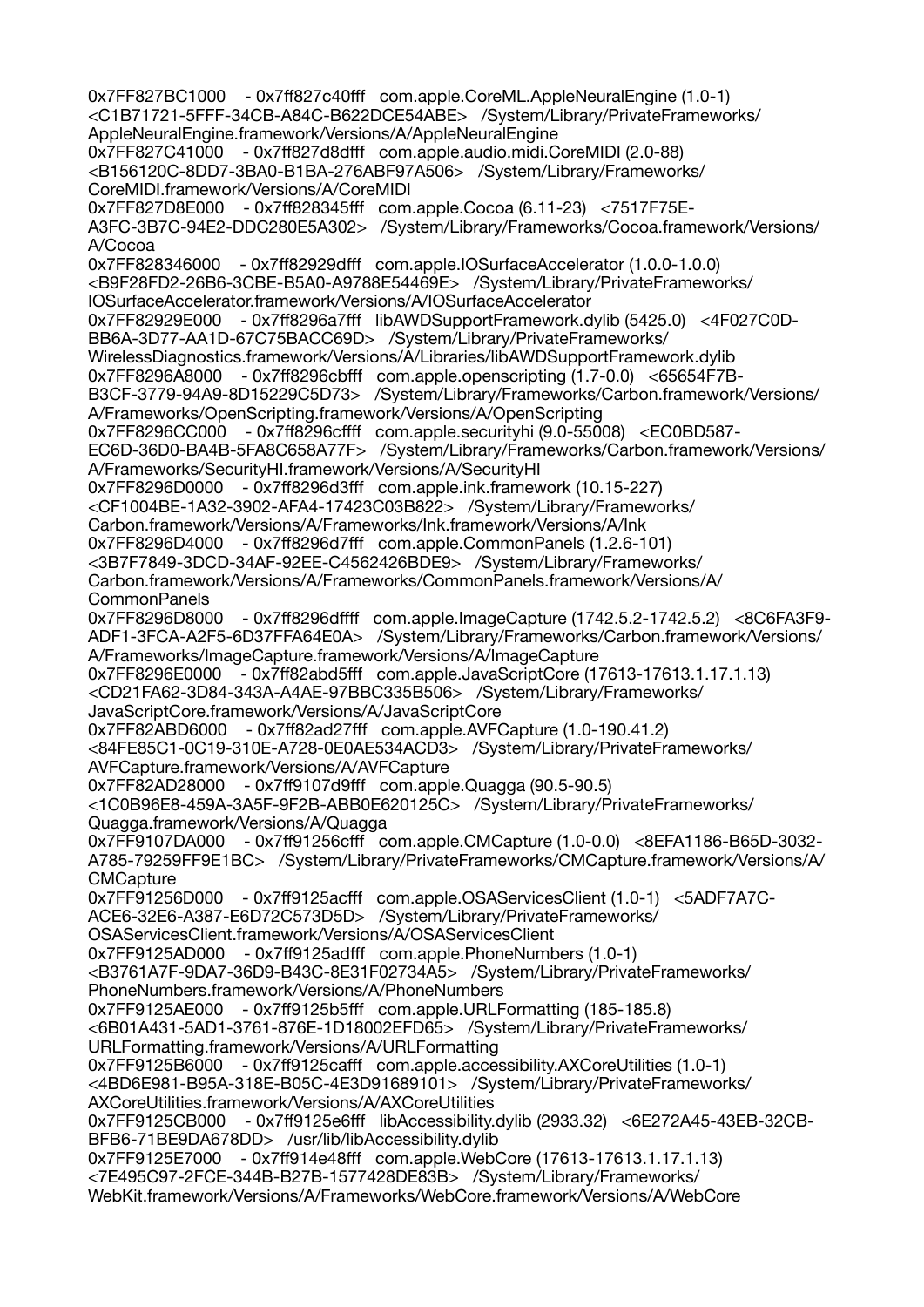0x7FF914E49000 - 0x7ff914e76fff com.apple.quicklook.QuickLookSupport (1.0-161.1) <60DE73DA-8B7D-3B8C-9F8A-E27DD945AC85> /System/Library/PrivateFrameworks/ QuickLookSupport.framework/Versions/A/QuickLookSupport 0x7FF914E77000 - 0x7ff9151dcfff com.apple.AirPlaySync (1.0-0.0) <4597A297-001A-3156- A07E-1B9E74DD1131> /System/Library/PrivateFrameworks/AirPlaySync.framework/Versions/A/ AirPlaySync 0x7FF9151DD000 - 0x7ff91522afff com.apple.Safari.SafeBrowsing (613-613.1.17.1.13) <6E90326A-1211-34F6-8DB6-D226D93B731E> /System/Library/PrivateFrameworks/ SafariSafeBrowsing.framework/Versions/A/SafariSafeBrowsing 0x7FF91522B000 - 0x7ff915deafff com.apple.WebKit (17613-17613.1.17.1.13) <B5DB10EC-11AB-382E-852E-1491FB98252D> /System/Library/Frameworks/ WebKit.framework/Versions/A/WebKit 0x7FF915DEB000 - 0x7ff915deefff com.apple.print.framework.Print (15-271) <DFF5E25C-2AC6-347C-A58B-5CDFB90B24B3> /System/Library/Frameworks/ Carbon.framework/Versions/A/Frameworks/Print.framework/Versions/A/Print 0x7FF915DEF000 - 0x7ff9160e1fff com.apple.Carbon (160-165) <A20A5C11-1ACB-380D-BEFB-40AAE7B0A964> /System/Library/Frameworks/Carbon.framework/Versions/A/Carbon 0x7FF9160E2000 - 0x7ff91620afff com.apple.avfoundation (2.0-2080.20.4.1) <EA85268B-A848-3B57-8DA9-78DE2994401A> /System/Library/Frameworks/AVFoundation.framework/ Versions/A/AVFoundation 0x7FF91620B000 - 0x7ff9162c9fff libquic.dylib (2750.100.70) <01D2F130- A7C2-36B5-806B-38CBF99AA09B> /usr/lib/libquic.dylib 0x7FF9162CA000 - 0x7ff91696efff com.apple.private.SystemPolicy (1.0-1) <C7F7A0E7-9495-3C6A-A1B4-CD36E67F0F02> /System/Library/PrivateFrameworks/ SystemPolicy.framework/Versions/A/SystemPolicy<br>0x7FF91696F000 - 0x7ff916d50fff com.apple.C 0x7FF91696F000 - 0x7ff916d50fff com.apple.CoreOptimization (1.0-1) <CFD90ECD-B6AF-3AF5-A53E-5AAC3AE0B4F3> /System/Library/PrivateFrameworks/ CoreOptimization.framework/Versions/A/CoreOptimization 0x7FF916D51000 - 0x7ff916d5cfff com.apple.MallocStackLogging (1.0-1) <530AC673- F2CB-3EB2-A757-E1D688645EAD> /System/Library/PrivateFrameworks/ MallocStackLogging.framework/Versions/A/MallocStackLogging 0x7FF916D5D000 - 0x7ff916d73fff liblog\_network.dylib (2750.100.70) <C88CA3A2-77AA-34DE-B793-EE03FC014A5D> /usr/lib/log/liblog\_network.dylib 0x7FF916D74000 - 0x7ff917358fff libmis.dylib (336.100.5) <28CD472B-089B-3672-951E-C85AA40DA37C> /usr/lib/libmis.dylib 0x7FF917359000 - 0x7ff918bc3fff com.apple.WebInspectorUI (17613-17613.1.17.1.13) <0ECEFC3D-5885-36D6-9015-16703B029001> /System/Library/PrivateFrameworks/ WebInspectorUI.framework/Versions/A/WebInspectorUI 0x7FF918BC4000 - 0x7ff919b1bfff com.apple.SceneKit (1.0-568.400) <F100D9F4-17D7-360C-8D38-0F269F39249E> /System/Library/Frameworks/ SceneKit.framework/Versions/A/SceneKit 0x7FF919B1C000 - 0x7ff91a724fff com.apple.TextInput (1.0-1.0) <BC8E7761- E5AC-3DA2-98B5-43DD6711873D> /System/Library/PrivateFrameworks/TextInput.framework/ Versions/A/TextInput 0x7FF91A725000 - 0x7ff91ab1ffff com.apple.CaptiveNetworkSupport (13.0-1) <4E05538B-CC25-338F-BA29-B8D0ADE29DD2> /System/Library/PrivateFrameworks/ CaptiveNetwork.framework/Versions/A/CaptiveNetwork 0x7FF91AB20000 - 0x7ff91b34cfff libncurses.5.4.dylib (57.0) <833A181E-4354-3EBB-9B2C-597E0FD9407C> /usr/lib/libncurses.5.4.dylib 0x7FF91B34D000 - 0x7ff91db19fff libCGInterfaces.dylib (555.3) <57C9A304-1C04-3027- AE6A-01484693481F> /System/Library/Frameworks/Accelerate.framework/Versions/A/ Frameworks/vImage.framework/Versions/A/Libraries/libCGInterfaces.dylib 0x7FF91DB1A000 - 0x7ff922d2dfff com.apple.RawCamera.bundle (9.12.2-1540.3) <87C787FC-C6AC-3EE6-A131-DF037278BEBB> /System/Library/CoreServices/ RawCamera.bundle/Contents/MacOS/RawCamera 0x7FF922D2E000 - 0x7ff924038fff com.apple.osanalytics.OSAnalytics (1.0-1) <DBD68739- D373-3501-A7B3-B66A50B73B81> /System/Library/PrivateFrameworks/ OSAnalytics.framework/Versions/A/OSAnalytics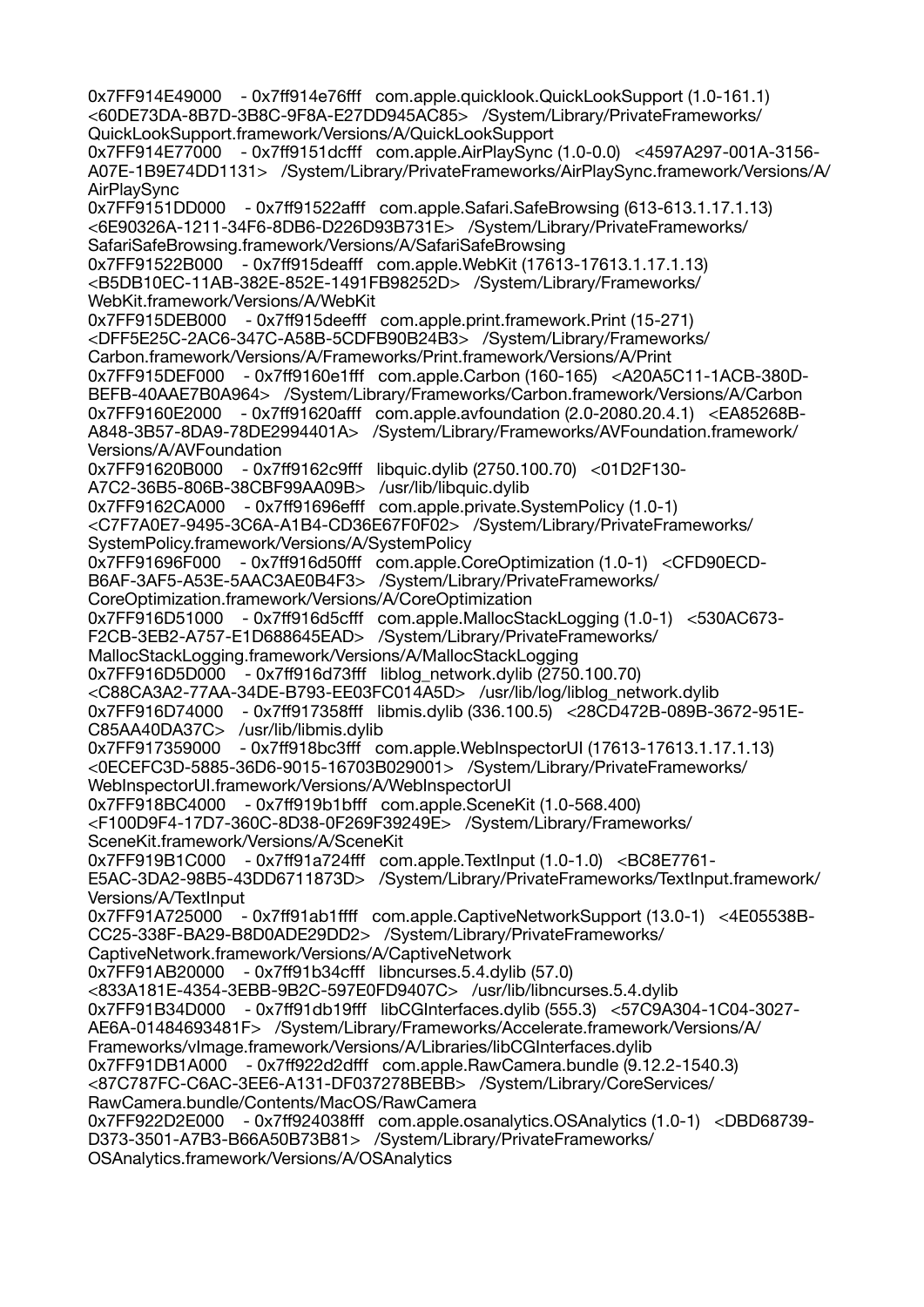0x7FF924039000 - 0x7ff92499bfff com.apple.ModelIO (258.1-258.1) <E387C1F4- E0F0-30EE-967C-AC06E1BDCF6D> /System/Library/Frameworks/ModelIO.framework/Versions/ A/ModelIO 0x7FF92499C000 - 0x7ff92de80fff com.apple.AccessibilityFoundation (2.0-290.3) <548B990A-4A70-3D94-AE04-E2D3FB929350> /System/Library/PrivateFrameworks/ AccessibilitySupport.framework/Versions/A/Frameworks/AccessibilityFoundation.framework/ Versions/A/AccessibilityFoundation 0x7FF92DE81000 - 0x7ffa15912fff com.apple.Symbolication (13.3-64552.29.1) <D1D8335B-8208-304E-A08D-BF2C5E3902D6> /System/Library/PrivateFrameworks/ Symbolication.framework/Versions/A/Symbolication 0x7FFA15913000 - 0x7ffa1b1a0fff libJapaneseConverter.dylib (100.0) <F9ABA786-41DE-3583-AD9A-73543A0E192A> /System/Library/CoreServices/Encodings/ libJapaneseConverter.dylib 0x7FFA1B1A1000 - 0x7ffa1b1c4fff libKoreanConverter.dylib (100.0) <7906E0A9-8D5A-33EB-AFD2-4D5B19C189B8> /System/Library/CoreServices/Encodings/libKoreanConverter.dylib 0x7FFA1B1C5000 - 0x7ffa1bb8ffff libSimplifiedChineseConverter.dylib (100.0) <02112221-1338-3E81-81C0-9BDCA6426926> /System/Library/CoreServices/Encodings/ libSimplifiedChineseConverter.dylib 0x7FFA1BB90000 - 0x7ffa28f1bfff com.apple.ANECompiler (5.4.0-5.4.0) <C8DE004D-3794-34BA-9B0B-B1F81507D884> /System/Library/PrivateFrameworks/ ANECompiler.framework/Versions/A/ANECompiler 0x7FFA28F1C000 - 0x7ffa28f22fff libCoreFSCache.dylib (250.1) <0C686A8D-009E-3C1C-B3F4-167B08622FD6> /System/Library/Frameworks/OpenGL.framework/Versions/A/Libraries/ libCoreFSCache.dylib<br>0x7FFA28F23000 - 0 - 0x7ffa28f27fff libCoreVMClient.dylib (250.1) <9646B453-77BC-34AC-823C-D8EFA1926330> /System/Library/Frameworks/ OpenGL.framework/Versions/A/Libraries/libCoreVMClient.dylib 0x7FFA28F28000 - 0x7ffa28f37fff com.apple.opengl (19.4.3-19.4.3) <D33C33C7-588A-3F42-80D0-FB3BCE6BA674> /System/Library/Frameworks/ OpenGL.framework/Versions/A/OpenGL 0x7FFA28F38000 - 0x7ffa28f3afff libCVMSPluginSupport.dylib (19.4.4) <4D57E3AA-CBDD-352B-857A-B4A46722CFC6> /System/Library/Frameworks/OpenGL.framework/ Versions/A/Libraries/libCVMSPluginSupport.dylib 0x7FFA28F3B000 - 0x7ffa28f43fff libGFXShared.dylib (19.4.4) <FECF34AD-31E1-34F0- BD30-60D1A626942B> /System/Library/Frameworks/OpenGL.framework/Versions/A/Libraries/ libGFXShared.dylib 0x7FFA28F44000 - 0x7ffa28f76fff libGLImage.dylib (19.4.4) <E3C3B645-39F3-3D6D-AC37- BDE6DAFF532D> /System/Library/Frameworks/OpenGL.framework/Versions/A/Libraries/ libGLImage.dylib 0x7FFA28F77000 - 0x7ffa29143fff libGLU.dylib (19.4.4) <6EBFD03E-2AE8-3D69-975A-2981A9EE3587> /System/Library/Frameworks/ OpenGL.framework/Versions/A/Libraries/libGLU.dylib 0x7FFA29144000 - 0x7ffa2a552fff libGL.dylib (19.4.4) <7BB2FA9B-7BB1-368D-9456-8F3075014716> /System/Library/Frameworks/ OpenGL.framework/Versions/A/Libraries/libGL.dylib 0x7FFA2A553000 - 0x7ffa2cdcefff com.apple.opencl (4.7-4.7) <9C8F1C85-6634-3DCC-8314-84B56BA00092> /System/Library/Frameworks/ OpenCL.framework/Versions/A/OpenCL 0x7FFA2CDCF000 - 0x7ffa2cdd6fff com.apple.agl (3.3.4-AGL-3.3.3) <48BD6DAC-8E61-3290-B848-B7B72BAD5CBC> /System/Library/Frameworks/ AGL.framework/Versions/A/AGL 0x7FFA2CDD7000 - 0x7ffa2dea3fff com.apple.audio.AVFAudio (1.0-0.0) <0843736A-EDEA-3F67-B16A-8DE7B5AC635D> /System/Library/Frameworks/AVFAudio.framework/ Versions/A/AVFAudio 0x7FFA2DEA4000 - 0x7ffa2deb6fff com.apple.MPSFunctions (1.0-1) <2E8B7F84- B9B8-3050-8E2E-3DEAD555A948> /System/Library/Frameworks/ MetalPerformanceShaders.framework/Versions/A/Frameworks/MPSFunctions.framework/ Versions/A/MPSFunctions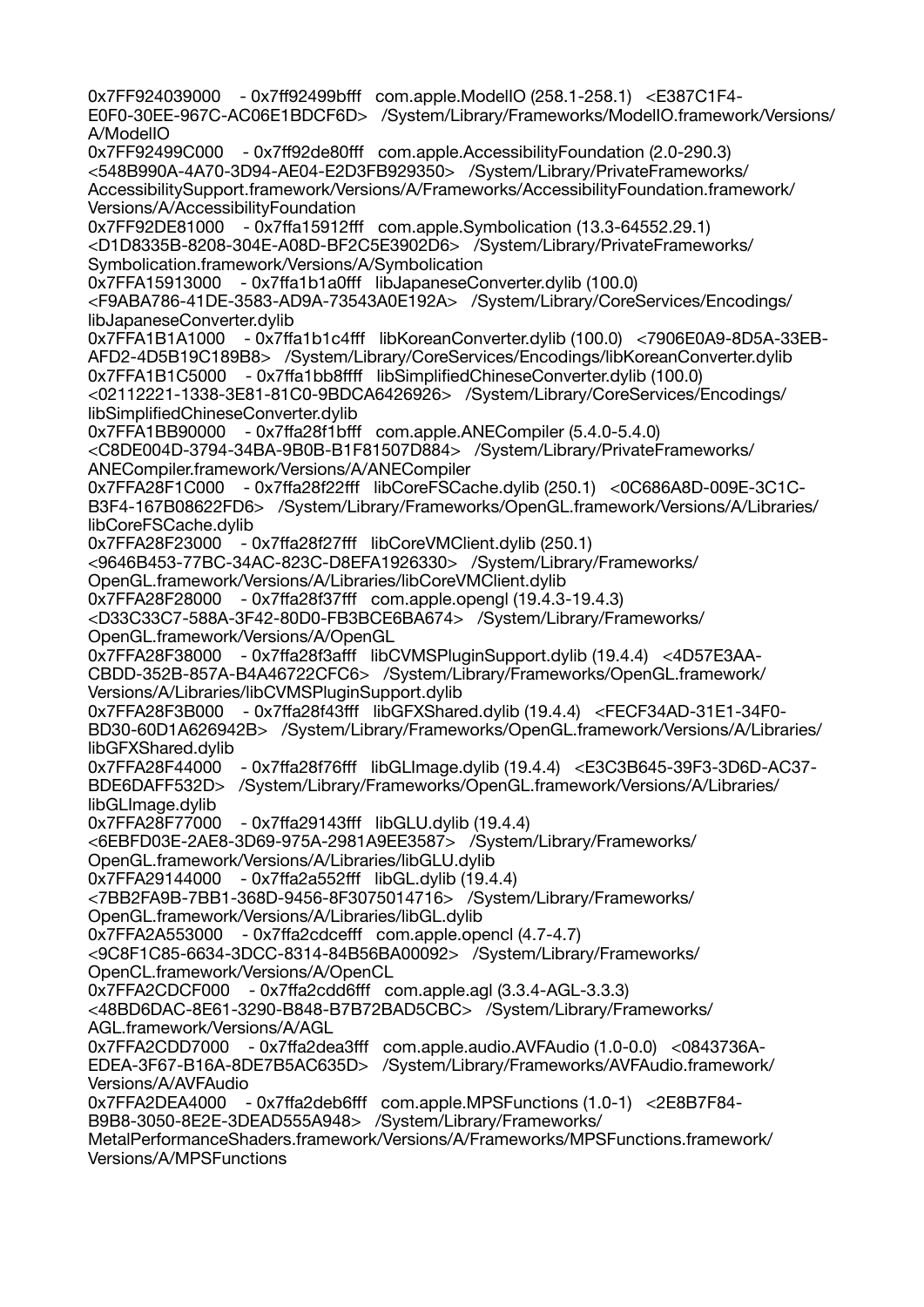0x7FFA2DEB7000 - 0x7ffa3003ffff com.apple.MetalPerformanceShadersGraph (1.0-1) <FDCC12DD-0C9F-3692-BA78-ABD9AF08DCA7> /System/Library/Frameworks/ MetalPerformanceShadersGraph.framework/Versions/A/MetalPerformanceShadersGraph 0x7FFA30040000 - 0x7ffa30464fff libANGLE-shared.dylib (7613.1.17.1.13) <CBA3EDBA-265E-30A5-8E58-96FA7C77E643> /System/Library/Frameworks/ WebKit.framework/Versions/A/Frameworks/WebCore.framework/Versions/A/Frameworks/ libANGLE-shared.dylib 0x7FFA30465000 - 0x7ffb12216fff com.apple.AAAFoundation (1.0-1) <CDE72B68-3BC1-303C-B657-6AD818EE353C> /System/Library/PrivateFrameworks/ AAAFoundation.framework/Versions/A/AAAFoundation 0x7FFB12217000 - 0x7ffb1222dfff com.apple.CMImaging (1.0-0.0) <57FA2EDC-D086-3D41-9AD3-AEFBEC9A2F0D> /System/Library/PrivateFrameworks/ CMImaging.framework/Versions/A/CMImaging 0x7FFB1222E000 - 0x7ffb12434fff com.apple.CMPhoto (1.0-1) <55E74EF9- DAEA-3F5D-9155-9EC7D22F032D> /System/Library/PrivateFrameworks/CMPhoto.framework/ Versions/A/CMPhoto 0x7FFB12435000 - 0x7ffb14f33fff com.apple.cloudkit.CloudKitDistributedSync (1.0-1950.31.1) <C834DC03-497C-315E-82E7-CAFDAE9E2FFD> /System/Library/PrivateFrameworks/ CloudKitDistributedSync.framework/Versions/A/CloudKitDistributedSync 0x7FFB14F34000 - 0x7ffb15cc4fff com.apple.CoreUtilsExtras (6.9-690.41) <7CAAFBE2-4549-3E25-AC21-9B1390F09DCD> /System/Library/PrivateFrameworks/ CoreUtilsExtras.framework/Versions/A/CoreUtilsExtras 0x7FFB15CC5000 - 0x7ffb15cc5fff com.apple.FontServices (1.0-1) <D63F108F-0A75-343E-BEC8-36A59EE0EB6D> /System/Library/PrivateFrameworks/FontServices.framework/Versions/ A/FontServices 0x7FFB15CC6000 - 0x7ffb15db9fff libXTFontStaticRegistryData.dylib (226.4) <999C9B75-9AD0-3CAE-B5A4-2D7F3766BF4D> /System/Library/PrivateFrameworks/ FontServices.framework/libXTFontStaticRegistryData.dylib 0x7FFB15DBA000 - 0x7ffb164b0fff libGPUCompilerUtils.dylib (31001.523.2) <C921DFAA-C0E6-3A41-8F9C-DD451679A464> /System/Library/PrivateFrameworks/ GPUCompiler.framework/Versions/31001/Libraries/libGPUCompilerUtils.dylib 0x7FFB164B1000 - 0x7ffb187a2fff com.apple.GeoServices (1.0-1830.24.11.8.11) <9766BE2B-1B33-335F-942C-B8705D4EEFD3> /System/Library/PrivateFrameworks/ GeoServicesCore.framework/Versions/A/GeoServicesCore 0x7FFB187A3000 - 0x7ffb18931fff com.apple.MIL (3.6-3.6.1) <55F73584-64B8-3364-8A58- BB922E9B8B63> /System/Library/PrivateFrameworks/MIL.framework/Versions/A/MIL 0x7FFB18932000 - 0x7ffb28610fff com.apple.CoreML.MLAssetIO (1.0-1127.100.41) <34E8B967-AB50-3D63-AFEA-D52D3E6B195B> /System/Library/PrivateFrameworks/ MLAssetIO.framework/Versions/A/MLAssetIO 0x7FFB28611000 - 0x7ffb2871ffff libCoreEntitlements.dylib (20.100.1) <5DC2D267-744D-3112-9E39-9DB67DEA7060> /usr/lib/libCoreEntitlements.dylib 0x7FFB28720000 - 0x7ffb28b8bfff libRosetta.dylib (254.16) <34810091-ADED-3360-8708- CCA31A734134> /usr/lib/libRosetta.dylib 0x7FFB28B8C000 - 0x7ffb2907cfff libcrypto.46.dylib (76.101.2) <2AD0A4E4-78BB-3990- A06D-0C519B19158C> /usr/lib/libcrypto.46.dylib 0x7FFB2907D000 - 0x7ffb290b8fff libssl.48.dylib (76.101.2) <33EB9A2C-259D-36DC-8415-69F308B40B3D> /usr/lib/libssl.48.dylib 0x7FFB290B9000 - 0x7FFFFFFFFFFFFFFF libstdc++.6.dylib (104.1) <7DB2A785-3BBE-3C7D-AF9E-55C26CC2FAA2> /usr/lib/libstdc++.6.dylib

RAM: 16384MB Machine: x86\_64 Model: MacBookAir10,1 CPU \* Core count: 8 CPU Frequency: 2400MHz Bus Frequency: 100MHz Open GL Renderer: Apple M1 Open GL Version: 2.1 Metal - 76.3 Open GL Vendor: Apple